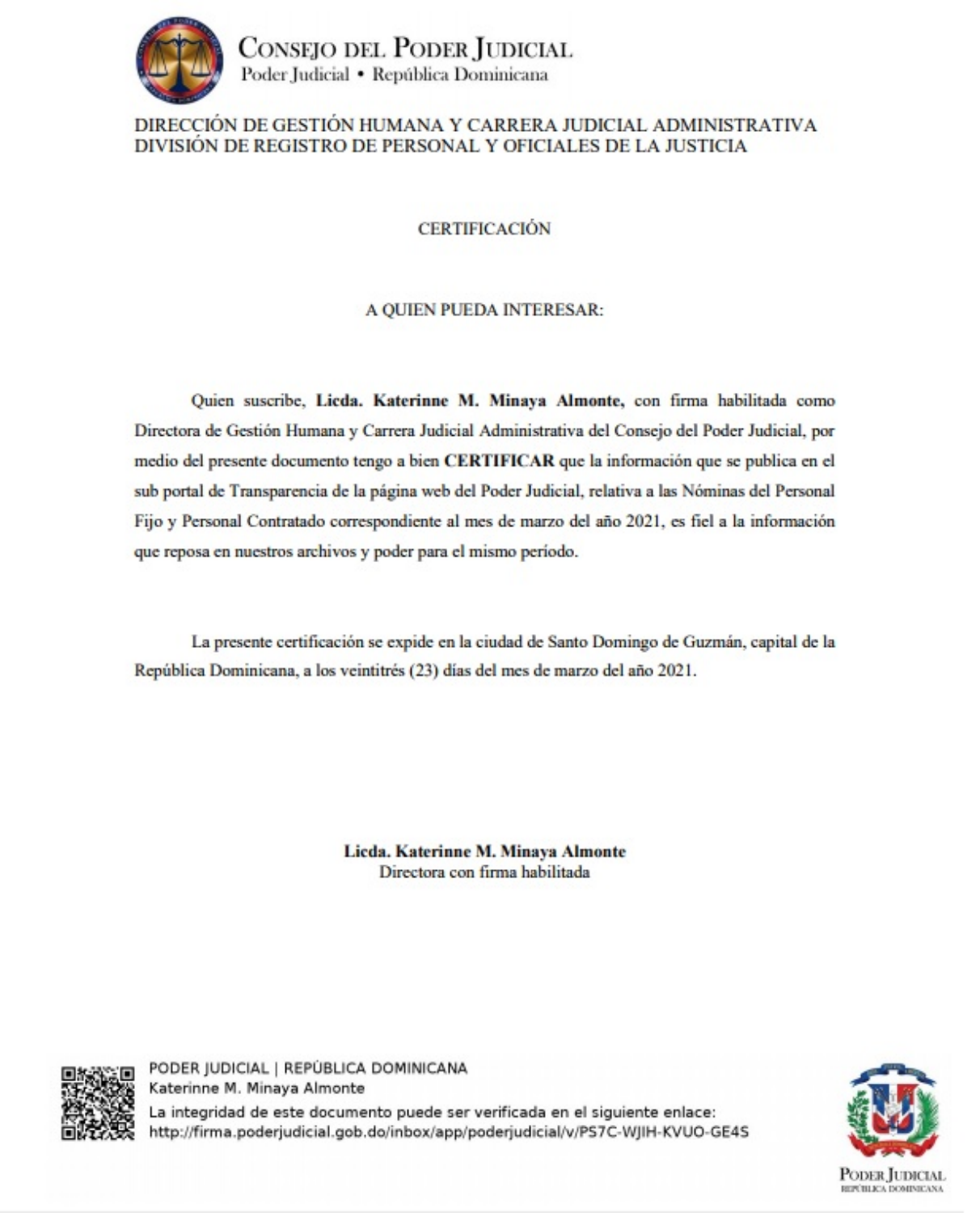

# CONSEJO DEL PODER JUDICIAL REPÚBLICA DOMINICANA

**DIRECCION GENERAL DE ADMINISTRACION Y CARRERA JUDICIAL DIRECCION GESTION HUMANA Y CARRERA JUDICIAL ADMINISTRATIVA GERENCIA DE REGISTRO, NÓMINA Y SEGURIDAD SOCIAL**

## **NÒMINA DE PERSONAL CONTRATADO-SJI MARZO 2021**

| <b>ESTATUS</b>             | <b>NOMBRE</b>                 | <b>CARGO</b>              | <b>DEPENDENCIA</b>                              | <b>SUELDO</b>    | <b>F-INGRESO</b> | <b>F- FIN DE CONTRATO</b> |
|----------------------------|-------------------------------|---------------------------|-------------------------------------------------|------------------|------------------|---------------------------|
| SERVIDOR JUDICIAL INTERINO | FRANKLYN A. LANTIGUA PEÑA     | ALGUACIL DE ESTRADO       | 10MA. SALA CAMARA CIVIL JDO. 1RA. INST. D.N.    | \$ 14,760.00     | 8/5/20           | NO APLICA                 |
| SERVIDOR JUDICIAL INTERINO | DIOBELYS G. TEJEDA GARCIA     | OFICINISTA 1RA. INSTANCIA | 10MA. SALA CAMARA CIVIL JDO. 1RA. INST. D.N.    | \$ 20,760.00     | 27/1/20          | NO APLICA                 |
| SERVIDOR JUDICIAL INTERINO | FRANCESCA A. OSORIO HERNANDEZ | OFICINISTA 1RA. INSTANCIA | 1ER. JDO. DE LA INSTRUCCION LA ALTAGRACIA       | \$ 15,720.00     | 17/11/20         | 17/5/21                   |
| SERVIDOR JUDICIAL INTERINO | NAYELIN F. HERRERA MERCEDES   | OFICINISTA 1RA. INSTANCIA | 1ER. JDO. DE LA INSTRUCCION LA ALTAGRACIA       | 15,720.00<br>\$. | 17/11/20         | 17/5/21                   |
| SERVIDOR JUDICIAL INTERINO | BETSY M. LUGO UBIERA          | OFICINISTA 1RA. INSTANCIA | 1ER. JDO. DE LA INSTRUCCION LA ALTAGRACIA       | 15,720.00        | 17/11/20         | 17/5/21                   |
| SERVIDOR JUDICIAL INTERINO | EUDDYS E. MEDRANO GOMEZ       | OFICINISTA 1RA. INSTANCIA | 1ER. JDO. DE LA INSTRUCCION LA ROMANA           | \$ 15,720.00     | 16/10/20         | 16/4/21                   |
| SERVIDOR JUDICIAL INTERINO | KAREN M. HEREDIA JOSE         | OFICINISTA 1RA. INSTANCIA | 1ER. JDO. DE LA INSTRUCCION LA ROMANA           | \$ 15,720.00     | 22/12/20         | 22/6/21                   |
| SERVIDOR JUDICIAL INTERINO | KELVIN A. ZAPATA PEREZ        | OFICINISTA 1RA. INSTANCIA | IER. JDO. DE LA INSTRUCCION SANTIAGO RODRIGUEZ  | \$ 15,720.00     | 1/2/21           | 3/5/21                    |
| SERVIDOR JUDICIAL INTERINO | ALANK A. ANDUJAR SENCION      | OFICINISTA 1RA. INSTANCIA | 1ER. JDO. DE LA INSTRUCCION AZUA                | \$ 15,720.00     | 30/11/20         | 28/5/21                   |
| SERVIDOR JUDICIAL INTERINO | ANNY A. CEPEDES GUZMAN        | OFICINISTA 1RA. INSTANCIA | IER. JDO. DE LA INSTRUCCION PERAVIA             | \$ 15,720.00     | 21/12/20         | 21/6/21                   |
| SERVIDOR JUDICIAL INTERINO | INDIRA E. MARTINEZ PEPEN      | OFICINISTA 1RA. INSTANCIA | 1ER. JDO. DE LA INSTRUCCION S.C.                | \$ 15,720.00     | 22/1/20          | 22/4/21                   |
| SERVIDOR JUDICIAL INTERINO | GINA M. ARIAS DE LA CRUZ      | OFICINISTA 1RA. INSTANCIA | 1ER. TRIBUNAL COL. C/P JDO. 1RA. INST. D.N.     | \$20,760.00      | 3/9/19           | NO APLICA                 |
| SERVIDOR JUDICIAL INTERINO | AMBAR M. RAMIREZ HIDALGO      | OFICINISTA 1RA. INSTANCIA | 1ER. TRIBUNAL COL. C/P JDO. 1RA. INST. D.N      | 20,760.00        | 12/11/19         | NO APLICA                 |
| SERVIDOR JUDICIAL INTERINO | ORANYI FIGUEROA ABREU DE BAEZ | OFICINISTA 1RA. INSTANCIA | 1ER. TRIBUNAL COL. C/P JDO. 1RA. INST. S.D.     | 20,760.00        | 17/12/18         | <b>NO APLICA</b>          |
| SERVIDOR JUDICIAL INTERINO | CRISTY P. REYES               | OFICINISTA 1RA. INSTANCIA | 1ER. TRIBUNAL COL. C/P JDO. 1RA. INST. S.D.     | \$ 20,760.00     | 22/7/19          | NO APLICA                 |
| SERVIDOR JUDICIAL INTERINO | JANNA P. CIRIACO GUILLEN      | OFICINISTA 1RA. INSTANCIA | 1RA. SALA CAMARA CIVIL JDO. 1RA. INST. D.N.     | \$20,760.00      | 16/11/20         | 31/12/21                  |
| SERVIDOR JUDICIAL INTERINO | YANIRIS ALMONTE KING          | OFICINISTA 1RA. INSTANCIA | 1RA. SALA CAMARA CIVIL JDO. 1RA. INST. D.N.     | \$ 20,760.00     | 23/10/18         | NO APLICA                 |
| SERVIDOR JUDICIAL INTERINO | NORMA C. BAEZ ABREU           | OFICINISTA 1RA. INSTANCIA | 1RA. SALA CAMARA CIVIL JDO. 1RA. INST. D.N.     | 20,760.00        | 17/9/19          | NO APLICA                 |
| SERVIDOR JUDICIAL INTERINO | LEIDY F. SERRANO MENDEZ       | OFICINISTA 1RA. INSTANCIA | IRA. SALA CAMARA CIVIL JDO. 1RA. INST. D.N.     | \$ 20,760.00     | 16/10/19         | NO APLICA                 |
| SERVIDOR JUDICIAL INTERINO | WENDY P. TAVERAS BENCOSME     | OFICINISTA 1RA. INSTANCIA | 1RA. SALA CAMARA CIVIL JDO. 1RA. INST. D.N.     | \$ 20,760.00     | 22/12/20         | 22/6/21                   |
| SERVIDOR JUDICIAL INTERINO | CAROLINA M. POZO BURGOS       | OFICINISTA 1RA. INSTANCIA | 1RA. SALA CAMARA CIVIL JDO. 1RA. INST. D.N.     | 20,760.00        | 5/2/20           | NO APLICA                 |
| SERVIDOR JUDICIAL INTERINO | ALONDRA THELUSMA PERALTA      | OFICINISTA 1RA. INSTANCIA | 1RA. SALA CAMARA CIVIL JDO. 1RA. INST. D.N.     | \$20,760.00      | 14/12/20         | 14/6/21                   |
| SERVIDOR JUDICIAL INTERINO | JOSELIN D. QUEZADA OVIEDO     | OFICINISTA 1RA. INSTANCIA | 1RA. SALA CAMARA CIVIL JDO. 1RA. INST. D.N.     | \$20,760.00      | 21/12/20         | 21/6/21                   |
| SERVIDOR JUDICIAL INTERINO | MARIEL C. ESTEVEZ ESPINAL     | OFICINISTA 1RA. INSTANCIA | 1RA. SALA CAMARA CIVIL JDO. 1RA. INST. D.N.     | \$20,760.00      | 21/12/20         | 21/6/21                   |
| SERVIDOR JUDICIAL INTERINO | SCARLETTE CACERES ANGELES     | OFICINISTA 1RA. INSTANCIA | 1RA. SALA CAMARA CIVIL JDO. 1RA. INST. LA VEGA  | \$ 15,720.00     | 22/12/20         | 22/6/21                   |
| SERVIDOR JUDICIAL INTERINO | BRIAN ALB. VALERIO RODRIGUEZ  | ARCHIVISTA                | IRA. SALA CAMARA CIVIL JDO. 1RA. INST. SANTIAGO | \$ 13,920.00     | 21/12/20         | 21/6/21                   |
| SERVIDOR JUDICIAL INTERINO | CARINA VALDEZ CAPELLAN        | OFICINISTA 1RA. INSTANCIA | 1RA. SALA CAMARA CIVIL JDO. 1RA. INST. SANTIAGO | \$ 15,720.00     | 8/1/19           | NO APLICA                 |
| SERVIDOR JUDICIAL INTERINO | JULIAN I. RODRIGUEZ DOMINGUEZ | OFICINISTA 1RA. INSTANCIA | IRA. SALA CAMARA CIVIL JDO. 1RA. INST. SANTIAGO | \$ 15,720.00     | 14/12/20         | 14/6/21                   |
| CONTRATADO                 | FRANCISCO H. VALDEZ           | OFICINISTA CORTE          | 1RA. SALA CAMARA PENAL CORTE APEL. D.N.         | 24,240.00        | 10/12/14         | NO APLICA                 |
| SERVIDOR JUDICIAL INTERINO | ELIZABETH D. ALVARADO JIMENEZ | OFICINISTA CORTE          | 1RA. SALA CORTE DE TRABAJO D.N.                 | 24,240.00        | 19/10/20         | NO APLICA                 |
| SERVIDOR JUDICIAL INTERINO | ROBERT J. GUZMAN RODRIGUEZ    | ARCHIVISTA                | 1RA. SALA JDO. DE PAZ ESP. TRANS. D.N.          | \$ 13,920.00     | 16/3/20          | NO APLICA                 |
| SERVIDOR JUDICIAL INTERINO | YUDERKA M. POLANCO FERNANDEZ  | OFICINISTA JDO. DE PAZ    | 1RA. SALA JDO. DE PAZ ESP. TRANS. D.N.          | \$16,440.00      | 17/3/20          | NO APLICA                 |
| SERVIDOR JUDICIAL INTERINO | YADIRA S. VELOZ VIDAL         | OFICINISTA JDO. DE PAZ    | 1RA. SALA JDO. DE PAZ ESP. TRANS. D.N.          | \$16.440.00      | 18/3/20          | NO APLICA                 |
| SERVIDOR JUDICIAL INTERINO | MARIELA MEDRANO DE TUCKER     | OFICINISTA JDO. DE PAZ    | 1RA. SALA JDO. DE PAZ ESP. TRANS. S.C.          | \$14,760.00      | 24/11/20         | NO APLICA                 |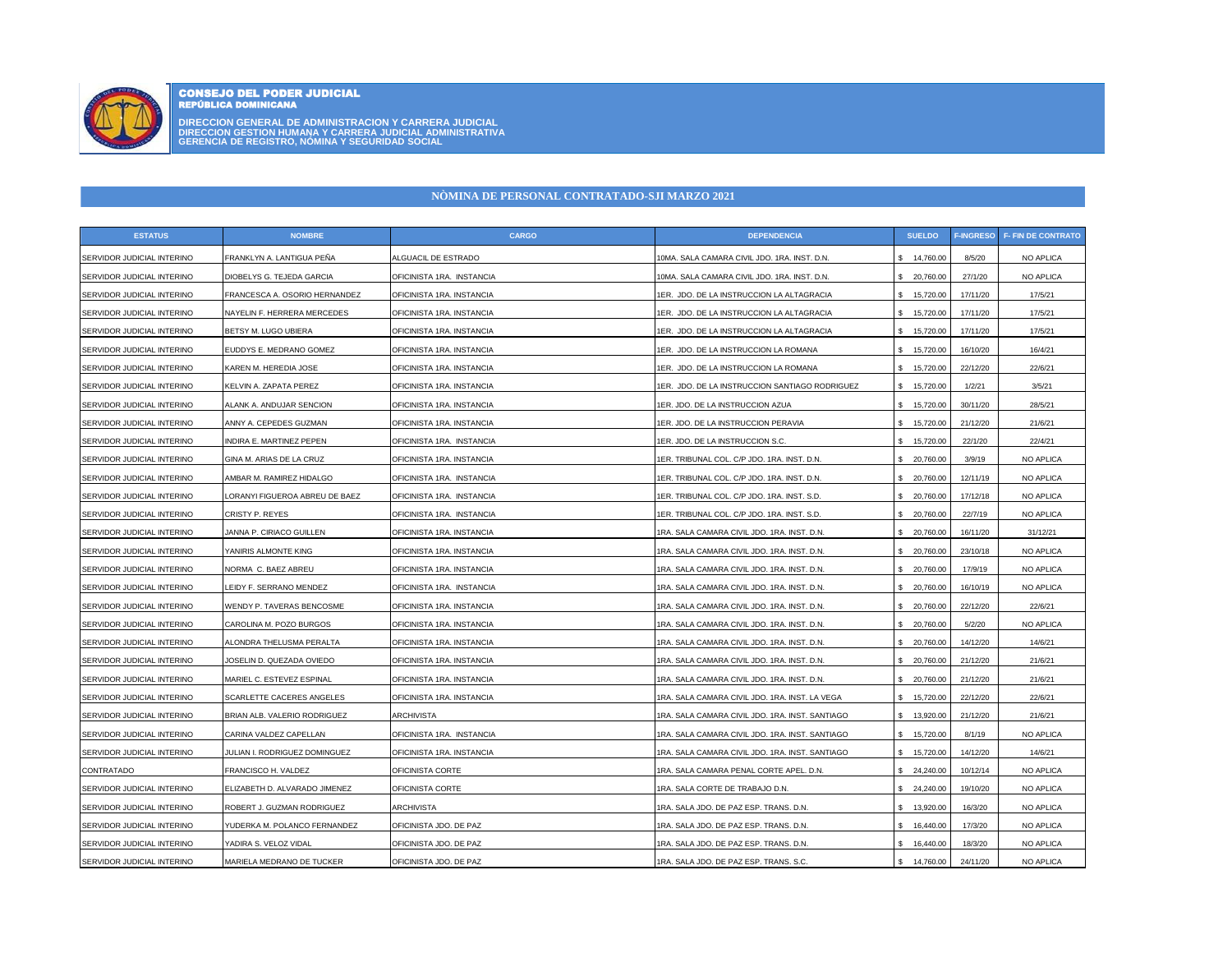| SERVIDOR JUDICIAL INTERINO | YEIDRY GARCIA CAMPUSANO               | OFICINISTA 1RA. INSTANCIA        | 1RA. SALA JDO. DE TRABAJO S.D.                  | 20,760.00    | 24/8/20  | 24/5/21          |
|----------------------------|---------------------------------------|----------------------------------|-------------------------------------------------|--------------|----------|------------------|
| CONTRATADO                 | WHANDA J. GERMAN HERNANDEZ            | OFICINISTA J.O.                  | 1RA. SALA TRIBUNAL DE TIERRAS J.O. DUARTE       | 15,720.00    | 30/3/15  | <b>NO APLICA</b> |
| SERVIDOR JUDICIAL INTERINO | ANDONY M. ESTEVEZ TAVERAS             | OFICINISTA J.O.                  | 1RA. SALA TRIBUNAL DE TIERRAS J.O. SANTIAGO     | 15,720.00    | 13/7/07  | NO APLICA        |
| CONTRATADO                 | <b>NILLIAM R. ORTIZ PUJOLS</b>        | ALGUACIL DE ESTRADO              | 2DA. SALA CAMARA CIVIL CORTE APEL. D.N.         | 14,760.00    | 25/4/05  | <b>NO APLICA</b> |
| SERVIDOR JUDICIAL INTERINO | FLAVIO ALB. ESCOTO                    | <b>ARCHIVISTA</b>                | 2DA. SALA CAMARA CIVIL JDO. 1RA. INST. D.N.     | 13,920.00    | 1/7/10   | NO APLICA        |
| SERVIDOR JUDICIAL INTERINO | KATIWSCA DIAZ ROSADO                  | OFICINISTA 1RA. INSTANCIA        | 2DA. SALA CAMARA CIVIL JDO. 1RA. INST. LA VEGA  | 15,720.00    | 21/12/20 | 21/6/21          |
| SERVIDOR JUDICIAL INTERINO | ANABEL RAMIREZ RUIZ                   | OFICINISTA 1RA. INSTANCIA        | 2DA. SALA CAMARA CIVIL JDO. 1RA. INST. SANTIAGO | 15,720.00    | 28/2/20  | NO APLICA        |
| SERVIDOR JUDICIAL INTERINO | YULEISY R. JIMENEZ TAVAREZ            | OFICINISTA 1RA. INSTANCIA        | 2DA. SALA CAMARA CIVIL JDO. 1RA. INST. SANTIAGO | 15,720.00    | 9/9/20   | 9/4/21           |
| SERVIDOR JUDICIAL INTERINO | IZ N. ALVAREZ REYES                   | OFICINISTA 1RA. INSTANCIA        | 2DA. SALA CAMARA CIVIL JDO. 1RA. INST. SANTIAGO | 15,720.00    | 9/9/20   | 9/4/21           |
| SERVIDOR JUDICIAL INTERINO | YIKENIA GERALDO LORENZO               | OFICINISTA JDO. DE PAZ           | 2DA. SALA JDO. DE PAZ ESP. TRANS. D.N.          | 16,440.00    | 2/3/20   | NO APLICA        |
| SERVIDOR JUDICIAL INTERINO | MERIDANIA PEREZ PERALTA               | OFICINISTA JDO. DE PAZ           | 2DA, SALA JDO, DE PAZ ESP, TRANS, D.N.          | 16,440.00    | 2/3/20   | <b>NO APLICA</b> |
| SERVIDOR JUDICIAL INTERINO | EDIBERTH LOPEZ                        | OFICINISTA JDO. DE PAZ           | 2DA. SALA JDO. DE PAZ ESP. TRANS. D.N.          | 16,440.00    | 10/3/20  | NO APLICA        |
| SERVIDOR JUDICIAL INTERINO | CHARIDEY GUERRERO MORA                | OFICINISTA JDO. DE PAZ           | 2DA. SALA JDO. DE PAZ ESP. TRANS. D.N.          | 16,440.00    | 14/9/20  | 14/6/21          |
| SERVIDOR JUDICIAL INTERINO | ELIZABETH E. PIÑA SENCION             | OFICINISTA JDO. DE PAZ           | 2DA. SALA JDO. DE PAZ ESP. TRANS. D.N.          | 16,440.00    | 14/9/20  | 14/6/21          |
| SERVIDOR JUDICIAL INTERINO | REMY A. BAUTISTA LAZIL                | OFICINISTA JDO. DE PAZ           | 2DA. SALA JDO. DE PAZ ESP. TRANS. D.N.          | 16,440.00    | 14/9/20  | 14/6/21          |
| SERVIDOR JUDICIAL INTERINO | YUDELKA D. LIRANZO RIVAS              | OFICINISTA J.O.                  | 2DA. SALA TRIBUNAL DE TIERRAS J.O. DUARTE       | \$ 15,720.00 | 15/2/21  | 15/4/21          |
| SERVIDOR JUDICIAL INTERINO | TEFANA DE LOS SANTOS REYNOSO          | OFICINISTA CORTE                 | 2DA. SALA TRIBUNAL SUPERIOR ADMINISTRATIVO      | 24,240.00    | 21/8/17  | NO APLICA        |
| SERVIDOR JUDICIAL INTERINO | <b>MARIA J. HERRERA DE LOS SANTOS</b> | OFICINISTA 1RA. INSTANCIA        | 2DO. JDO. DE LA INSTRUCCION D.N.                | 20,760.00    | 23/10/19 | NO APLICA        |
| SERVIDOR JUDICIAL INTERINO | EMMANUEL ABREU DE LA ROSA             | ALGUACIL DE ESTRADO              | 2DO. JDO. DE LA INSTRUCCION LA ALTAGRACIA       | 14,760.00    | 18/1/21  | 19/4/21          |
| SERVIDOR JUDICIAL INTERINO | VALERIA E. CASTRO MONTILLA            | OFICINISTA 1RA. INSTANCIA        | 2DO. JDO. DE LA INSTRUCCION LA ALTAGRACIA       | 15,720.00    | 16/10/20 | 16/4/21          |
| SERVIDOR JUDICIAL INTERINO | IBETH J. CASTILLO CASTILLO            | OFICINISTA 1RA. INSTANCIA        | 2DO. JDO. DE LA INSTRUCCION LA ALTAGRACIA       | 15,720.00    | 17/11/20 | 17/5/21          |
| SERVIDOR JUDICIAL INTERINO | JOKASTERIN MARTINEZ DE PADUA          | OFICINISTA 1RA. INSTANCIA        | 2DO. JDO. DE LA INSTRUCCION LA ALTAGRACIA       | 15,720.00    | 27/11/20 | 26/5/21          |
| SERVIDOR JUDICIAL INTERINO | PAOLA J. MEDINA RICHIEZ               | OFICINISTA 1RA. INSTANCIA        | 2DO. JDO. DE LA INSTRUCCION LA ROMANA           | 15,720.00    | 14/12/20 | 7/5/21           |
| SERVIDOR JUDICIAL INTERINO | CAMILO E. DE SALAS PEREZ              | OFICINISTA 1RA. INSTANCIA        | 2DO. JDO. DE LA INSTRUCCION LA ROMANA           | 15,720.00    | 21/12/20 | 21/6/21          |
| SERVIDOR JUDICIAL INTERINO | <b>GREICY RIVERA QUEZADA</b>          | OFICINISTA 1RA. INSTANCIA        | 2DO. JDO. DE LA INSTRUCCION LA ROMANA           | 15,720.00    | 5/2/21   | 5/5/21           |
| SERVIDOR JUDICIAL INTERINO | <b>GLORIA E. ESPINAL FERMIN</b>       | OFICINISTA 1RA. INSTANCIA        | 2DO. JDO. DE LA INSTRUCCION LA ROMANA           | 15,720.00    | 7/9/20   | 7/6/21           |
| SERVIDOR JUDICIAL INTERINO | MARIA A. HEADLEY DE LA CRUZ           | OFICINISTA 1RA. INSTANCIA        | 2DO. JDO. DE LA INSTRUCCION LA ROMANA           | 15,720.00    | 21/12/20 | 21/6/21          |
| SERVIDOR JUDICIAL INTERINO | JOSE M. AQUINO REYNOSO                | OFICINISTA 1RA. INSTANCIA        | 2DO. TRIBUNAL COL. C/P JDO. 1RA. INST. D.N.     | 20,760.00    | 14/12/20 | 11/4/21          |
| SERVIDOR JUDICIAL INTERINO | YAMILET MONTERO ENCARNACION           | OFICINISTA 1RA. INSTANCIA        | 3ER. JDO. DE LA INSTRUCCION D.N.                | 20,760.00    | 14/10/19 | NO APLICA        |
| SERVIDOR JUDICIAL INTERINO | DAYRENIS V. PENZO VALDEZ              | <b>DFICINISTA 1RA. INSTANCIA</b> | 3RA. SALA CAMARA CIVIL JDO. 1RA. INST. D.N.     | 17,646.00    | 14/12/20 | 14/4/21          |
| SERVIDOR JUDICIAL INTERINO | ELIZABETH N. MANCEBO GARCIA           | OFICINISTA 1RA. INSTANCIA        | 3RA. SALA CAMARA CIVIL JDO. 1RA. INST. D.N.     | 20,760.00    | 14/10/19 | NO APLICA        |
| SERVIDOR JUDICIAL INTERINO | NATHALY MUÑOZ PEREZ                   | OFICINISTA 1RA. INSTANCIA        | 3RA. SALA CAMARA CIVIL JDO. 1RA. INST. D.N.     | 20,760.00    | 8/10/19  | <b>NO APLICA</b> |
| SERVIDOR JUDICIAL INTERINO | UIS R. DIAZ DE LA CRUZ                | OFICINISTA 1RA. INSTANCIA        | 3RA. SALA CAMARA CIVIL JDO. 1RA. INST. D.N.     | 20,760.00    | 30/10/20 | 30/6/21          |
| SERVIDOR JUDICIAL INTERINO | ROSA ALT. MEDINA GERALDO              | OFICINISTA 1RA. INSTANCIA        | 3RA. SALA CAMARA CIVIL JDO. 1RA. INST. D.N.     | 20,760.00    | 11/12/20 | 31/12/21         |
| SERVIDOR JUDICIAL INTERINO | DAMARIS A. CRUZ GOMEZ                 | ARCHIVISTA                       | 3RA. SALA CAMARA CIVIL JDO. 1RA. INST. SANTIAGO | 13,920.00    | 28/12/20 | 28/6/21          |
| SERVIDOR JUDICIAL INTERINO | TATIANNY A. GOMEZ RODRIGUEZ           | OFICINISTA 1RA. INSTANCIA        | 3RA. SALA CAMARA CIVIL JDO. 1RA. INST. SANTIAGO | 15,720.00    | 14/12/20 | 14/6/21          |
| SERVIDOR JUDICIAL INTERINO | YENIFER TAVERAS FERMIN                | OFICINISTA 1RA. INSTANCIA        | 3RA. SALA CAMARA CIVIL JDO. 1RA. INST. SANTIAGO | 15,720.00    | 21/12/20 | 21/6/21          |
| SERVIDOR JUDICIAL INTERINO | ROSLEIDY LORA ABREU                   | OFICINISTA 1RA. INSTANCIA        | 3RA. SALA CAMARA CIVIL JDO. 1RA. INST. SANTIAGO | 15,720.00    | 14/12/20 | 14/6/21          |
| CONTRATADO                 | <b>GLORIA A. MOJICA DE VALDEZ</b>     | ASESOR (A) IMPOSITIVO            | 3RA. SALA TRIBUNAL SUPERIOR ADMINISTRATIVO      | 43,420.80    | 16/6/15  | NO APLICA        |
| SERVIDOR JUDICIAL INTERINO | <b>ANTONIO ACOSTA</b>                 | ALGUACIL DE ESTRADO              | 4TA. SALA CAMARA CIVIL JDO. 1RA. INST. D.N.     | 14,760.00    | 1/7/07   | NO APLICA        |
| SERVIDOR JUDICIAL INTERINO | <b>VIANKA M. SOTO HENRIQUEZ</b>       | OFICINISTA 1RA. INSTANCIA        | 4TA. SALA CAMARA CIVIL JDO. 1RA. INST. D.N.     | 20,760.00    | 19/9/19  | 30/4/21          |
| SERVIDOR JUDICIAL INTERINO | YAMILLE A. ORTEGA ALMANZAR            | OFICINISTA JDO. DE PAZ           | 4TA. SALA JDO. DE PAZ ESP. TRANS. D.N.          | 16,440.00    | 19/11/20 | 19/11/21         |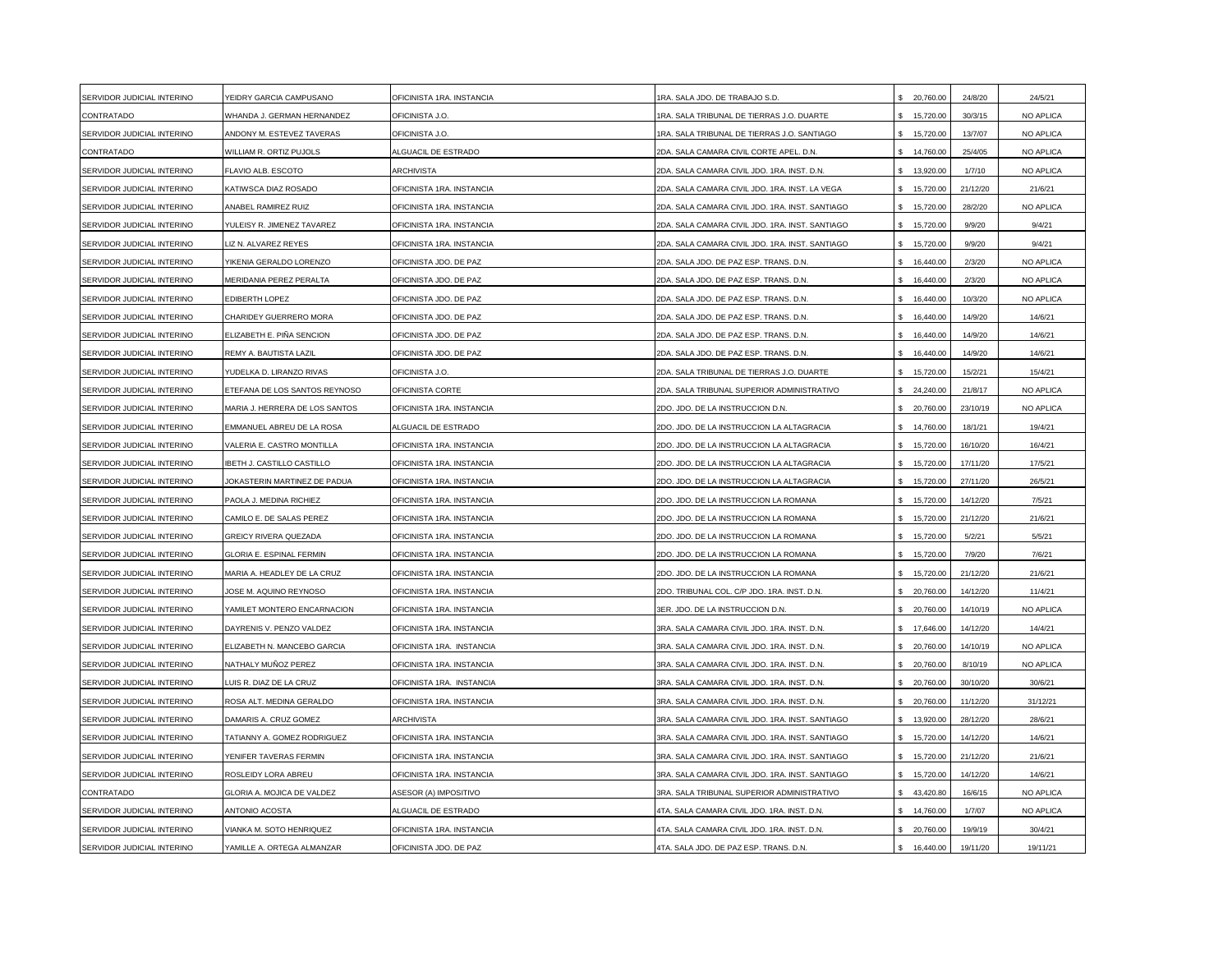| SERVIDOR JUDICIAL INTERINO | ALANNA A. ESTRELLA SANCHEZ     | OFICINISTA 1RA. INSTANCIA        | 4TO. JDO. DE LA INSTRUCCION D.N.                | 20,760.00        | 10/11/20 | NO APLICA |
|----------------------------|--------------------------------|----------------------------------|-------------------------------------------------|------------------|----------|-----------|
| SERVIDOR JUDICIAL INTERINO | DIANNY J. VERAS DEL ORBE       | <b>DFICINISTA 1RA. INSTANCIA</b> | 5TA. SALA CAMARA CIVIL JDO. 1ERA. INST. S.D.    | \$ 20,760.00     | 11/12/20 | 11/6/21   |
| SERVIDOR JUDICIAL INTERINO | DIANA M. LUGO SANTANA          | OFICINISTA 1RA. INSTANCIA        | 5TA. SALA CAMARA CIVIL JDO. 1RA. INST. D.N.     | \$ 20,760.00     | 10/3/20  | NO APLICA |
| SERVIDOR JUDICIAL INTERINO | HADELIN M. SANCHEZ DE CASTRO   | OFICINISTA 1RA. INSTANCIA        | 5TA. SALA JDO. DE TRABAJO D.N.                  | \$ 20,760.00     | 10/11/20 | 31/12/21  |
| SERVIDOR JUDICIAL INTERINO | MARGARE MEJIA MENDEZ           | OFICINISTA 1RA. INSTANCIA        | 5TO. JDO. DE LA INSTRUCCION D.N.                | \$ 20,760.00     | 16/2/21  | NO APLICA |
| SERVIDOR JUDICIAL INTERINO | FERNANDO J. DOMINGUEZ CERDA    | OFICINISTA 1RA. INSTANCIA        | 6TA. SALA CAMARA CIVIL JDO. 1RA. INST. D.N.     | \$ 20,760.00     | 17/8/20  | 17/5/21   |
| SERVIDOR JUDICIAL INTERINO | EDWARD S. CASTILLO RIVAS       | <b>ARCHIVISTA</b>                | 7MA. SALA CAMARA CIVIL JDO. 1RA. INST. D.N.     | 13,920.00<br>\$  | 16/12/20 | 16/6/21   |
| SERVIDOR JUDICIAL INTERINO | MELISSA J. UREÑA DE MENDEZ     | OFICINISTA 1RA. INSTANCIA        | 7MA. SALA CAMARA CIVIL JDO. 1RA. INST. D.N.     | 20,760.00<br>\$. | 22/2/21  | 21/5/21   |
| SERVIDOR JUDICIAL INTERINO | ANA M. CASTILLO CASTILLO       | OFICINISTA 1RA. INSTANCIA        | 7MA. SALA CAMARA CIVIL JDO. 1RA. INST. D.N.     | 20,760.00        | 5/10/20  | NO APLICA |
| SERVIDOR JUDICIAL INTERINO | CARLA M. DE LEON DE LEON       | OFICINISTA 1RA. INSTANCIA        | 7MA. SALA CAMARA CIVIL JDO. 1RA. INST. D.N.     | 20,760.00        | 14/12/20 | 14/6/21   |
| SERVIDOR JUDICIAL INTERINO | ANA S. DOMINGUEZ GARCIA        | OFICINISTA 1RA. INSTANCIA        | 7MA. SALA CAMARA CIVIL JDO. 1RA. INST. D.N.     | \$ 20,760.00     | 14/12/20 | 14/6/21   |
| SERVIDOR JUDICIAL INTERINO | ROSA O. DE OLEO ENCARNACION    | <b>DFICINISTA 1RA. INSTANCIA</b> | 7MA. SALA CAMARA CIVIL JDO. 1RA. INST. D.N.     | 20,760.00        | 21/12/20 | NO APLICA |
| SERVIDOR JUDICIAL INTERINO | JOSE A. MARTINEZ TAVAREZ       | OFICINISTA 1RA. INSTANCIA        | 7MA. SALA CAMARA CIVIL JDO. 1RA. INST. SANTIAGO | \$ 15,720.00     | 20/8/20  | 21/12/21  |
| SERVIDOR JUDICIAL INTERINO | DANIA M. GIL GRANO DE ORO      | OFICINISTA 1RA. INSTANCIA        | 7MA. SALA CAMARA CIVIL JDO. 1RA. INST. SANTIAGO | \$ 15,720.00     | 16/12/20 | 16/12/21  |
| SERVIDOR JUDICIAL INTERINO | FIORANGIE C. MONTERO RODRIGUEZ | OFICINISTA 1RA. INSTANCIA        | 8VA. SALA CAMARA PENAL JDO. 1RA. INST. D.N.     | \$ 20,760.00     | 2/11/20  | NO APLICA |
| SERVIDOR JUDICIAL INTERINO | SUANNY L. SANTANA DIAZ         | OFICINISTA 1RA. INSTANCIA        | 8VA. SALA CAMARA PENAL JDO. 1RA. INST. D.N.     | \$ 20,760.00     | 30/11/20 | NO APLICA |
| SERVIDOR JUDICIAL INTERINO | RUTH E. DEL ROSARIO HERNANDEZ  | <b>LGUACIL DE ESTRADO</b>        | 9NA. SALA CAMARA CIVIL JDO. 1RA. INST. D.N.     | 14,760.00        | 8/5/20   | NO APLICA |
| SERVIDOR JUDICIAL INTERINO | BERENICE BONIFACIO FERRERAS    | OFICINISTA 1RA. INSTANCIA        | 9NA. SALA CAMARA CIVIL JDO. 1RA. INST. D.N.     | 20,760.00<br>\$. | 26/2/19  | NO APLICA |
| CONTRATADO                 | JUANA F. RODRIGUEZ VILLANUEVA  | SECRETARIA (O) PRIMERA INSTANCIA | 9NA. SALA CAMARA CIVIL JDO. 1RA. INST. D.N      | \$<br>20,760.00  | 1/11/16  | NO APLICA |
| CONTRATADO                 | JULIA I. REYNOSO MALDONADO     | ARCHIVISTA                       | ARCHIVO ACTIVO DEL REGISTRO DE TITULOS D.N.     | 24,240.00        | 28/5/15  | NO APLICA |
| CONTRATADO                 | JHONNY O. COMAS VALDEZ         | GESTOR DE VENTANILLA EXPRES R.T. | ATENCION AL USUARIO J.I.                        | 63,360.00        | 15/5/17  | NO APLICA |
| SERVIDOR JUDICIAL INTERINO | YASIRYS Z. RODRIGUEZ GUZMAN    | OFICINISTA CORTE                 | CAMARA CIVIL CORTE APEL. SANTIAGO               | \$ 17,640.00     | 20/8/20  | 20/5/21   |
| SERVIDOR JUDICIAL INTERINO | AURA GARCIA VALDEZ             | OFICINISTA CORTE                 | CAMARA CIVIL CORTE APEL. SANTIAGO               | \$ 17,640.00     | 14/12/20 | 14/6/21   |
| SERVIDOR JUDICIAL INTERINO | IDALGISA D. VASQUEZ MARTINEZ   | OFICINISTA CORTE                 | CAMARA CIVIL CORTE APEL. SANTIAGO               | \$ 17,640.00     | 14/12/20 | 14/6/21   |
| SERVIDOR JUDICIAL INTERINO | ANAYANSI ESPINAL RODRIGUEZ     | OFICINISTA CORTE                 | CAMARA CIVIL CORTE APEL. SANTIAGO               | \$ 17,640.00     | 21/12/20 | 20/5/21   |
| SERVIDOR JUDICIAL INTERINO | FABIOLA E. CASTILLO RAMOS      | OFICINISTA CORTE                 | CAMARA CIVIL CORTE APEL. SANTIAGO               | 17,640.00        | 21/12/20 | 21/6/21   |
| SERVIDOR JUDICIAL INTERINO | ROSAMIL RAMIREZ PIMENTEL       | OFICINISTA CORTE                 | CAMARA CIVIL CORTE APEL. SANTIAGO               | \$ 17,640.00     | 21/12/20 | 21/6/21   |
| SERVIDOR JUDICIAL INTERINO | KIYOMI E. COLON KASAHARA       | OFICINISTA CORTE                 | CAMARA CIVIL CORTE APEL. SANTIAGO               | 17,640.00        | 21/12/20 | 21/6/21   |
| SERVIDOR JUDICIAL INTERINO | JISSETTE A. OVALLES DIAZ       | OFICINISTA CORTE                 | CAMARA CIVIL CORTE APEL. SANTIAGO               | 17,640.00        | 21/12/20 | 21/6/21   |
| SERVIDOR JUDICIAL INTERINO | MIANNUDI A. NUÑEZ ABREU        | <b>ALGUACIL DE ESTRADO</b>       | CAMARA CIVIL JDO. 1RA. INST. AZUA               | 13,800.00        | 1/3/19   | NO APLICA |
| SERVIDOR JUDICIAL INTERINO | ROSELIN A. ZORRILLA DIAZ       | OFICINISTA 1RA. INSTANCIA        | CAMARA CIVIL JDO. 1RA. INST. EL SEIBO           | \$ 15,720.00     | 23/11/20 | NO APLICA |
| SERVIDOR JUDICIAL INTERINO | JONIEL DE JS. MENA BALDERA     | OFICINISTA 1RA. INSTANCIA        | CAMARA CIVIL JDO. 1RA. INST. ESPAILLAT          | 15,720.00        | 16/11/20 | NO APLICA |
| SERVIDOR JUDICIAL INTERINO | AUDREY CABRERA RODRIGUEZ       | OFICINISTA 1RA. INSTANCIA        | CAMARA CIVIL JDO. 1RA. INST. LA ALTAGRACIA      | \$ 15,720.00     | 16/3/20  | NO APLICA |
| SERVIDOR JUDICIAL INTERINO | CRISTINA A. GONZALEZ DE JESUS  | OFICINISTA 1RA. INSTANCIA        | CAMARA CIVIL JDO, 1RA, INST, LA ALTAGRACIA      | \$15,720.00      | 16/11/20 | 16/5/21   |
| SERVIDOR JUDICIAL INTERINO | STEPHANY A. RIJO DEL ROSARIO   | OFICINISTA 1RA. INSTANCIA        | CAMARA CIVIL JDO. 1RA. INST. LA ROMANA          | 15,720.00<br>\$. | 21/12/20 | 21/6/21   |
| SERVIDOR JUDICIAL INTERINO | NATHALY M. REINOSO HICIANO     | OFICINISTA 1RA. INSTANCIA        | CAMARA CIVIL JDO. 1RA. INST. MONSEÑOR NOUEL     | 15,720.00<br>\$. | 10/9/20  | 10/6/21   |
| SERVIDOR JUDICIAL INTERINO | UZ DEL A. ACOSTA RAMON         | OFICINISTA 1RA. INSTANCIA        | CAMARA CIVIL JDO. 1RA. INST. SAMANA             | 15,720.00        | 5/12/18  | NO APLICA |
| SERVIDOR JUDICIAL INTERINO | JOANNY R. CUEVA SIERRA         | ARCHIVISTA                       | CAMARA CIVIL JDO.1RA.INST.S.C.                  | 13,920.00<br>\$  | 27/8/18  | NO APLICA |
| CONTRATADO                 | JUAN I. FERRERAS SUAZO         | CHOFER                           | CAMARA PENAL CORTE APEL. BARAHONA               | 24,240.00        | 26/12/13 | NO APLICA |
| CONTRATADO                 | APOLINAR JAVIER GUTIERREZ      | <b>HOFER</b>                     | CAMARA PENAL CORTE APEL. S.P.M.                 | 24,240.00        | 4/3/14   | NO APLICA |
| SERVIDOR JUDICIAL INTERINO | JESSICA P. JIMENEZ GARCIA      | <b>ILGUACIL DE ESTRADO</b>       | CAMARA PENAL CORTE APEL.S.C.                    | \$ 14,760.00     | 22/7/19  | NO APLICA |
| SERVIDOR JUDICIAL INTERINO | WINNA MA. DIAZ MUÑOZ           | OFICINISTA CORTE                 | CAMARA PENAL CORTE APEL.S.C.                    | \$17,640.00      | 17/12/20 | NO APLICA |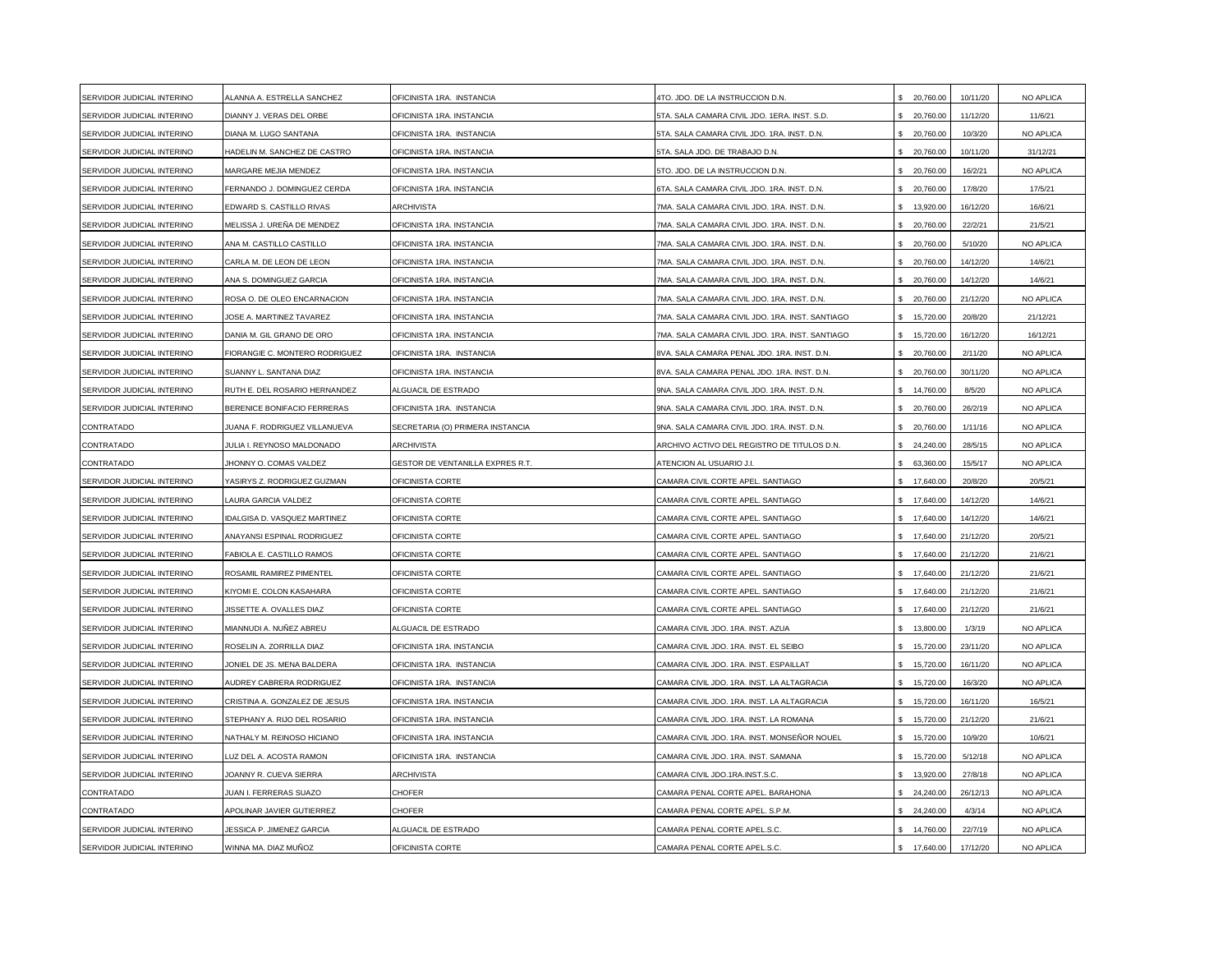| SERVIDOR JUDICIAL INTERINO | KATERINE F. RIVERA CASTILLO     | OFICINISTA CORTE                                          | CAMARA PENAL CORTE APEL.S.C.                       | 17,640.00        | 30/7/18  | NO APLICA  |
|----------------------------|---------------------------------|-----------------------------------------------------------|----------------------------------------------------|------------------|----------|------------|
| SERVIDOR JUDICIAL INTERINO | JENNIFER J. RIVAS YSABEL        | <b>OFICINISTA</b>                                         | CAMARA PENAL CORTE APEL.S.C.                       | \$ 17,640.00     | 22/7/19  | NO APLICA  |
| SERVIDOR JUDICIAL INTERINO | ROBERTO SIERRA NUÑEZ            | <b>OFICINISTA</b>                                         | CAMARA PENAL CORTE APEL.S.C.                       | 17,640.00        | 22/7/19  | NO APLICA  |
| SERVIDOR JUDICIAL INTERINO | RENE S. NINA CATANO             | <b>OFICINISTA</b>                                         | CAMARA PENAL CORTE APEL.S.C.                       | \$ 17,640.00     | 14/1/21  | NO APLICA  |
|                            |                                 |                                                           |                                                    |                  |          |            |
| CONTRATADO                 | HECTOR E. DE LA CRUZ GUZMAN     | <b>ILGUACIL DE ESTRADO</b>                                | CAMARA PENAL JDO. 1RA. INST. EL SEIBO              | \$ 14,760.00     | 11/5/15  | NO APLICA  |
| SERVIDOR JUDICIAL INTERINO | PERLA M. SORIANO JIMENEZ        | OFICINISTA 1RA. INSTANCIA                                 | CAMARA PENAL JDO. 1RA. INST. HATO MAYOR            | \$ 15,720.00     | 6/11/18  | NO APLICA  |
| SERVIDOR JUDICIAL INTERINO | MARLIN E. OFERMAN AUDEN         | OFICINISTA 1RA. INSTANCIA                                 | CAMARA PENAL JDO. 1RA. INST. S.P.M.                | \$ 15,720.00     | 27/11/20 | 27/5/21    |
| SERVIDOR JUDICIAL INTERINO | TONY DUARTE ZABALA              | AUX. DE RECEPCION Y ENTREGA                               | CENTRO DE ATENCION AL USUARIO                      | \$24.240.00      | 18/9/17  | NO APLICA  |
| CONTRATADO                 | HILKA Y. PUJOLS CUSTODIO        | AUX. DE RECEPCION Y ENTREGA                               | CENTRO DE ATENCION AL USUARIO                      | 24,240.00        | 2/3/15   | NO APLICA  |
| SERVIDOR JUDICIAL INTERINO | REUDIS M. MUÑOZ REYNOSO         | <b>OFICINISTA</b>                                         | CENTRO DE CITACIONES S.P.M.                        | 17,640.00        | 6/9/18   | NO APLICA  |
| SERVIDOR JUDICIAL INTERINO | CARLOS M. SEPULVEDA FELICIANO   | <b>OFICINISTA</b>                                         | CENTRO DE CITACIONES S.P.M.                        | 17,640.00<br>\$. | 30/8/18  | NO APLICA  |
| SERVIDOR JUDICIAL INTERINO | MIGUEL A. SORIANO PEÑA          | <b>OFICINISTA</b>                                         | CENTRO DE CITACIONES S.P.M.                        | 17,640.00        | 30/8/18  | NO APLICA  |
| CONTRATADO                 | MAYRA T. HERNANDEZ GORIS        | MEDIADOR                                                  | CENTRO DE MEDIACION JUDICIAL D.N.                  | \$ 67,082.40     | 21/7/10  | NO APLICA  |
| CONTRATADO                 | MARTHA Y. TORIBIO               | <b>MEDIADOR</b>                                           | CENTRO DE MEDIACION JUDICIAL HERRERA               | \$ 67,082.40     | 30/9/08  | NO APLICA  |
| CONTRATADO                 | JUANA E. BARE GUZMAN            | COORDINADOR CENTRO DE MEDIACION FAMILIAR                  | CENTRO DE MEDIACION JUDICIAL HERRERA               | \$77,836.80      | 20/3/07  | NO APLICA  |
| CONTRATADO                 | <b>VIDIA E. REYNOSO MATOS</b>   | COORDINADOR CENTRO DE MEDIACION JUDICIAL                  | CENTRO DE MEDIACION JUDICIAL S.D.                  | \$77,836.80      | 20/3/07  | NO APLICA  |
| CONTRATADO                 | DAMARIS A. PEREZ RODRIGUEZ      | MEDIADOR                                                  | CENTRO DE MEDIACION JUDICIAL SANTIAGO              | 67,082.40        | 4/9/14   | NO APLICA  |
| CONTRATADO                 | ROSA A. MORENO GARCIA           | COORDINADOR CENTRO DE MEDIACION JUDICIAL                  | CENTRO DE MEDIACION JUDICIAL SANTIAGO              | 77,836.80        | 1/1/07   | NO APLICA  |
| SERVIDOR JUDICIAL INTERINO | JOSEFINA M. ESPINAL HIRALDO     | ARCHIVISTA                                                | CENTRO DE SERVICIOS SECRETARIALES A.F. SANTIAGO    | 13,920.00<br>\$. | 21/12/20 | 21/6/21    |
| CONTRATADO                 | ROSALBA ALT. PAULINO BETEMIT    | <b>OFICINISTA CORTE</b>                                   | CORTE DE APEL. MONTE CRISTI                        | 17,640.00        | 1/2/16   | NO APLICA  |
| CONTRATADO                 | <b>UCIA M. ESTRELLA DIAZ</b>    | ABOGADO AYUDANTE CORTE                                    | CORTE DE APEL. MONTE CRISTI                        | 48,894.00        | 27/10/14 | NO APLICA  |
| CONTRATADO                 | ROSA E. PIÑA                    | CONSERJE                                                  | CORTE DE APEL. N.N.A. S.F.M.                       | 12,444.00        | 26/10/16 | NO APLICA  |
| CONTRATADO                 | SARA P. DE LA CRUZ GOMEZ        | OFICINISTA CORTE                                          | CORTE DE TRABAJO LA VEGA                           | \$ 17,640.00     | 13/6/16  | NO APLICA  |
| SERVIDOR JUDICIAL INTERINO | ROSSY E. CONTIN NUÑEZ           | OFICINISTA CORTE                                          | CORTE DE TRABAJO S.F.M.                            | \$ 17,640.00     | 18/1/19  | NO APLICA  |
| CONTRATADO                 | MANUEL ANT. JIMENEZ GOMEZ       | SUPERVISOR(A) ADMINISTRATIVO                              | DIRECCION ADMINISTRATIVA                           | 67,082.40<br>\$. | 4/5/05   | NO APLICA  |
| CONTRATADO                 | CARMEN G. CAMILO UREÑA          | SUPERVISOR(A) ADMINISTRATIVO                              | DIRECCION ADMINISTRATIVA                           | 67,082.40        | 1/3/06   | NO APLICA  |
| CONTRATADO                 | ALEXIS A. RAMIREZ DE LOS SANTOS | SEGURIDAD EX-PRESIDENTE SCJ                               | DIRECCION CENTRAL DE LA POLICIA DE PROTECCION JUDI | 17,943.52        | 2/6/14   | NO APLICA  |
| CONTRATADO                 | JOANNY ALT. TEJADA GOMEZ        | ASISTENTE DIRECCION POLITICAS PUBLICAS                    | DIRECCION DE ANALISIS Y POLITICAS PUBLICAS         | 77,836.80        | 14/11/14 | NO APLICA  |
| CONTRATADO                 | RAFAEL A. MANCEBO               | VIGILANTE                                                 | DIRECCION DE FAMILIA, NIÑEZ, ADOLESCENCIA Y GENERO | \$ 13,800.00     | 17/3/05  | NO APLICA  |
| SERVIDOR JUDICIAL INTERINO | HECTOR A. DIAZ NEUMANN          | ASESOR DE ORGANIZACION Y ADMINISTRACION                   | DIRECCION DE GESTION HUMANA Y CARRERA JUDICIAL ADM | \$60,000.00      | 23/11/12 | NO APLICA  |
| SERVIDOR JUDICIAL INTERINO | ROBERTO E. PORRAS LLANES        | <b>GESTOR (A) DE PROYECTOS</b>                            | DIRECCION DE GESTION HUMANA Y CARRERA JUDICIAL ADM | \$124,676.00     | 1/9/20   | 1/9/21     |
| SERVIDOR JUDICIAL INTERINO | ROSA A. CRUZ ABAD               | AUXILIAR ADMINISTRATIVO                                   | DIRECCION DE INNOVACION Y CALIDAD DE LA JUSTICIA   | \$24,240.00      | 6/4/20   | 6/4/21     |
| SERVIDOR JUDICIAL INTERINO | ILLIAM S. JIMENEZ MORETA        | <b>GESTOR (A) DE PROYECTOS</b>                            | DIRECCION DE PLANIFICACION                         | \$124,676.00     | 17/12/20 | 17/12/21   |
| CONTRATADO                 | BERTA CONTRERAS CABRAL          | CONSERJE                                                  | DIRECCION DE PLANIFICACION Y PROYECTOS             | 12,444.00        | 28/12/16 | NO APLICA  |
| CONTRATADO                 | ESMEDIN REYES CUEVAS            | CONSERJE                                                  | DIRECCION DE PLANIFICACION Y PROYECTOS             | 14,160.00        | 24/1/06  | NO APLICA  |
| SERVIDOR JUDICIAL INTERINO | MELVIC O. SOSA FERNANDEZ        | ANALISTA DE USABILIDAD UX                                 | DIRECCION DE TECNOLOGIAS DE LA INFORMACION Y LA CO | \$105,000.00     | 18/3/20  | 18/3/22    |
| SERVIDOR JUDICIAL INTERINO | ERICKSON R. FIGUEROA GARCIA     | ANALISTA DESARROLLADOR DE BASE DE DATOS                   | DIRECCION DE TECNOLOGIAS DE LA INFORMACION Y LA CO | \$120,000.00     | 10/3/20  | 10/3/22    |
| SERVIDOR JUDICIAL INTERINO | EODENIS S. MANCEBO MELO         | <b>GESTOR (A) DE PROYECTOS</b>                            | DIRECCION DE TECNOLOGIAS DE LA INFORMACION Y LA CO | \$124,676.00     | 30/11/20 | 28/5/21    |
| SERVIDOR JUDICIAL INTERINO | BELKYS A. MENDEZ CUEVAS         | DIGITALIZADOR II                                          | DIRECCION GENERAL TECNICA                          | \$16,440.00      | 30/7/20  | 30/04/2021 |
| SERVIDOR JUDICIAL INTERINO | BEATRIZ RONDON ALVAREZ          | AGENTE DE ATENCION AL USUARIO                             | DIRECCION GENERAL TECNICA                          | \$24,240.00      | 14/8/20  | 14/5/21    |
| SERVIDOR JUDICIAL INTERINO | SELENY M. GARCIA LIZARDO        | AGENTE DE ATENCION AL USUARIO                             | DIRECCION GENERAL TECNICA                          | 24,240.00        | 20/8/20  | 20/5/21    |
| SERVIDOR JUDICIAL INTERINO | YSARATH Z. MARTINEZ MARTINEZ    | OFICINISTA SOPORTE DE AUDIENCIAS VIRTUALES Y PRESENCIALES | DIRECCION GENERAL TECNICA                          | 28,860.00<br>\$. | 24/8/20  | 24/5/21    |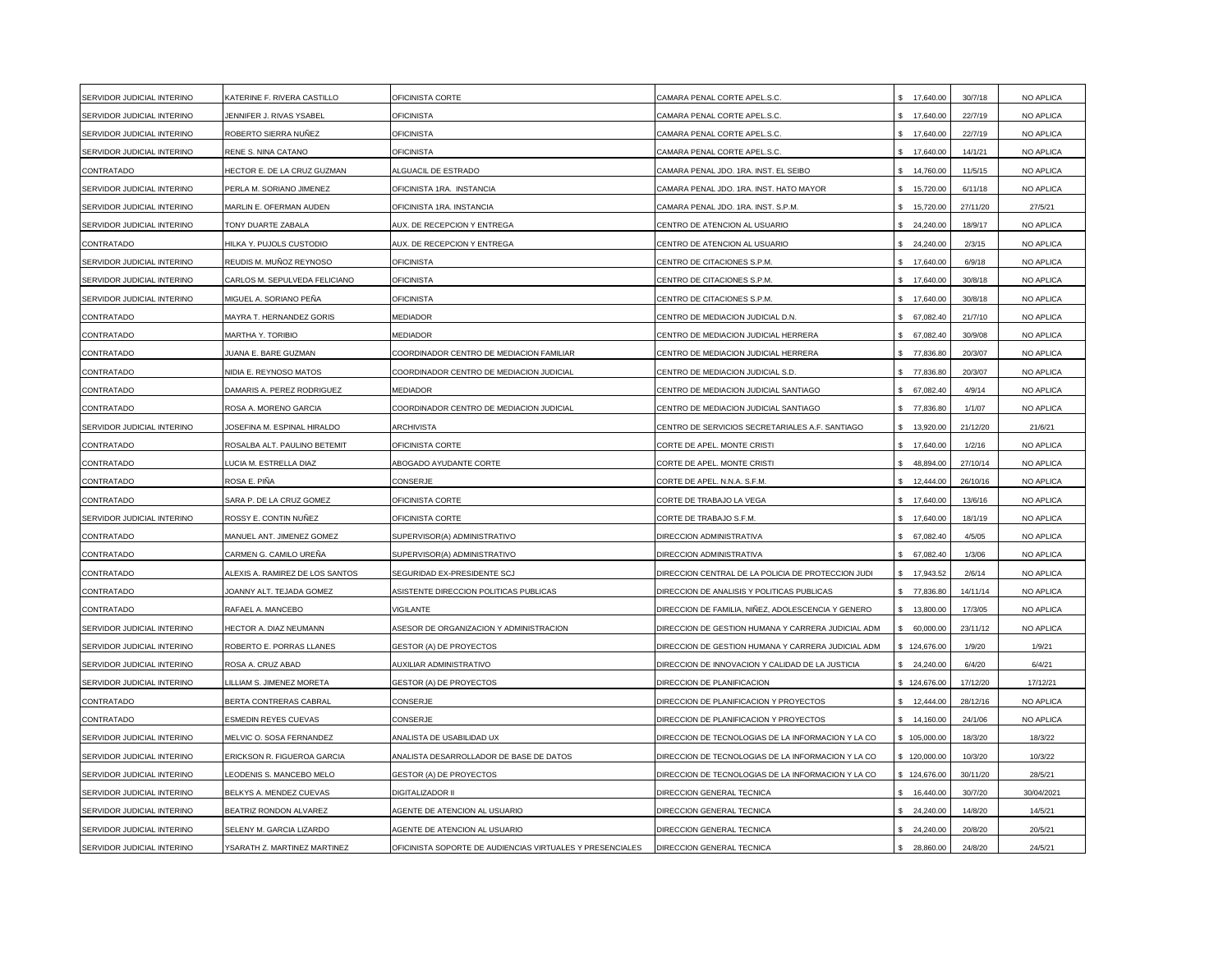| SERVIDOR JUDICIAL INTERINO | NERSHY E. NOVAS ACOSTA           | OFICINISTA SOPORTE DE AUDIENCIAS VIRTUALES Y PRESENCIALES | DIRECCION GENERAL TECNICA                         | 28,860.00        | 24/8/20  | 24/5/21    |
|----------------------------|----------------------------------|-----------------------------------------------------------|---------------------------------------------------|------------------|----------|------------|
| SERVIDOR JUDICIAL INTERINO | UZ M. PEGUERO DE LA CRUZ         | OFICINISTA SOPORTE DE AUDIENCIAS VIRTUALES Y PRESENCIALES | DIRECCION GENERAL TECNICA                         | \$ 28,860.00     | 24/8/20  | 24/5/21    |
| SERVIDOR JUDICIAL INTERINO | GENESIS M. QUEZADA SIERRA        | OFICINISTA SOPORTE DE AUDIENCIAS VIRTUALES Y PRESENCIALES | DIRECCION GENERAL TECNICA                         | \$ 28,860.00     | 24/8/20  | 24/5/21    |
| SERVIDOR JUDICIAL INTERINO | <b>ELIZABETH GARCIA ROSARIO</b>  | OFICINISTA SOPORTE DE AUDIENCIAS VIRTUALES Y PRESENCIALES | DIRECCION GENERAL TECNICA                         | \$ 28,860.00     | 24/8/20  | 24/5/21    |
| SERVIDOR JUDICIAL INTERINO | JERSON N. DE LA CRUZ DEL ROSARIO | OFICINISTA SOPORTE DE AUDIENCIAS VIRTUALES Y PRESENCIALES | DIRECCION GENERAL TECNICA                         | \$ 28,860.00     | 24/8/20  | 24/5/21    |
| SERVIDOR JUDICIAL INTERINO | SANTA Y. MANCEBO MERCEDES        | OFICINISTA SOPORTE DE AUDIENCIAS VIRTUALES Y PRESENCIALES | DIRECCION GENERAL TECNICA                         | 28,860.00        | 24/8/20  | 24/5/21    |
| SERVIDOR JUDICIAL INTERINO | MARIBEL GARCIA VIZCAINO          | AGENTE DE ATENCION AL USUARIO                             | DIRECCION GENERAL TECNICA                         | 30,120.00<br>ς.  | 29/7/20  | 28/6/21    |
| SERVIDOR JUDICIAL INTERINO | DIANA A. RODRIGUEZ TERRERO       | AGENTE DE ATENCION AL USUARIO                             | DIRECCION GENERAL TECNICA                         | 30,120.00        | 27/7/20  | 27/04/2021 |
| SERVIDOR JUDICIAL INTERINO | SOLANGE ALT. OVANDO LEONARDO     | AGENTE DE ATENCION AL USUARIO                             | DIRECCION GENERAL TECNICA                         | 30,120.00        | 30/7/20  | 28/6/21    |
| SERVIDOR JUDICIAL INTERINO | ANA M. JOSE JOAQUIN              | AGENTE DE ATENCION AL USUARIO                             | DIRECCION GENERAL TECNICA                         | 30,120.00        | 29/7/20  | 28/6/21    |
| SERVIDOR JUDICIAL INTERINO | JASMIN I. SANCHEZ DE MERCEDES    | AGENTE DE ATENCION AL USUARIO                             | DIRECCION GENERAL TECNICA                         | \$30,120.00      | 29/7/20  | 28/6/21    |
| SERVIDOR JUDICIAL INTERINO | BRANDO J. NOVAS TRINIDAD         | AGENTE DE ATENCION AL USUARIO                             | DIRECCION GENERAL TECNICA                         | 30,120.00        | 30/7/20  | 28/6/21    |
| SERVIDOR JUDICIAL INTERINO | ARISTIDE PIÑA GALVAN             | ESPECIALISTA DE PROCESO                                   | DIRECCION GENERAL TECNICA                         | 69,372.00        | 11/5/20  | 11/8/21    |
| SERVIDOR JUDICIAL INTERINO | <b>MARIELA A. BAEZ SOTO</b>      | ESPECIALISTA DE PROCESO                                   | DIRECCION GENERAL TECNICA                         | \$ 69,372.00     | 3/8/20   | 3/8/21     |
| SERVIDOR JUDICIAL INTERINO | WINSTON CABRAL SANCHEZ           | <b>GESTOR (A) DE PROYECTOS</b>                            | DIRECCION GENERAL TECNICA                         | \$151,582.00     | 23/6/20  | 23/6/21    |
| CONTRATADO                 | VORIS L. NUÑEZ REGALADO          | ABOGADO AYUDANTE SCJ                                      | DIRECCION LEGAL                                   | \$105,720.00     | 8/8/16   | NO APLICA  |
| SERVIDOR JUDICIAL INTERINO | ODIS J. MEDINA PEREZ             | TECNICO DE MENSURAS                                       | DIRECCION REG. MENSURAS CAT. DPTO. CENTRAL        | 51,804.00        | 17/12/18 | NO APLICA  |
| CONTRATADO                 | MAYRA J. FROMETA BRITO           | ANALISTA II ACTIVO FIJO                                   | DIV. DE ACTIVOS FIJOS                             | 44,092.80        | 2/3/15   | NO APLICA  |
| SERVIDOR JUDICIAL INTERINO | ANNY D. CONCE VARGAS             | <b>RECEPCIONISTA</b>                                      | DIV. DE GESTION INTERNA DEL TALENTO               | \$.<br>21,000.00 | 12/6/19  | NO APLICA  |
| SERVIDOR JUDICIAL INTERINO | JHENNY R. MARTIN BOBADILLA       | <b>ANALISTA PROGRAMADOR</b>                               | DIV. DE MANTENIMIENTO Y ACT. DE SISTEMAS          | 67,082.40        | 23/8/16  | NO APLICA  |
| CONTRATADO                 | ROSA D. ACOSTA CACERES           | CONSERJE                                                  | DPTO. ADMINISTRATIVO BAORUCO                      | 12,444.00        | 5/6/06   | NO APLICA  |
| CONTRATADO                 | JORGE A. TONOS PEÑA              | CONSERJE                                                  | DPTO. ADMINISTRATIVO BARAHONA                     | 12,444.00        | 21/4/05  | NO APLICA  |
| CONTRATADO                 | CARLOS ML. FELIZ FERRERAS        | /IGILANTE                                                 | DPTO. ADMINISTRATIVO BARAHONA                     | 12,444.00<br>ς.  | 7/2/06   | NO APLICA  |
| CONTRATADO                 | DOMINGO CAMPOS MATEO             | <b>/IGILANTE</b>                                          | DPTO. ADMINISTRATIVO BARAHONA                     | 12,444.00<br>¢.  | 4/10/06  | NO APLICA  |
| CONTRATADO                 | DARLENNY VOLQUEZ CUEVAS          | MENSAJERO INTERNO                                         | DPTO. ADMINISTRATIVO BARAHONA                     | 12,444.00        | 23/6/16  | NO APLICA  |
| CONTRATADO                 | RAFAEL MENDEZ                    | MENSAJERO EXTERNO                                         | DPTO. ADMINISTRATIVO BARAHONA                     | 16,440.00        | 14/2/03  | NO APLICA  |
| CONTRATADO                 | <b>ESTELIA MORILLO</b>           | CONSERJE                                                  | DPTO. ADMINISTRATIVO CORTE DE TRABAJO D.N.        | \$.<br>12,444.00 | 1/6/15   | NO APLICA  |
| CONTRATADO                 | CRUSITA AGRAMONTE OTAÑO          | CONSERJE                                                  | DPTO. ADMINISTRATIVO CORTE DE TRABAJO D.N.        | 12,444.00        | 21/9/15  | NO APLICA  |
| CONTRATADO                 | ADOLFO C. LORA                   | <b>/IGILANTE</b>                                          | DPTO. ADMINISTRATIVO CORTE DE TRABAJO D.N.        | 12,780.00        | 1/5/02   | NO APLICA  |
| CONTRATADO                 | SANTO A. AMADOR GONZALEZ         | MAYORDOMO III                                             | DPTO. ADMINISTRATIVO CORTE DE TRABAJO D.N.        | 16,920.00        | 16/4/01  | NO APLICA  |
| CONTRATADO                 | <b>ISABEL MEJIA</b>              | CONSERJE                                                  | DPTO. ADMINISTRATIVO EL SEIBO                     | \$12,444.00      | 2/1/17   | NO APLICA  |
| CONTRATADO                 | CECILIO SEVERINO SEVERINO        | <b>MAYORDOMO III</b>                                      | DPTO. ADMINISTRATIVO EL SEIBO                     | 13,800.00<br>\$  | 31/1/17  | NO APLICA  |
| CONTRATADO                 | MARITZA M. ABREU HERRERA         | CONSERJE                                                  | DPTO. ADMINISTRATIVO ESPAILLAT                    | 12,444.00        | 3/11/03  | NO APLICA  |
| CONTRATADO                 | <b>FRANCISCO SANCHEZ</b>         | <b>JARDINERO</b>                                          | DPTO. ADMINISTRATIVO ESPAILLAT                    | 12,444.00        | 28/3/01  | NO APLICA  |
| CONTRATADO                 | NORMA C. ESCOBOZA                | CONSERJE                                                  | DPTO. ADMINISTRATIVO ESPAILLAT                    | 12,444.00        | 29/12/00 | NO APLICA  |
| SERVIDOR JUDICIAL INTERINO | DANNY VILLANUEVA HEREDIA         | MENSAJERO INTERNO                                         | DPTO. ADMINISTRATIVO HATO MAYOR                   | 12,444.00        | 15/3/19  | NO APLICA  |
| CONTRATADO                 | NELSON MORALES ECHAVARRIA        | <b>/IGILANTE</b>                                          | DPTO. ADMINISTRATIVO HATO MAYOR                   | 12,780.00        | 30/3/05  | NO APLICA  |
| CONTRATADO                 | MANUEL DE JS. FERREIRA BUENO     | <b>/IGILANTE</b>                                          | DPTO. ADMINISTRATIVO JDOS. DE PAZ DE LA 2DA. CIRC | \$ 12,780.00     | 15/7/04  | NO APLICA  |
| SERVIDOR JUDICIAL INTERINO | ALTAGRACIA PICHARDO FRANCO       | CONSERJE                                                  | DPTO. ADMINISTRATIVO JDOS. DE TRANS. D.N.         | 12,444.00        | 28/2/20  | NO APLICA  |
| <b>CONTRATADO</b>          | JRSIMIDIO PACHECO PEGUERO        | CONSERJE                                                  | DPTO. ADMINISTRATIVO JDOS. DE TRANS. D.N.         | \$12,444.00      | 2/10/01  | NO APLICA  |
| CONTRATADO                 | MANUEL DE JS. ROJAS CHALAS       | VIGILANTE                                                 | DPTO. ADMINISTRATIVO JDOS. DE TRANS. D.N.         | Ś.<br>13,618.81  | 7/10/04  | NO APLICA  |
| CONTRATADO                 | PABLO Y. ROSARIO TERRERO         | ENCARGADO(A) OFICINA ADMINISTRATIVA I                     | DPTO. ADMINISTRATIVO JDOS. DE TRANS. D.N.         | 45,600.00<br>\$  | 2/11/00  | NO APLICA  |
|                            |                                  |                                                           |                                                   |                  |          |            |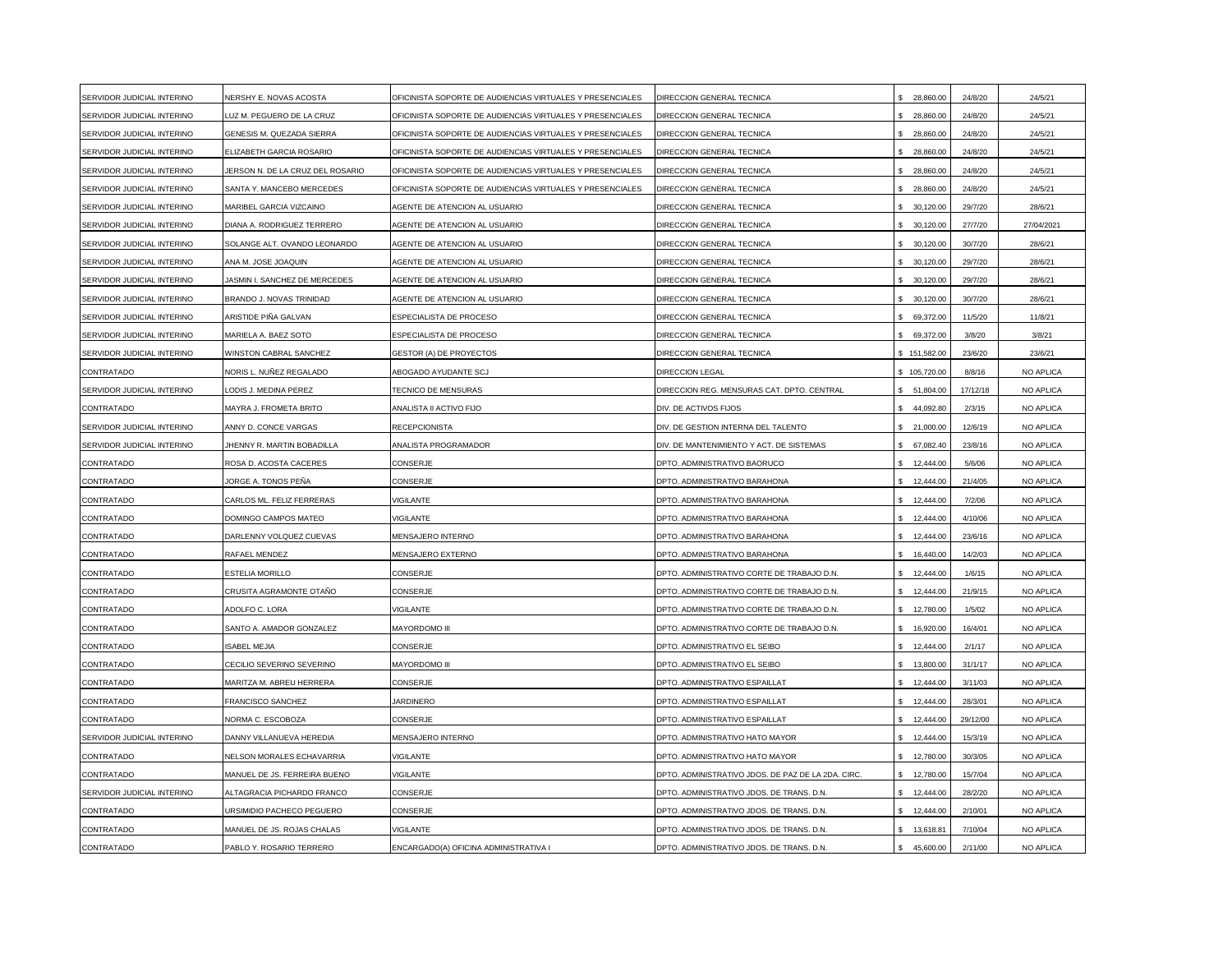| CONTRATADO                 | <b>FELIPA LIRIANO</b>                  | CONSERJE                                | DPTO. ADMINISTRATIVO JUR. CIVIL S.D.            | 12,444.00                 | 1/10/08  | NO APLICA |
|----------------------------|----------------------------------------|-----------------------------------------|-------------------------------------------------|---------------------------|----------|-----------|
| CONTRATADO                 | AGUSTINA DE LA CRUZ DE LEON            | CONSERJE                                | DPTO. ADMINISTRATIVO JUR. LABORAL S.D.          | 13,440.00<br>\$.          | 23/1/06  | NO APLICA |
| CONTRATADO                 | JUANA DE LEON DE LA ROSA               | CONSERJE                                | DPTO. ADMINISTRATIVO JUR. N.N.A. S.D.           | 12,444.00                 | 12/4/04  | NO APLICA |
| CONTRATADO                 | AVELINO FORNE ROBLES                   | PORTERO                                 | DPTO. ADMINISTRATIVO LA ALTAGRACIA              | 12,444.00                 | 14/3/06  | NO APLICA |
| CONTRATADO                 | NICOLAS GUERRERO                       | <b>ORTERO</b>                           | DPTO. ADMINISTRATIVO LA ALTAGRACIA              | 12,444.00<br>\$           | 17/8/06  | NO APLICA |
| CONTRATADO                 | PABLO BAEZ RODRIGUEZ                   | ENCARGADO(A) OFICINA ADMINISTRATIVA III | DPTO. ADMINISTRATIVO LA ROMANA                  | \$ 67,405.20              | 8/3/07   | NO APLICA |
| CONTRATADO                 | MARIO J. RODRIGUEZ                     | REP. Y MANT. MAQUINAS ESCRIBIR          | DPTO. ADMINISTRATIVO LA VEGA                    | 4,800.00<br>\$            | 1/10/97  | NO APLICA |
| CONTRATADO                 | <b>GENARO D. MARTE SANTOS</b>          | MAYORDOMO I                             | DPTO. ADMINISTRATIVO LA VEGA                    | \$.<br>16,920.00          | 1/5/02   | NO APLICA |
| CONTRATADO                 | JULIO GONZALEZ                         | <b>MAYORDOMO II</b>                     | DPTO. ADMINISTRATIVO MARIA TRINIDAD SANCHEZ     | 14,760.00                 | 9/6/03   | NO APLICA |
| CONTRATADO                 | FIOR M. TAPIA PERALTA                  | <b>IGILANTE</b>                         | DPTO. ADMINISTRATIVO MONTE CRISTI               | 12,444.00                 | 21/3/17  | NO APLICA |
| CONTRATADO                 | ROBERTO GONZALEZ MOREL                 | NTERPRETE JUDICIAL                      | DPTO. ADMINISTRATIVO MONTE CRISTI               | 21,960.00<br>\$.          | 2/5/01   | NO APLICA |
| CONTRATADO                 | ARISMENDY VASQUEZ CORDERO              | <b>/IGILANTE</b>                        | DPTO. ADMINISTRATIVO N.N.A. D.N.                | 13,680.00                 | 16/12/04 | NO APLICA |
| CONTRATADO                 | WILLY DE LA CRUZ GUZMAN                | <b>MENSAJERO EXTERNO</b>                | DPTO. ADMINISTRATIVO N.N.A. D.N.                | $\mathbf{s}$<br>18,120.00 | 5/6/17   | NO APLICA |
| CONTRATADO                 | <b>OCTAVIO LORENZO FORTUNA</b>         | <b>MENSAJERO INTERNO</b>                | DPTO. ADMINISTRATIVO N.N.A. S.C.                | 12,444.00                 | 21/4/05  | NO APLICA |
| CONTRATADO                 | VENERANDA POLANCO VILLAR               | CONSERJE                                | DPTO. ADMINISTRATIVO P.J.C.N.                   | \$12,444.00               | 1/10/02  | NO APLICA |
| SERVIDOR JUDICIAL INTERINO | ESTHEPHANY BELTRAN VALDEZ              | CONSERJE                                | DPTO. ADMINISTRATIVO P.J.C.N.                   | \$.<br>12,444.00          | 19/6/18  | NO APLICA |
| CONTRATADO                 | FERNANDO BANKS                         | REPRODUCTOR DE DOCUMENTOS               | DPTO. ADMINISTRATIVO P.J.C.N.                   | 15,840.00<br>\$.          | 20/10/16 | NO APLICA |
| CONTRATADO                 | <b>IRIO RAMIREZ CORNIELES</b>          | <b>LOMERO</b>                           | DPTO. ADMINISTRATIVO P.J.C.N.                   | 18,360.00                 | 12/2/02  | NO APLICA |
| CONTRATADO                 | RAMON E. DOÑE                          | /IGILANTE                               | DPTO. ADMINISTRATIVO PJ CORTE DE APELACION D.N. | 13,800.00<br>\$.          | 4/8/05   | NO APLICA |
| CONTRATADO                 | SERGIO RAMIREZ VALENZUELA              | <b>/IGILANTE</b>                        | DPTO. ADMINISTRATIVO PJ CORTE DE APELACION D.N. | 13,800.00<br>\$           | 25/11/05 | NO APLICA |
| SERVIDOR JUDICIAL INTERINO | FIOR PERALTA MOYA                      | CONSERJE                                | DPTO. ADMINISTRATIVO PJ CORTE DE APELACION D.N. | 14,160.00                 | 2/10/18  | NO APLICA |
| CONTRATADO                 | CANDIDA R. CORPORAN SANTOS             | CONSERJE                                | DPTO. ADMINISTRATIVO PJ CORTE DE APELACION D.N. | \$14,160.00               | 13/12/05 | NO APLICA |
| CONTRATADO                 | UISA ARBOLEDA SANTANA                  | CONSERJE                                | DPTO. ADMINISTRATIVO PJ CORTE DE APELACION D.N. | \$ 14,160.00              | 1/11/00  | NO APLICA |
| CONTRATADO                 | MERCEDES LEDESMA FELIZ                 | CONSERJE                                | DPTO. ADMINISTRATIVO PJ CORTE DE APELACION D.N. | 14,160.00<br>$\mathbf{s}$ | 1/11/00  | NO APLICA |
| CONTRATADO                 | RAMONA ALCANTARA VALDEZ                | CONSERJE                                | DPTO. ADMINISTRATIVO PJ CORTE DE APELACION D.N. | 14,160.00<br>\$           | 9/12/08  | NO APLICA |
| CONTRATADO                 | MAYRA DE LA CRUZ MATEO                 | CONSERJE                                | DPTO. ADMINISTRATIVO PJ CORTE DE APELACION D.N. | 14,160.00<br>\$.          | 17/11/16 | NO APLICA |
| CONTRATADO                 | CARMEN PIERRE OLIVO                    | CONSERJE                                | DPTO. ADMINISTRATIVO PJ CORTE DE APELACION D.N. | \$14,160.00               | 17/4/17  | NO APLICA |
| CONTRATADO                 | UZ DEL A. NUÑEZ ALMANZAR               | CONSERJE                                | DPTO. ADMINISTRATIVO PJ S.C.J                   | 12,444.00                 | 24/4/17  | NO APLICA |
| CONTRATADO                 | EOPOLDO TEJEDA ALCANTARA               | <b>/IGILANTE</b>                        | DPTO. ADMINISTRATIVO PJ S.C.J                   | 12,900.00<br>\$           | 15/11/00 | NO APLICA |
| CONTRATADO                 | VENANCIO MARTINEZ BETREZ               | <b>/IGILANTE</b>                        | DPTO. ADMINISTRATIVO PJ S.C.J                   | 13,800.00<br>\$           | 28/4/06  | NO APLICA |
| CONTRATADO                 | PEDRO BELLO PERALTA                    | <b>/IGILANTE</b>                        | DPTO. ADMINISTRATIVO PJ S.C.J.                  | 13,800.00                 | 27/4/05  | NO APLICA |
| CONTRATADO                 | MATILDES ALCANTARA VALDEZ              | CONSERJE                                | DPTO. ADMINISTRATIVO PJ S.C.J.                  | \$ 14,160.00              | 16/6/05  | NO APLICA |
| CONTRATADO                 | <b>IGNACIO RIVERA ROSARIO</b>          | <b>JARDINERO</b>                        | DPTO. ADMINISTRATIVO PJ S.C.J.                  | \$14,160.00               | 6/8/15   | NO APLICA |
| CONTRATADO                 | ANATALIA AQUINO PAULA                  | CONSERJE                                | DPTO. ADMINISTRATIVO PJ S.C.J.                  | \$14,160.00               | 26/9/16  | NO APLICA |
| CONTRATADO                 | JOSE TIMO SELIS                        | ALBANIL S.C.J.                          | DPTO. ADMINISTRATIVO PJ S.C.J.                  | \$15,840.00               | 16/6/05  | NO APLICA |
| CONTRATADO                 | CARMELO ACOSTA VASQUEZ                 | PORTERO                                 | DPTO. ADMINISTRATIVO PJ S.C.J.                  | 17,444.00<br>\$.          | 15/2/02  | NO APLICA |
| CONTRATADO                 | <b>/IRGILIO ANT. JIMENEZ LEGUISAMO</b> | LOMERO                                  | DPTO. ADMINISTRATIVO PJ S.C.J                   | 21,480.00                 | 11/8/05  | NO APLICA |
| CONTRATADO                 | MANUEL E. PEÑA PEREZ                   | <b>FECNICO DE REFRIGERACION</b>         | DPTO. ADMINISTRATIVO PJ S.C.J.                  | 22,800.00<br>\$           | 21/6/17  | NO APLICA |
| CONTRATADO                 | JOSE FCO. ABREU MOTA                   | <b>/IGILANTE</b>                        | DPTO. ADMINISTRATIVO PUERTO PLATA               | 12,444.00                 | 31/5/05  | NO APLICA |
| CONTRATADO                 | UCIANO RODRIGUEZ VASQUEZ               | <b>/IGILANTE</b>                        | DPTO. ADMINISTRATIVO PUERTO PLATA               | 12,444.00                 | 5/5/06   | NO APLICA |
| CONTRATADO                 | JUAN DEL ROSARIO NUÑEZ                 | /IGILANTE                               | DPTO. ADMINISTRATIVO PUERTO PLATA               | 12,444.00                 | 23/10/07 | NO APLICA |
| CONTRATADO                 | PATRICIO VENTURA HIRALDO               | CHOFER                                  | DPTO. ADMINISTRATIVO PUERTO PLATA               | \$24,240.00               | 10/1/17  | NO APLICA |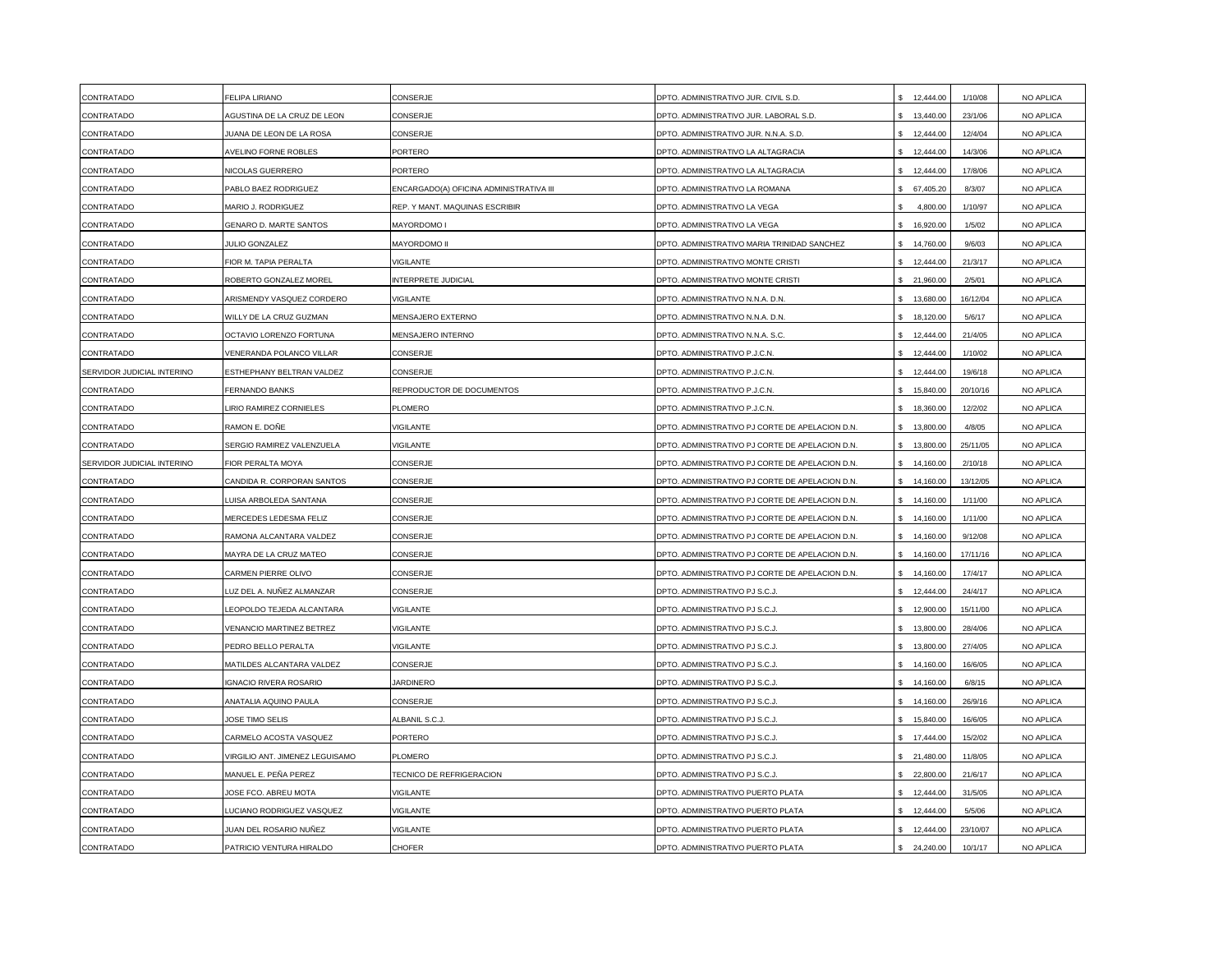| SERVIDOR JUDICIAL INTERINO | JUANA FCA. SANCHEZ MOTA        | CONSERJE                                | DPTO. ADMINISTRATIVO S.C.                          | \$12,444.00               | 1/1/07   | NO APLICA |
|----------------------------|--------------------------------|-----------------------------------------|----------------------------------------------------|---------------------------|----------|-----------|
| SERVIDOR JUDICIAL INTERINO | MIDONIA DE JESUS SANTOS        | CONSERJE                                | DPTO. ADMINISTRATIVO S.C.                          | \$12,444.00               | 1/1/07   | NO APLICA |
| CONTRATADO                 | MILAGROS CEBALLOS              | MENSAJERO INTERNO                       | DPTO. ADMINISTRATIVO S.C.                          | 12,444.00                 | 18/7/01  | NO APLICA |
| CONTRATADO                 | <b>ELIPE DIPRE DE LA ROSA</b>  | VIGILANTE                               | DPTO. ADMINISTRATIVO S.C.                          | 12,444.00                 | 24/11/03 | NO APLICA |
| CONTRATADO                 | MIOSOTIS GERMAN TEJEDA         | CONSERJE                                | DPTO. ADMINISTRATIVO S.C.                          | \$<br>12,444.00           | 5/6/17   | NO APLICA |
| CONTRATADO                 | BERNALDO SANTANA ENCARNACION   | <b>JARDINERO</b>                        | DPTO. ADMINISTRATIVO S.C.                          | \$ 14,160.00              | 9/10/01  | NO APLICA |
| SERVIDOR JUDICIAL INTERINO | RAMONA HERNANDEZ VILLAR        | CONSERJE                                | DPTO. ADMINISTRATIVO S.D.                          | 12,444.00                 | 2/1/19   | NO APLICA |
| SERVIDOR JUDICIAL INTERINO | ROGILIA SOSA CASTILLO          | CONSERJE                                | DPTO. ADMINISTRATIVO S.D.                          | 12,444.00                 | 26/6/19  | NO APLICA |
| SERVIDOR JUDICIAL INTERINO | ELENA LAMOUTH PEREZ            | CONSERJE                                | DPTO. ADMINISTRATIVO S.D.                          | 12,444.00<br>¢.           | 29/10/20 | 28/8/21   |
| CONTRATADO                 | MARIA D. MATOS CASTILLO        | CONSERJE                                | DPTO. ADMINISTRATIVO S.D.                          | 14,160.00<br>\$           | 4/4/05   | NO APLICA |
| CONTRATADO                 | MARINO C. ROMAN FELIZ          | AUXILIAR DE ALMACEN                     | DPTO. ADMINISTRATIVO S.D.                          | \$ 18,720.00              | 2/2/04   | NO APLICA |
| CONTRATADO                 | VICTOR M. DE JESUS ROSARIO     | MAYORDOMO I                             | DPTO. ADMINISTRATIVO S.D.                          | 20,160.00                 | 21/6/16  | NO APLICA |
| CONTRATADO                 | DANIEL MUÑOZ DURAN             | SUPERVISOR DE SEGURIDAD                 | DPTO. ADMINISTRATIVO S.D.                          | \$24,000.00               | 5/11/13  | NO APLICA |
| CONTRATADO                 | <b>HECTOR R. PEREZ VENTURA</b> | SUPERVISOR DE SEGURIDAD                 | DPTO. ADMINISTRATIVO S.D.                          | 45,000.00                 | 5/11/13  | NO APLICA |
| SERVIDOR JUDICIAL INTERINO | SANTA YAN YEN                  | CONSERJE                                | DPTO. ADMINISTRATIVO S.D. OESTE                    | 12,444.00                 | 7/6/17   | NO APLICA |
| SERVIDOR JUDICIAL INTERINO | <b>FERNANDA GOMEZ MARTINEZ</b> | CONSERJE                                | DPTO. ADMINISTRATIVO S.D. OESTE                    | 12,444.00<br>\$           | 7/8/17   | NO APLICA |
| CONTRATADO                 | <b>ELIPE SUERO MERCEDES</b>    | VIGILANTE                               | DPTO. ADMINISTRATIVO S.D. OESTE                    | 13,680.00<br>\$           | 6/8/04   | NO APLICA |
| SERVIDOR JUDICIAL INTERINO | BERNARDA ALT. DIAZ RIVERA      | CONSERJE                                | DPTO. ADMINISTRATIVO S.F.M.                        | 12,444.00<br>\$           | 1/1/07   | NO APLICA |
| CONTRATADO                 | CRISTINA ALT. ROJAS            | CONSERJE                                | DPTO. ADMINISTRATIVO S.F.M.                        | 12,444.00                 | 10/5/01  | NO APLICA |
| CONTRATADO                 | WILIS RAMIREZ AMPARO           | MENSAJERO INTERNO                       | DPTO. ADMINISTRATIVO S.F.M.                        | 12,444.00                 | 21/2/17  | NO APLICA |
| SERVIDOR JUDICIAL INTERINO | ESTEL M. HERNANDEZ GARCIA      | AUXILIAR ADMINISTRATIVO                 | DPTO. ADMINISTRATIVO S.F.M.                        | 14,760.00                 | 14/12/20 | 14/6/21   |
| CONTRATADO                 | FRANCISCO A. MERCEDES FERRERAS | CHOFER                                  | DPTO. ADMINISTRATIVO S.F.M.                        | 24,240.00                 | 28/8/17  | NO APLICA |
| SERVIDOR JUDICIAL INTERINO | ANGEL ML. DE LEON RAMIREZ      | ENC. MANTENIMIENTO                      | DPTO. ADMINISTRATIVO S.F.M.                        | 45,540.00                 | 1/4/07   | NO APLICA |
| CONTRATADO                 | BERKIS M. LOPEZ ACOSTA         | ENCARGADO(A) OFICINA ADMINISTRATIVA IV  | DPTO. ADMINISTRATIVO S.F.M.                        | \$81,952.80               | 11/7/07  | NO APLICA |
| CONTRATADO                 | <b>DIGNA OGANDO</b>            | CONSERJE                                | DPTO, ADMINISTRATIVO S.J.M.                        | 12,444.00<br>\$           | 10/5/01  | NO APLICA |
| CONTRATADO                 | <b>UISA MORA DE LOS SANTOS</b> | CONSERJE                                | DPTO. ADMINISTRATIVO S.J.M.                        | 12,444.00                 | 7/5/01   | NO APLICA |
| CONTRATADO                 | MANUEL RAMIREZ ROSADO          | VIGILANTE                               | DPTO. ADMINISTRATIVO S.J.M.                        | 12,444.00<br>\$.          | 28/11/01 | NO APLICA |
| SERVIDOR JUDICIAL INTERINO | VICTOR AQUINO SANCHEZ          | CHOFER                                  | DPTO. ADMINISTRATIVO S.J.M.                        | 24,240.00                 | 9/8/17   | NO APLICA |
| CONTRATADO                 | VINICIO HERRERA                | <b>JARDINERO</b>                        | DPTO. ADMINISTRATIVO S.P.M.                        | 12,444.00                 | 8/8/01   | NO APLICA |
| CONTRATADO                 | MARCOS ALCALA JAZMIN           | VIGILANTE                               | DPTO. ADMINISTRATIVO SAMANA                        | 12,444.00                 | 14/8/03  | NO APLICA |
| CONTRATADO                 | GENEROSO GERONIMO SHEPARD      | VIGILANTE                               | DPTO. ADMINISTRATIVO SAMANA                        | 13,680.00                 | 6/12/05  | NO APLICA |
| CONTRATADO                 | <b>MARIA COPLIN KELLY</b>      | ENCARGADO(A) OFICINA ADMINISTRATIVA III | DPTO. ADMINISTRATIVO SAMANA                        | \$<br>67,405.20           | 6/4/17   | NO APLICA |
| CONTRATADO                 | TRINIDAD VILLAFAÑA GONZALEZ    | VIGILANTE                               | DPTO. ADMINISTRATIVO SANCHEZ RAMIREZ               | 12,444.00<br>\$           | 13/11/01 | NO APLICA |
| CONTRATADO                 | RAFAEL ANTONIO TORRES TAVERAS  | VIGILANTE                               | DPTO. ADMINISTRATIVO SANTIAGO                      | 12,444.00<br>\$           | 10/4/17  | NO APLICA |
| SERVIDOR JUDICIAL INTERINO | MANUEL E. ESPINAL PERALTA      | <b>/IGILANTE</b>                        | DPTO. ADMINISTRATIVO SANTIAGO                      | 12,444.00                 | 1/1/07   | NO APLICA |
| SERVIDOR JUDICIAL INTERINO | RAFAEL ANT. PAYERO RODRIGUEZ   | VIGILANTE                               | DPTO. ADMINISTRATIVO SANTIAGO                      | 12,444.00                 | 1/1/07   | NO APLICA |
| CONTRATADO                 | FELIX ML. ROSADO               | /IGILANTE                               | DPTO. ADMINISTRATIVO SANTIAGO                      | 12,444.00                 | 2/5/00   | NO APLICA |
| CONTRATADO                 | RAMON MARTE                    | <b>JARDINERO</b>                        | DPTO. ADMINISTRATIVO SANTIAGO                      | 12,444.00<br>\$           | 23/9/02  | NO APLICA |
| CONTRATADO                 | CARLOS R. ALCANTARA DOMINGUEZ  | <b>JARDINERO</b>                        | DPTO. ADMINISTRATIVO SANTIAGO                      | 12,444.00                 | 4/7/16   | NO APLICA |
| CONTRATADO                 | RAFAEL ANT. GOMEZ MEJIA        | VIGILANTE                               | DPTO. ADMINISTRATIVO SANTIAGO                      | \$ 12,780.00              | 31/3/16  | NO APLICA |
| CONTRATADO                 | <b>JOSE FRIAS</b>              | MAYORDOMO II                            | DPTO. ADMINISTRATIVO TRIB. SUPERIOR ADMINISTRATIVO | $\mathbf{s}$<br>18,120.00 | 9/12/14  | NO APLICA |
| CONTRATADO                 | RAFAEL CASTRO                  | <b>VIGILANTE</b>                        | DPTO. ADMINISTRATIVO TRIBUNALES FAMILIA            | 12,780.00<br>\$           | 10/5/04  | NO APLICA |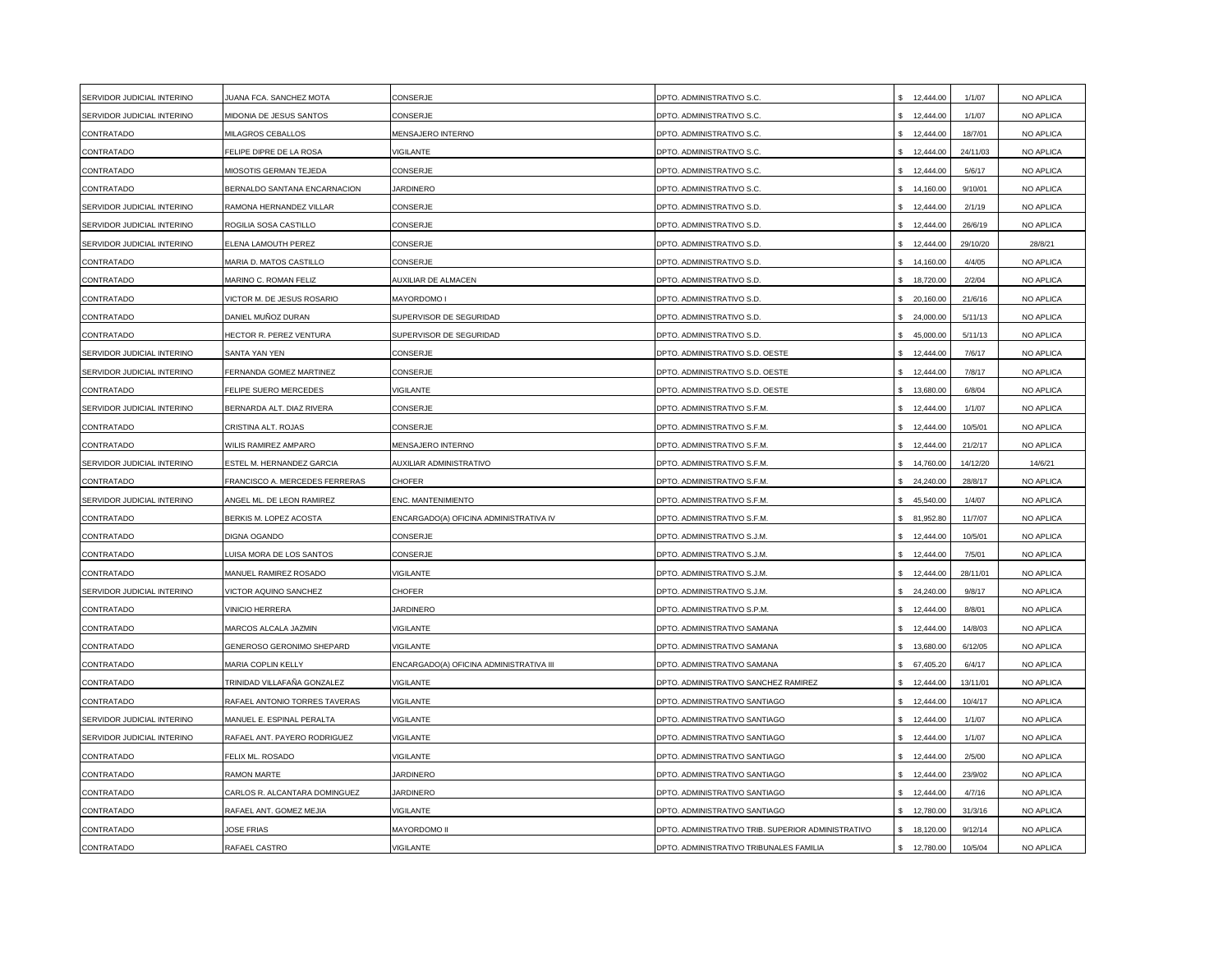| CONTRATADO                 | <b>JUAN B. ALCANTARA SOTO</b>    | CONSERJE                                         | DPTO. ADMINISTRATIVO TRIBUNALES FAMILIA            | 13,440.00                       | 21/4/04  | NO APLICA |
|----------------------------|----------------------------------|--------------------------------------------------|----------------------------------------------------|---------------------------------|----------|-----------|
| CONTRATADO                 | JUANA B. LLUVERES CASTILLO       | CONSERJE                                         | DPTO. ADMINISTRATIVO TRIBUNALES FAMILIA            | 13,440.00<br>\$.                | 13/2/04  | NO APLICA |
| CONTRATADO                 | ANTONIO MENDEZ FLORIAN           | VIGILANTE                                        | DPTO. ADMINISTRATIVO TRIBUNALES FAMILIA            | 13,680.00                       | 28/11/05 | NO APLICA |
| CONTRATADO                 | RAMON A. TINEO DIAZ              | MAYORDOMO III                                    | DPTO. ADMINISTRATIVO TRIBUNALES FAMILIA            | \$<br>18,720.00                 | 29/11/04 | NO APLICA |
| CONTRATADO                 | .UIS R. RIVAS UREÑA              | <b>/IGILANTE</b>                                 | DPTO. ADMINISTRATIVO VALVERDE                      | 12,444.00                       | 1/4/02   | NO APLICA |
| SERVIDOR JUDICIAL INTERINO | ROSSILLY C. MELO GONZALEZ        | AUXILIAR ADMINISTRATIVO                          | DPTO. DE CALIDAD Y SEGUIMIENTO DE LOS SERVICIOS    | \$24,240.00                     | 13/2/19  | 13/5/21   |
| SERVIDOR JUDICIAL INTERINO | ALTAGRACIA BATISTA ALCANTARA     | CONSERJE                                         | DPTO. DE MANTENIMIENTO J.I.                        | \$14,160.00                     | 1/1/07   | NO APLICA |
| SERVIDOR JUDICIAL INTERINO | <b>JOSEFA MODESTO MARTE</b>      | CONSERJE                                         | DPTO. DE MANTENIMIENTO J.I.                        | $\hat{\mathbf{z}}$<br>14.484.00 | 1/1/07   | NO APLICA |
| CONTRATADO                 | JOSE ALT. VALDEZ MATEO           | AUX. DE MANTENIMIENTO                            | DPTO. DE MANTENIMIENTO J.I. D.N. Y ZONA SUR        | 24,240.00                       | 19/12/08 | NO APLICA |
| CONTRATADO                 | CRISTINA DEL C. DIAZ COLON       | CONSERJE                                         | DPTO. DE MANTENIMIENTO J.I. ZONA NORTE Y NORESTE   | 12,444.00                       | 5/10/15  | NO APLICA |
| CONTRATADO                 | <b>JBALDO RODRIGUEZ CABRERA</b>  | PLOMERO                                          | DPTO. DE MANTENIMIENTO J.I. ZONA NORTE Y NORESTE   | 20,760.00<br>\$                 | 13/1/09  | NO APLICA |
| CONTRATADO                 | ELIZABETH AMPARO RODRIGUEZ       | SECRETARIA (O) AUXILIAR III                      | DPTO. TECNICO DE MENSURAS                          | 34,980.00                       | 9/2/15   | NO APLICA |
| SERVIDOR JUDICIAL INTERINO | JONATHAN A. RAMIREZ MESA         | SOPORTE TECNICO I                                | GERENCIA DE ADMINISTRACION DE SERVICIOS TIC        | \$42,657.60                     | 31/7/20  | 1/5/21    |
| SERVIDOR JUDICIAL INTERINO | UIS G. SANCHEZ PUENTE            | SOPORTE TECNICO I                                | GERENCIA DE ADMINISTRACION DE SERVICIOS TIC        | \$42,657.60                     | 27/7/20  | 27/4/21   |
| SERVIDOR JUDICIAL INTERINO | ANDREIDY SANTANA ABREU           | SOPORTE TECNICO I                                | GERENCIA DE ADMINISTRACION DE SERVICIOS TIC        | \$42,657.60                     | 27/7/20  | 27/4/21   |
| SERVIDOR JUDICIAL INTERINO | <b>JOSE A. JIMENEZ MOREL</b>     | SOPORTE TECNICO I                                | GERENCIA DE ADMINISTRACION DE SERVICIOS TIC        | \$42,657.60                     | 3/8/20   | 3/8/21    |
| SERVIDOR JUDICIAL INTERINO | ANGEL M. SANCHEZ ALMONTE         | SOPORTE TECNICO I                                | GERENCIA DE ADMINISTRACION DE SERVICIOS TIC        | 42,657.60                       | 5/8/20   | 5/8/21    |
| SERVIDOR JUDICIAL INTERINO | WARLINA LUCAS RAMOS              | AGENTE DE ATENCION AL USUARIO                    | GERENCIA DE ATENCION PRESENCIAL                    | 15,720.00<br>\$.                | 15/2/21  | NO APLICA |
| SERVIDOR JUDICIAL INTERINO | <b>KIRSARYS M. CAPELLAN BAEZ</b> | AGENTE DE ATENCION AL USUARIO                    | GERENCIA DE ATENCION PRESENCIAL                    | 20,760.00                       | 15/2/21  | 31/12/21  |
| SERVIDOR JUDICIAL INTERINO | <b>FAVIOLA JONES DE JESUS</b>    | AGENTE DE ATENCION AL USUARIO                    | GERENCIA DE ATENCION PRESENCIAL                    | 24,240.00                       | 10/11/20 | 10/5/21   |
| CONTRATADO                 | BERENICE SEGURA ESPINOSA         | AUXILIAR ADMINISTRATIVO                          | GERENCIA DE ATRACCION E INTEGRACION DE TALENTO     | 24,240.00                       | 3/8/17   | NO APLICA |
| SERVIDOR JUDICIAL INTERINO | /LADIMIR M. ARIAS VALDEZ         | DESARROLLADOR DE SOFTWARE                        | GERENCIA DE BASE DE DATOS                          | \$ 69,372.00                    | 27/7/20  | 27/7/21   |
| SERVIDOR JUDICIAL INTERINO | FRANCISCO J. VENTURA CRUZ        | DESARROLLADOR DE SOFTWARE                        | GERENCIA DE BASE DE DATOS                          | \$ 69,372.00                    | 27/7/20  | 27/7/21   |
| SERVIDOR JUDICIAL INTERINO | MIGUEL ANT. VASQUEZ SALAS        | NOTIFICADOR                                      | GERENCIA DE CITACIONES DISTRITO NACIONAL           | \$18,120.00                     | 4/12/20  | 4/6/21    |
| SERVIDOR JUDICIAL INTERINO | DANIEL DE LA ROSA                | NOTIFICADOR                                      | GERENCIA DE CITACIONES DISTRITO NACIONAL           | 18,120.00<br>\$.                | 30/11/20 | 28/5/21   |
| SERVIDOR JUDICIAL INTERINO | RAIMO J. REYES ELEIS             | NOTIFICADOR                                      | GERENCIA DE CITACIONES DISTRITO NACIONAL           | 18,120.00                       | 30/11/20 | 28/5/21   |
| SERVIDOR JUDICIAL INTERINO | RAMON A. DE LA CRUZ              | NOTIFICADOR                                      | GERENCIA DE CITACIONES DISTRITO NACIONAL           | 18,120.00                       | 30/11/20 | 28/5/21   |
| SERVIDOR JUDICIAL INTERINO | ROBERTO DE J. GARCIA DE LA CRUZ  | NOTIFICADOR                                      | GERENCIA DE CITACIONES DISTRITO NACIONAL           | 18,120.00                       | 30/11/20 | 28/5/21   |
| SERVIDOR JUDICIAL INTERINO | <b>HECTOR J. PIMENTEL VALDEZ</b> | NOTIFICADOR                                      | GERENCIA DE CITACIONES Y NOTIFICACIONES (CCN)      | \$18,120.00                     | 7/12/20  | 7/6/21    |
| SERVIDOR JUDICIAL INTERINO | KARINA E. BAUTISTA BERIHUETE     | <b>OFICINISTA</b>                                | GERENCIA DE CITACIONES Y NOTIFICACIONES (CCN)      | \$ 28,860.00                    | 9/9/20   | 9/6/21    |
| SERVIDOR JUDICIAL INTERINO | SARAH M. PERALTA BETANCES        | <b>OFICINISTA</b>                                | GERENCIA DE CITACIONES Y NOTIFICACIONES (CCN)      | \$ 28,860.00                    | 9/9/20   | 9/6/21    |
| CONTRATADO                 | CLARIVER BRITO ARNAUD            | ANALISTA II EVALUACION DESEMPEÑO ADM Y SERVICIOS | GERENCIA DE EVALUACION DE DESEMPEÑO Y CLIMA ORGANI | 44,092.80<br>\$                 | 6/3/17   | NO APLICA |
| SERVIDOR JUDICIAL INTERINO | REMI A. BRIOSO ROSA              | ANALISTA SENIOR INFRAESTRUCTURA                  | GERENCIA DE OPERACIONES TIC                        | 69,372.00<br>\$.                | 3/8/20   | 3/8/21    |
| SERVIDOR JUDICIAL INTERINO | UIS A. MANZUETA PEREZ            | ANALISTA SENIOR DE PROCESOS                      | GERENCIA DE PROCESOS Y PROCEDIMIENTOS              | 69,372.00<br>\$.                | 22/2/21  | 23/8/21   |
| SERVIDOR JUDICIAL INTERINO | MARIA T. LIRIANO MOREAUX         | ANALISTA II REGISTRO                             | GERENCIA DE REGISTRO, NOMINA Y SEGURIDAD SOCIAL    | 44,092.80                       | 18/1/21  | 18/7/21   |
| CONTRATADO                 | ORLANDO E. PEREZ                 | CAMARERO III                                     | GERENCIA DE RELACIONES PUBLICAS Y PROTOCOLO        | 28,860.00                       | 6/9/07   | NO APLICA |
| CONTRATADO                 | ERNESTINA E. CABRERA DE GERMAN   | CAMARERO I                                       | GERENCIA DE RELACIONES PUBLICAS Y PROTOCOLO        | 38,088.00                       | 22/4/04  | NO APLICA |
| CONTRATADO                 | HILARIO FRIAS FRIAS              | CAMARERO I                                       | GERENCIA DE RELACIONES PUBLICAS Y PROTOCOLO        | \$ 38,088.00                    | 15/8/07  | NO APLICA |
| CONTRATADO                 | GABRIEL A. PAULINO FERNANDEZ     | ASESOR DE PROTOCOLO                              | GERENCIA DE RELACIONES PUBLICAS Y PROTOCOLO        | \$84,000.00                     | 3/3/05   | NO APLICA |
| CONTRATADO                 | ELAINE F. RODRIGUEZ CRUZ         | <b>INSPECTOR JUDICIAL</b>                        | INSPECTORIA GENERAL DEL CONSEJO DEL PODER JUDICIAL | \$105,720.00                    | 31/1/17  | NO APLICA |
| SERVIDOR JUDICIAL INTERINO | <b>MARBER PEREZ VARGAS</b>       | OFICINISTA 1RA. INSTANCIA                        | JDO. DE 1RA. INST. BAORUCO                         | 15,720.00                       | 21/12/20 | 21/6/21   |
| CONTRATADO                 | <b>ESTHER L. PEREZ FERRERAS</b>  | OFICINISTA 1RA. INSTANCIA                        | JDO, DE 1RA, INST, BAORUCO                         | 15,720.00<br>\$                 | 22/6/17  | NO APLICA |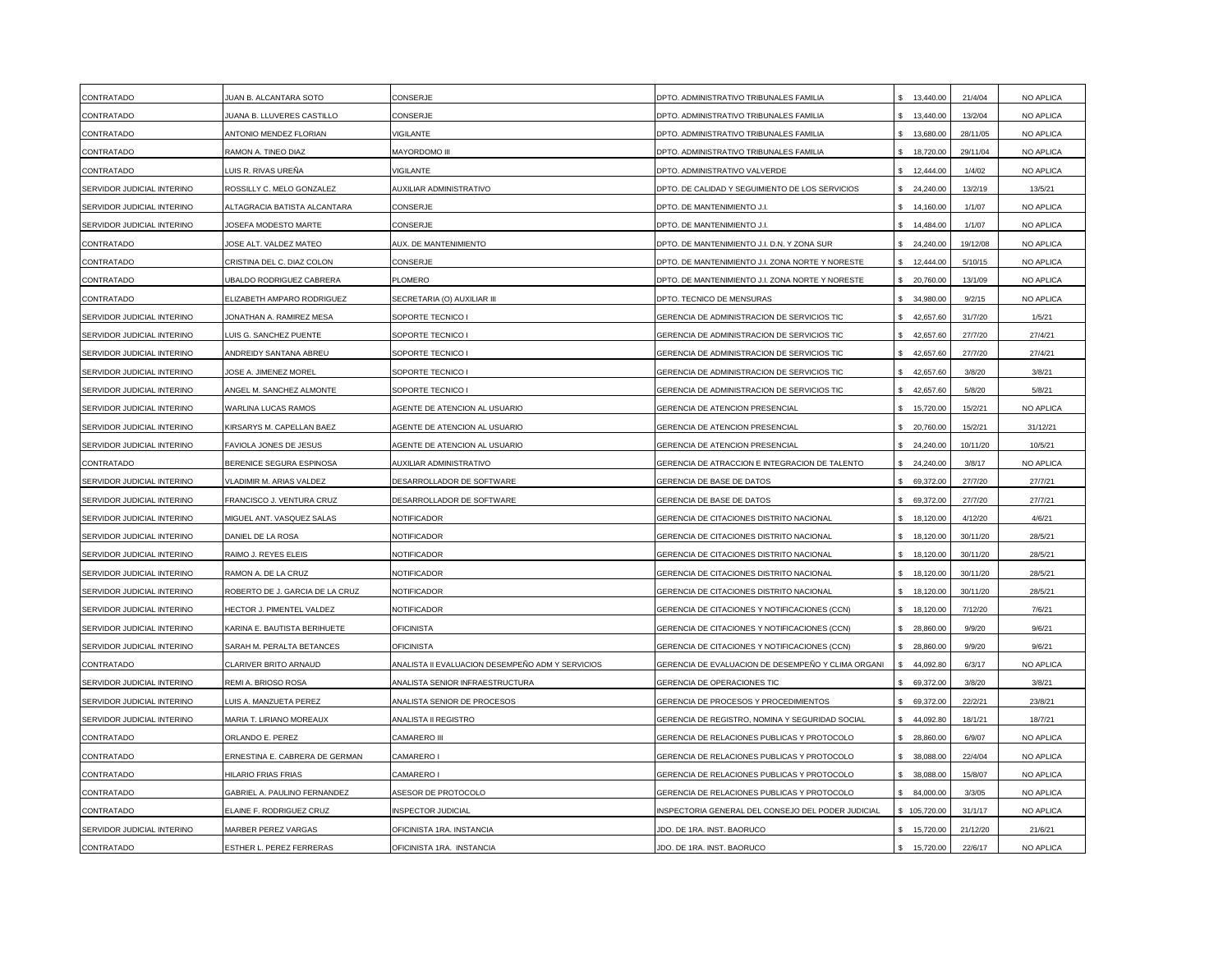| CONTRATADO                 | CRISTIAN GONZALES                  | ALGUACIL DE ESTRADO       | JDO. DE 1RA. INST. CONSTANZA                  | 14,760.00                 | 8/8/07   | NO APLICA  |
|----------------------------|------------------------------------|---------------------------|-----------------------------------------------|---------------------------|----------|------------|
| SERVIDOR JUDICIAL INTERINO | YARIS M. FIGUEROA                  | OFICINISTA 1RA. INSTANCIA | JDO. DE 1RA. INST. CONSTANZA                  | \$ 15,720.00              | 30/7/20  | 28/6/21    |
| CONTRATADO                 | ANA Y. DIAZ SANTANA                | CONSERJE-MENSAJERO(A)     | JDO. DE 1RA. INST. INDEPENDENCIA              | 12,444.00                 | 2/5/17   | NO APLICA  |
| SERVIDOR JUDICIAL INTERINO | <b>DIANA M. GUZMAN OGANDO</b>      | OFICINISTA 1RA. INSTANCIA | JDO. DE 1RA. INST. PEDERNALES                 | 15,720.00                 | 2/11/20  | 3/5/21     |
| SERVIDOR JUDICIAL INTERINO | RAMON ANT. READ PEÑA               | OFICINISTA 1RA. INSTANCIA | JDO. DE 1RA. INST. VILLA ALTAGRACIA           | \$ 15,720.00              | 2/11/20  | 2/5/21     |
| SERVIDOR JUDICIAL INTERINO | <b>BLEIDY M. VALENZUELA DURAN</b>  | OFICINISTA 1RA. INSTANCIA | JDO. DE LA INSTRUCCION CONSTANZA              | \$ 15,720.00              | 30/7/20  | 28/6/21    |
| CONTRATADO                 | JOSE DE JS. ORTIZ ARACENA          | ALGUACIL DE ESTRADO       | JDO. DE LA INSTRUCCION DAJABON                | \$14,760.00               | 11/1/16  | NO APLICA  |
| SERVIDOR JUDICIAL INTERINO | <b>HECTOR O. ROBLES MEJIA</b>      | OFICINISTA 1RA. INSTANCIA | JDO. DE LA INSTRUCCION HATO MAYOR             | \$ 15,720.00              | 2/3/20   | 14/4/21    |
| SERVIDOR JUDICIAL INTERINO | <b>MAGDIEL M. JIMENEZ ASTACIO</b>  | OFICINISTA 1RA. INSTANCIA | JDO. DE LA INSTRUCCION HATO MAYOR             | 15,720.00                 | 25/2/21  | 25/8/21    |
| SERVIDOR JUDICIAL INTERINO | ANABEL DIAZ CASTILLO               | OFICINISTA 1RA. INSTANCIA | JDO. DE LA INSTRUCCION MARIA TRINIDAD SANCHEZ | 15,720.00                 | 11/12/20 | 11/6/21    |
| SERVIDOR JUDICIAL INTERINO | RITA LOPEZ SOSA                    | OFICINISTA 1RA. INSTANCIA | JDO. DE LA INSTRUCCION MARIA TRINIDAD SANCHEZ | 15,720.00<br>\$.          | 14/12/20 | 14/6/21    |
| CONTRATADO                 | YODENNIS M. DIAZ PEREZ             | ALGUACIL DE ESTRADO       | JDO. DE LA INSTRUCCION PEDERNALES             | 14,760.00                 | 18/2/16  | NO APLICA  |
| SERVIDOR JUDICIAL INTERINO | JANERY ECHAVARRIA SILVEN           | OFICINISTA 1RA. INSTANCIA | JDO. DE LA INSTRUCCION SAMANA                 | \$ 15,720.00              | 21/12/20 | 21/6/21    |
| SERVIDOR JUDICIAL INTERINO | ROSKIL D. CARELA ALTAGRACIA        | OFICINISTA 1RA. INSTANCIA | JDO. DE LA INSTRUCCION SAMANA                 | \$ 15,720.00              | 23/11/20 | 23/6/21    |
| SERVIDOR JUDICIAL INTERINO | DARIENNYI REYES RODRIGUEZ          | OFICINISTA 1RA. INSTANCIA | JDO. DE LA INSTRUCCION SAMANA                 | \$ 15,720.00              | 21/12/20 | 21/6/21    |
| SERVIDOR JUDICIAL INTERINO | HILDA C. HERNANDEZ MEJIA           | OFICINISTA 1RA. INSTANCIA | JDO. DE LA INSTRUCCION SAMANA                 | $\mathbb{S}$<br>15,720.00 | 21/12/20 | 21/6/21    |
| SERVIDOR JUDICIAL INTERINO | RAFAEL A. GOMEZ JOSEPH             | OFICINISTA 1RA. INSTANCIA | JDO. DE LA INSTRUCCION SAMANA                 | 15,720.00                 | 21/12/20 | 21/6/21    |
| CONTRATADO                 | MARIANO URBAEZ DEL JESUS           | <b>/IGILANTE</b>          | JDO. DE LA INSTRUCCION SAN JOSE DE OCOA       | 12,444.00<br>\$.          | 1/1/01   | NO APLICA  |
| CONTRATADO                 | <b>MELANEA MATOS MEJIA</b>         | CONSERJE                  | JDO. DE LA INSTRUCCION SAN JOSE DE OCOA       | 12,444.00                 | 29/12/00 | NO APLICA  |
| SERVIDOR JUDICIAL INTERINO | ALAN A. PAULINO RUBIERA            | OFICINISTA 1RA. INSTANCIA | JDO. DE LA INSTRUCCION VILLA ALTAGRACIA       | 15,720.00                 | 22/10/20 | 22/4/21    |
| SERVIDOR JUDICIAL INTERINO | ARISLEYDA ACOSTA UBRI              | OFICINISTA JDO. DE PAZ    | JDO. DE PAZ ASUNTOS MUNIC. S.D. ESTE          | 16,440.00                 | 20/11/19 | NO APLICA  |
| SERVIDOR JUDICIAL INTERINO | ANGELA A. RECIO SANCHEZ            | OFICINISTA JDO. DE PAZ    | JDO. DE PAZ ASUNTOS MUNIC. S.D. ESTE          | 16,440.00                 | 14/9/20  | 14/6/21    |
| SERVIDOR JUDICIAL INTERINO | YOLANDA DE LOS SANTOS              | CONSERJE                  | JDO. DE PAZ ASUNTOS MUNIC. S.D. NORTE         | 12,444.00                 | 8/3/19   | NO APLICA  |
| CONTRATADO                 | <b>SAAC MORIS</b>                  | <b>/IGILANTE</b>          | JDO. DE PAZ ASUNTOS MUNIC. S.D. NORTE         | $\mathbf{s}$<br>13,680.00 | 16/3/04  | NO APLICA  |
| CONTRATADO                 | <b>CESAR SANCHEZ</b>               | <b>/IGILANTE</b>          | JDO. DE PAZ BAJOS DE HAINA                    | 12,444.00<br>\$           | 12/12/01 | NO APLICA  |
| CONTRATADO                 | FLORENCIO LORENZO                  | <b>/IGILANTE</b>          | JDO. DE PAZ BAJOS DE HAINA                    | 12,444.00<br>\$.          | 13/11/07 | NO APLICA  |
| CONTRATADO                 | LUIS O. TEJEDA DE LOS SANTOS       | /IGILANTE                 | JDO. DE PAZ BOHECHIO                          | \$12,444.00               | 25/9/07  | NO APLICA  |
| CONTRATADO                 | LUZ D. SANTANA QUEZADA             | CONSERJE-MENSAJERO(A)     | JDO. DE PAZ CAYETANO GERMOSEN                 | 12,444.00                 | 14/3/06  | NO APLICA  |
| CONTRATADO                 | ANTONIO E. CEDEÑO MILLIARD         | <b>/IGILANTE</b>          | JDO. DE PAZ DE LA 1RA. CIRC. D.N.             | 12,780.00                 | 2/11/04  | NO APLICA  |
| CONTRATADO                 | LUIS F. BELTRE SANTOS              | VIGILANTE                 | JDO. DE PAZ DE LA 1RA. CIRC. D.N.             | 12,780.00                 | 6/1/15   | NO APLICA  |
| SERVIDOR JUDICIAL INTERINO | RAYNA SALDIVAR ROSARIO             | OFICINISTA JDO. DE PAZ    | JDO. DE PAZ DE LA 1RA. CIRC. D.N.             | 16,440.00                 | 23/11/20 | NO APLICA  |
| SERVIDOR JUDICIAL INTERINO | YULEISY CISNERO GARCIA             | OFICINISTA JDO. DE PAZ    | JDO. DE PAZ DE LA 1RA. CIRC. SANTIAGO         | \$14,760.00               | 14/12/20 | 14/6/21    |
| SERVIDOR JUDICIAL INTERINO | REYNALDO E. CAMACHO GUZMAN         | OFICINISTA JDO. DE PAZ    | JDO. DE PAZ DE LA 2DA. CIRC. D.N.             | \$16,440.00               | 15/10/20 | NO APLICA  |
| SERVIDOR JUDICIAL INTERINO | <b>ANIBEL PEREZ SURIEL</b>         | OFICINISTA JDO. DE PAZ    | JDO. DE PAZ DE LA 2DA. CIRC. LA VEGA          | \$14,760.00               | 10/2/20  | NO APLICA  |
| CONTRATADO                 | <b>UCILA D. ALVAREZ ALVAREZ</b>    | CONSERJE                  | JDO. DE PAZ DE LA 2DA. CIRC. S.D. ESTE        | \$12,444.00               | 25/6/01  | NO APLICA  |
| SERVIDOR JUDICIAL INTERINO | CAROLIN E. SANCHEZ LANTIGUA        | OFICINISTA JDO. DE PAZ    | JDO. DE PAZ DE LA 2DA. CIRC. S.D. ESTE        | 16,440.00                 | 25/1/19  | NO APLICA  |
| SERVIDOR JUDICIAL INTERINO | <b>GENESIS N. MINAYA RODRIGUEZ</b> | OFICINISTA JDO. DE PAZ    | JDO. DE PAZ DE LA 2DA. CIRC. S.D. ESTE        | 16,440.00                 | 28/2/20  | 11/04/2021 |
| SERVIDOR JUDICIAL INTERINO | RMA C. JIMENEZ GARCIA              | OFICINISTA JDO. DE PAZ    | JDO. DE PAZ DE LA 2DA. CIRC. SANTIAGO         | 14,760.00<br>\$           | 24/2/20  | NO APLICA  |
| SERVIDOR JUDICIAL INTERINO | KAMILLE C. GUTIERREZ ALMONTE       | OFICINISTA JDO. DE PAZ    | JDO. DE PAZ DE LA 2DA. CIRC. SANTIAGO         | 14,760.00                 | 14/12/20 | 14/6/21    |
| SERVIDOR JUDICIAL INTERINO | FRANCHESCA NUÑEZ TEJEDA            | OFICINISTA JDO. DE PAZ    | JDO. DE PAZ DE LA 3RA. CIRC. D.N.             | 16,440.00                 | 11/2/20  | 13/6/21    |
| SERVIDOR JUDICIAL INTERINO | REISSY C. ANTHONY DE LUNA          | OFICINISTA JDO. DE PAZ    | JDO. DE PAZ DE LA 3RA. CIRC. D.N.             | 16,440.00                 | 27/10/20 | NO APLICA  |
| SERVIDOR JUDICIAL INTERINO | ELYANNY RUSSO DE LEON              | OFICINISTA JDO. DE PAZ    | JDO. DE PAZ DE LA 3RA. CIRC. D.N.             | 16,440.00<br>$\mathbf{s}$ | 1/12/20  | NO APLICA  |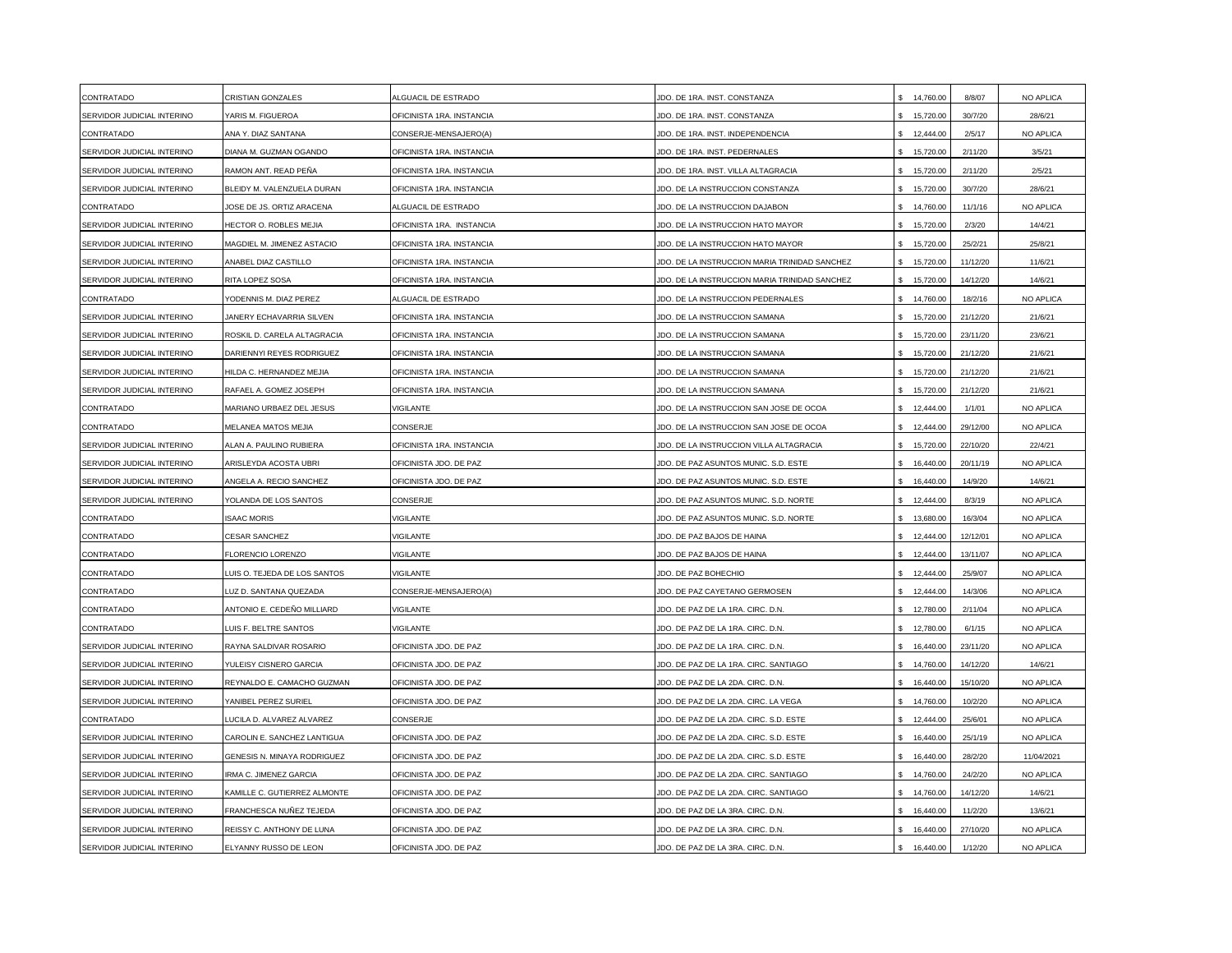| SERVIDOR JUDICIAL INTERINO | RAYSA UREÑA BEATO                   | OFICINISTA JDO. DE PAZ | JDO. DE PAZ DE LA 3RA. CIRC. SANTIAGO | 14,760.00                    | 22/12/20 | 22/6/21    |
|----------------------------|-------------------------------------|------------------------|---------------------------------------|------------------------------|----------|------------|
| SERVIDOR JUDICIAL INTERINO | ALEXANDER DE PEÑA SOLORIN           | OFICINISTA JDO. DE PAZ | JDO. DE PAZ DE LA 4TA. CIRC. D.N.     | \$16,440.00                  | 16/11/20 | 16/5/21    |
| SERVIDOR JUDICIAL INTERINO | ELIANNY R. LIRIANO VARGAS           | OFICINISTA JDO. DE PAZ | JDO. DE PAZ DE LA 4TA. CIRC. D.N.     | 16,440.00                    | 21/12/20 | NO APLICA  |
| CONTRATADO                 | EDWIN M. MORENO CASTILLO            | OFICINISTA JDO. DE PAZ | JDO. DE PAZ DE LA 4TA. CIRC. D.N.     | \$16,440.00                  | 4/4/16   | NO APLICA  |
| SERVIDOR JUDICIAL INTERINO | SEURIS EUSEBIO ORBE                 | CONSERJE-MENSAJERO(A)  | JDO. DE PAZ DON JUAN                  | \$<br>12,444.00              | 10/11/20 | 10/5/21    |
| SERVIDOR JUDICIAL INTERINO | DILENNI GARCIA DE LOS SANTOS        | OFICINISTA JDO. DE PAZ | JDO. DE PAZ DON JUAN                  | 16,440.00<br>\$.             | 6/4/19   | NO APLICA  |
| SERVIDOR JUDICIAL INTERINO | YASYRIS A. MARTINEZ SALCEDO         | OFICINISTA JDO. DE PAZ | <b>JDO. DE PAZ DUARTE</b>             | 14,760.00<br>\$.             | 14/2/20  | NO APLICA  |
| SERVIDOR JUDICIAL INTERINO | HEIDY P. MENDOZA DE ANDUJAR         | OFICINISTA JDO. DE PAZ | JDO. DE PAZ DUARTE                    | 14,760.00<br>\$.             | 22/10/20 | NO APLICA  |
| SERVIDOR JUDICIAL INTERINO | KIMBERLY M. COLLADO NUÑEZ           | OFICINISTA JDO. DE PAZ | JDO. DE PAZ DUARTE                    | \$<br>14,760.00              | 3/11/20  | NO APLICA  |
| CONTRATADO                 | JOSE FCO. DE OLEO ENCARNACION       | CONSERJE-MENSAJERO(A)  | JDO. DE PAZ EL CERCADO                | 12,444.00                    | 9/3/15   | NO APLICA  |
| SERVIDOR JUDICIAL INTERINO | MERLIN MOSQUEA CRUZ                 | OFICINISTA JDO. DE PAZ | JDO. DE PAZ EL FACTOR                 | \$<br>14,760.00              | 29/1/21  | 29/4/21    |
| CONTRATADO                 | ALBA I. BARRIENTOS VALDEZ           | CONSERJE-MENSAJERO(A)  | JDO. DE PAZ EL LLANO                  | 12,444.00                    | 2/11/01  | NO APLICA  |
| CONTRATADO                 | JOSE ALT. PEREZ PIÑA                | <b>/IGILANTE</b>       | JDO. DE PAZ EL VALLE                  | 12,444.00<br>\$              | 10/3/06  | NO APLICA  |
| SERVIDOR JUDICIAL INTERINO | EMELY A. PEREZ MARTINEZ             | OFICINISTA JDO. DE PAZ | IDO. DE PAZ ESP. TRANS. PUERTO PLATA  | \$14,760.00                  | 14/1/21  | 14/4/21    |
| SERVIDOR JUDICIAL INTERINO | CHERINEX DEL C. RODRIGUEZ RODRIGUEZ | OFICINISTA JDO. DE PAZ | JDO. DE PAZ ESPAILLAT                 | \$14,760.00                  | 10/9/20  | 10/6/21    |
| SERVIDOR JUDICIAL INTERINO | HILDALINA M. SANCHEZ SOLORIN        | OFICINISTA JDO. DE PAZ | <b>JDO, DE PAZ ESPAILLAT</b>          | \$14,760.00                  | 19/10/20 | 19/4/21    |
| CONTRATADO                 | JORGE ANT. PERALTA DOMINGUEZ        | <b>/IGILANTE</b>       | JDO. DE PAZ ESPERANZA                 | 12,444.00                    | 2/8/04   | NO APLICA  |
| CONTRATADO                 | SERGIO DE LA CRUZ MEDINA            | CONSERJE-MENSAJERO(A)  | <b>JDO. DE PAZ GUAYMATE</b>           | 12,444.00<br>\$.             | 15/11/07 | NO APLICA  |
| SERVIDOR JUDICIAL INTERINO | <b>ERIKA P. GOMEZ</b>               | CONSERJE-MENSAJERO(A)  | JDO. DE PAZ GUAYUBIN                  | \$<br>12,444.00              | 19/7/19  | NO APLICA  |
| CONTRATADO                 | JULIO A. ESPEJO ORTEGA              | <b>/IGILANTE</b>       | JDO. DE PAZ LAGUNA SALADA             | 12,444.00                    | 13/12/00 | NO APLICA  |
| SERVIDOR JUDICIAL INTERINO | ISSA ADAMES SEVERINO                | OFICINISTA JDO. DE PAZ | JDO. DE PAZ MARIA TRINIDAD SANCHEZ    | 14,760.00                    | 9/9/20   | 22/6/21    |
| SERVIDOR JUDICIAL INTERINO | MIRIELYS A. JIMENEZ FERNANDEZ       | OFICINISTA JDO. DE PAZ | JDO. DE PAZ MONSEÑOR NOUEL            | \$14,760.00                  | 21/12/20 | 21/6/21    |
| SERVIDOR JUDICIAL INTERINO | DANIELA M. BATTLE GUZMAN            | OFICINISTA JDO. DE PAZ | IDO. DE PAZ MONSEÑOR NOUEL            | \$14,760.00                  | 21/12/20 | 21/6/21    |
| SERVIDOR JUDICIAL INTERINO | MAUNNY M PICHARDO VIZCAINO          | OFICINISTA JDO. DE PAZ | JDO. DE PAZ MONTE PLATA               | \$16,440.00                  | 30/7/20  | 30/04/2021 |
| CONTRATADO                 | RAMON DE JS. RIVERA CAMPUSANO       | <b>/IGILANTE</b>       | <b>JDO. DE PAZ NIGUA</b>              | 12,444.00<br>\$.             | 7/2/01   | NO APLICA  |
| SERVIDOR JUDICIAL INTERINO | ANA F. VALDEZ CARABALLO             | CONSERJE-MENSAJERO(A)  | JDO. DE PAZ NIZAO                     | 12,444.40                    | 1/2/21   | 16/3/21    |
| CONTRATADO                 | UIS S. PEREZ RAMIREZ                | <b>/IGILANTE</b>       | <b>JDO. DE PAZ OVIEDO</b>             | \$ 12,444.00                 | 30/11/06 | NO APLICA  |
| CONTRATADO                 | ESEQUIER MATOS ACOSTA               | <b>/IGILANTE</b>       | JDO. DE PAZ PARAISO                   | 12,444.00                    | 29/11/06 | NO APLICA  |
| CONTRATADO                 | ORGIRIES ACOSTA FELIZ               | OFICINISTA JDO. DE PAZ | JDO. DE PAZ PARAISO                   | 14,760.00                    | 23/5/17  | NO APLICA  |
| CONTRATADO                 | MIGUEL B. TERRERO FERRERAS          | <b>/IGILANTE</b>       | JDO. DE PAZ PEDERNALES                | \$.<br>12,444.00             | 1/6/00   | NO APLICA  |
| SERVIDOR JUDICIAL INTERINO | UCELIZ CASTILLO RODRIGUEZ           | OFICINISTA JDO. DE PAZ | JDO. DE PAZ PUERTO PLATA              | \$<br>14,760.00              | 30/11/20 | 28/5/21    |
| CONTRATADO                 | CHARLES I. JIMENEZ PEREZ            | ALGUACIL DE ESTRADO    | <b>JDO. DE PAZ S.C.</b>               | 13,800.00                    | 18/8/14  | NO APLICA  |
| SERVIDOR JUDICIAL INTERINO | RUT M. VALDEZ LOPEZ                 | OFICINISTA JDO. DE PAZ | JDO. DE PAZ S.D. OESTE                | 16,440.00<br>$$\mathbbmss{}$ | 6/5/20   | 5/5/21     |
| SERVIDOR JUDICIAL INTERINO | JHANNA Y. JIMENEZ PEREZ             | OFICINISTA JDO. DE PAZ | <b>JDO, DE PAZ S.D. OESTE</b>         | 16,440.00<br>\$              | 1/2/21   | 3/5/21     |
| SERVIDOR JUDICIAL INTERINO | JEREMY A. RODRIGUEZ ACOSTA          | OFICINISTA JDO. DE PAZ | JDO. DE PAZ S.D. OESTE                | 16,440.00<br>\$.             | 1/2/21   | 3/5/21     |
| SERVIDOR JUDICIAL INTERINO | KHARY N. DE LEON DE LA CRUZ         | OFICINISTA JDO. DE PAZ | JDO. DE PAZ S.J.M.                    | 14,760.00<br>\$              | 1/12/20  | NO APLICA  |
| CONTRATADO                 | RAMON RODRIGUEZ PULA                | <b>IGILANTE</b>        | JDO. DE PAZ SABANA GRANDE DE PALENQUE | 12,444.00                    | 12/1/07  | NO APLICA  |
| CONTRATADO                 | JUANA M. NUÑEZ PICHARDO             | CONSERJE-MENSAJERO(A)  | JDO. DE PAZ SABANA IGLESIA            | 12,444.00<br>\$              | 5/6/17   | NO APLICA  |
| CONTRATADO                 | WILLIAM R. MEJIA                    | <b>/IGILANTE</b>       | JDO. DE PAZ SABANA LARGA              | 12,444.00                    | 6/9/07   | NO APLICA  |
| CONTRATADO                 | ANA M. ESPINAL NUÑEZ                | CONSERJE-MENSAJERO(A)  | JDO. DE PAZ SAN JOSE DE LAS MATAS     | 12,444.00                    | 3/7/17   | NO APLICA  |
| CONTRATADO                 | BIENVENIDO ANT. RUIZ Y ROSARIO      | /IGILANTE              | JDO. DE PAZ SAN RAFAEL DEL YUMA       | 12,444.00                    | 3/7/06   | NO APLICA  |
| CONTRATADO                 | <b>GREGORIO REYES</b>               | <b>/IGILANTE</b>       | JDO. DE PAZ TAMAYO                    | \$12,444.00                  | 21/6/16  | NO APLICA  |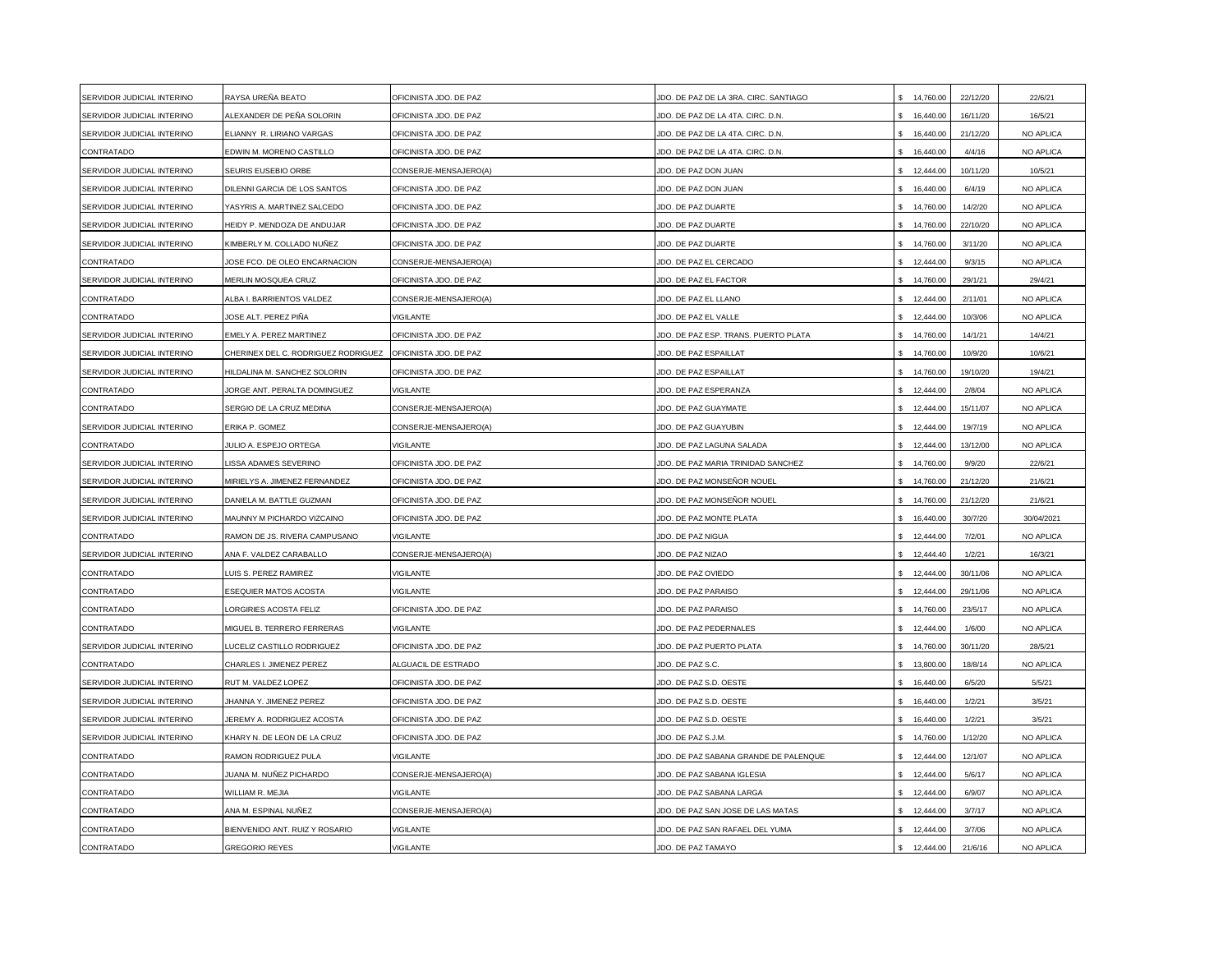| CONTRATADO                 | <b>JUAN ALB. ACOSTA HIDALGO</b>          | /IGILANTE                          | JDO. DE PAZ TENARES                                | 12,444.00        | 7/6/06   | NO APLICA        |
|----------------------------|------------------------------------------|------------------------------------|----------------------------------------------------|------------------|----------|------------------|
| CONTRATADO                 | EDINSON PEREZ GONZALEZ                   | VIGILANTE                          | JDO. DE PAZ UVILLA                                 | 12,444.00        | 16/2/07  | NO APLICA        |
| CONTRATADO                 | BLAS GERARDO HEREDIA                     | <b>VIGILANTE</b>                   | JDO. DE PAZ VICENTE NOBLE                          | 12,444.00        | 25/1/05  | NO APLICA        |
| CONTRATADO                 | SOFI ALT. RAMIREZ SANTANA                | CONSERJE-MENSAJERO(A)              | JDO. DE PAZ VILLA ALTAGRACIA                       | 12,444.00        | 2/5/17   | <b>NO APLICA</b> |
| CONTRATADO                 | ROSANNA V. MORENO PANIAGUA               | CONSERJE-MENSAJERO(A)              | JDO. DE PAZ YAGUATE                                | 12,444.00        | 3/10/16  | NO APLICA        |
| SERVIDOR JUDICIAL INTERINO | KAPRILES TEJEDA DIAZ                     | OFICINISTA JDO. DE PAZ             | JDO. DE PAZ YAGUATE                                | 14,760.00<br>\$  | 8/2/21   | 17/3/21          |
| SERVIDOR JUDICIAL INTERINO | <b>BIANNA A. CEBALLOS ROJAS</b>          | OFICINISTA 1RA. INSTANCIA          | JDO. DE TRABAJO LA ALTAGRACIA                      | 15,720.00        | 21/12/20 | 21/6/21          |
| SERVIDOR JUDICIAL INTERINO | ANTONIA POLANCO ALVAREZ                  | OFICINISTA 1RA. INSTANCIA          | JDO. DE TRABAJO LA ALTAGRACIA                      | 15,720.00<br>\$. | 21/12/20 | 21/6/21          |
| SERVIDOR JUDICIAL INTERINO | PAMELA DE BERAS ARACHE                   | OFICINISTA 1RA. INSTANCIA          | JDO. DE TRABAJO LA ALTAGRACIA                      | 15,720.00        | 21/12/20 | 21/6/21          |
| SERVIDOR JUDICIAL INTERINO | DIONICIO ROSARIO JIMENEZ                 | ARCHIVISTA                         | OFIC. COORDINADORA ARCHIVO JUDICIAL                | 13,920.00        | 22/10/18 | NO APLICA        |
| SERVIDOR JUDICIAL INTERINO | FRANCIS PERALTA RODRIGUEZ                | <b>ARCHIVISTA</b>                  | OFIC. COORDINADORA ARCHIVO JUDICIAL                | 13,920.00        | 18/2/19  | NO APLICA        |
| SERVIDOR JUDICIAL INTERINO | <b>KATIUSCA BLANCO D'OLEO</b>            | SUPERVISOR DE ARCHIVO              | OFIC. COORDINADORA ARCHIVO JUDICIAL                | 29,580.00        | 8/5/17   | NO APLICA        |
| CONTRATADO                 | CARLOS M. SOTO SALAS                     | SUPERVISOR DE ARCHIVO              | OFIC. DE ARCHIVO JUDICIAL CAM.CIVIL CORTE DE APEL  | 13,920.00        | 11/1/17  | <b>NO APLICA</b> |
| CONTRATADO                 | <b>MAXIMO B. REINOSO TAPIA</b>           | SUPERVISOR DE ARCHIVO              | OFIC. DE ARCHIVO JUDICIAL PJ LA VEGA               | 29,580.00        | 16/2/07  | NO APLICA        |
| SERVIDOR JUDICIAL INTERINO | YELISSA CAMPUSANO SUERO                  | <b>ARCHIVISTA</b>                  | OFIC. DE ARCHIVO SECRETARIA GENERAL S.C.J.         | 20,160.00<br>\$  | 17/9/19  | NO APLICA        |
| SERVIDOR JUDICIAL INTERINO | <b>ASMEL BOCIO BAUTISTA</b>              | <b>ARCHIVISTA</b>                  | OFIC. DE ARCHIVO SECRETARIA GENERAL S.C.J.         | \$<br>20,160.00  | 17/9/19  | NO APLICA        |
| SERVIDOR JUDICIAL INTERINO | JOSE E. MATEO RODRIGUEZ                  | <b>ARCHIVISTA</b>                  | OFIC. DE ARCHIVO SECRETARIA GENERAL S.C.J.         | 20,160.00        | 12/8/20  | 12/4/21          |
| SERVIDOR JUDICIAL INTERINO | <b>IENRY J. ACEVEDO JEREZ</b>            | <b>ARCHIVISTA</b>                  | OFIC. DE ARCHIVO SECRETARIA GENERAL S.C.J.         | 20,160.00        | 12/8/20  | 12/4/21          |
| SERVIDOR JUDICIAL INTERINO | EONARDO DIAZ PINALES                     | ARCHIVISTA                         | OFIC. DE ARCHIVO SECRETARIA GENERAL S.C.J.         | 20,160.00        | 12/8/20  | 12/4/21          |
| SERVIDOR JUDICIAL INTERINO | XIEBOR D. PANIZALES TORRES               | ARCHIVISTA                         | OFIC. DE ARCHIVO SECRETARIA GENERAL S.C.J.         | 20,160.00        | 12/8/20  | 12/4/21          |
| SERVIDOR JUDICIAL INTERINO | RAFAEL TAVAREZ LORA                      | <b>ARCHIVISTA</b>                  | OFIC. DE ARCHIVO SECRETARIA GENERAL S.C.J.         | 20,160.00        | 12/8/20  | 12/4/21          |
| SERVIDOR JUDICIAL INTERINO | UIS MARIÑEZ PEÑA                         | SEGURIDAD DE PLANTA                | OFIC. DE SEGURIDAD S.C.J.                          | 19,197.23        | 1/5/18   | NO APLICA        |
| CONTRATADO                 | SIDRO CORDERO                            | SEGURIDAD EX-PRESIDENTE SCJ        | OFIC. DE SEGURIDAD S.C.J.                          | 21,360.00        | 9/12/05  | NO APLICA        |
| CONTRATADO                 | ENIN R. VASQUEZ CABRERA                  | SOPORTE TECNICO II                 | OFIC. DE TECNOLOGIAS REGIONAL ZONA NORTE           | 34,980.00        | 17/7/17  | <b>NO APLICA</b> |
| SERVIDOR JUDICIAL INTERINO | <b>JULISSA I. BAEZ SANCHEZ</b>           | OFICINISTA 1RA. INSTANCIA          | <b>PCIA. CAMARA CIVIL JDO. 1RA. INST. D.N.</b>     | 20,760.00        | 4/3/19   | NO APLICA        |
| SERVIDOR JUDICIAL INTERINO | <b>ESMARLY D. SANTOS MEJIA</b>           | OFICINISTA 1RA. INSTANCIA          | PCIA. CAMARA CIVIL JDO. 1RA. INST. D.N.            | 20,760.00        | 4/3/19   | NO APLICA        |
| SERVIDOR JUDICIAL INTERINO | <b>/OKASTHERY DEL C. OZORIA GONZALEZ</b> | OFICINISTA 1RA. INSTANCIA          | PCIA. CAMARA CIVIL JDO. 1RA. INST. SANTIAGO        | 15,720.00        | 3/12/18  | NO APLICA        |
| SERVIDOR JUDICIAL INTERINO | JORGELINA GERMOSEN LEON                  | OFICINISTA 1RA. INSTANCIA          | PCIA. CAMARA CIVIL JDO. 1RA. INST. SANTIAGO        | 15,720.00        | 30/11/18 | NO APLICA        |
| SERVIDOR JUDICIAL INTERINO | JOHANNA E. POLANCO                       | OFICINISTA 1RA. INSTANCIA          | PCIA. CAMARA CIVIL JDO. 1RA. INST. SANTIAGO        | 15,720.00        | 14/12/20 | 14/6/21          |
| SERVIDOR JUDICIAL INTERINO | BARBARA BAUTISTA DE JESUS                | OFICINISTA 1RA. INSTANCIA          | PCIA. Y 1RA. SALA CAMARA CIVIL JDO. 1RA. INST. S.D | 20,760.00        | 14/1/20  | 13/6/21          |
| SERVIDOR JUDICIAL INTERINO | STERLING E. AMADIS REYES                 | OFICINISTA 1RA. INSTANCIA          | PCIA. Y 1RA. SALA CAMARA CIVIL JDO. 1RA. INST. S.D | 20,760.00        | 20/1/20  | 13/6/21          |
| SERVIDOR JUDICIAL INTERINO | <b>IEIDY P. JORAN LOPEZ</b>              | OFICINISTA 1RA. INSTANCIA          | PCIA. Y 1RA. SALA CAMARA CIVIL JDO. 1RA. INST. S.D | 20,760.00        | 13/1/20  | 13/6/21          |
| SERVIDOR JUDICIAL INTERINO | FATIMA DE LA ROSA DE LA CRUZ             | OFICINISTA 1RA. INSTANCIA          | PCIA. Y 1RA. SALA CAMARA CIVIL JDO. 1RA. INST. S.D | 20,760.00        | 13/1/20  | 13/6/21          |
| SERVIDOR JUDICIAL INTERINO | <b>/OSMERY MARCELO CORNIEL</b>           | OFICINISTA 1RA. INSTANCIA          | PCIA. Y 1RA. SALA CAMARA CIVIL JDO. 1RA. INST. S.D | 20,760.00        | 14/1/20  | 13/3/21          |
| SERVIDOR JUDICIAL INTERINO | BREYMI E. JEREZ ROJAS                    | OFICINISTA 1RA. INSTANCIA          | PCIA. Y 1RA. SALA CAMARA CIVIL JDO. 1RA. INST. S.D | 20,760.00        | 15/1/20  | 13/6/21          |
| SERVIDOR JUDICIAL INTERINO | <b>JUANY M. GOMEZ MATEO</b>              | OFICINISTA 1RA. INSTANCIA          | PCIA. Y 1RA. SALA CAMARA CIVIL JDO. 1RA. INST. S.D | 20,760.00<br>\$  | 16/1/20  | 13/6/21          |
| CONTRATADO                 | <b>MILCIADES JAVIER RUIZ</b>             | SEGURIDAD EX-PRESIDENTE SCJ        | PRESIDENCIA S.C.J                                  | 20,441.57        | 7/9/15   | NO APLICA        |
| SERVIDOR JUDICIAL INTERINO | DIANA DE JESUS MARTE                     | <b>ARCHIVISTA</b>                  | PRIMERA SALA S.C.J.                                | 13,920.00        | 20/1/20  | NO APLICA        |
| SERVIDOR JUDICIAL INTERINO | MODESTO JAQUEZ MARQUEZ                   | SEGURIDAD DE JUEZ SCJ              | PRIMERA SALA S.C.J.                                | 14,760.00        | 7/5/12   | NO APLICA        |
| SERVIDOR JUDICIAL INTERINO | LUZ Y. HEYAIME RAMIREZ                   | ASISTENTE DE JUEZ MIEMBRO SALA SCJ | PRIMERA SALA S.C.J.                                | 54,885.60        | 19/8/19  | <b>NO APLICA</b> |
| SERVIDOR JUDICIAL INTERINO | NESTOR E. MENDEZ VERAS                   | ABOGADO AYUDANTE SCJ               | PRIMERA SALA S.C.J.                                | 88,100.00        | 18/5/20  | 31/12/21         |
| SERVIDOR JUDICIAL INTERINO | STEPHANIE V. JIMENEZ GRULLON             | ABOGADO AYUDANTE SCJ               | PRIMERA SALA S.C.J.                                | 88,100.00        | 30/7/19  | 31/12/21         |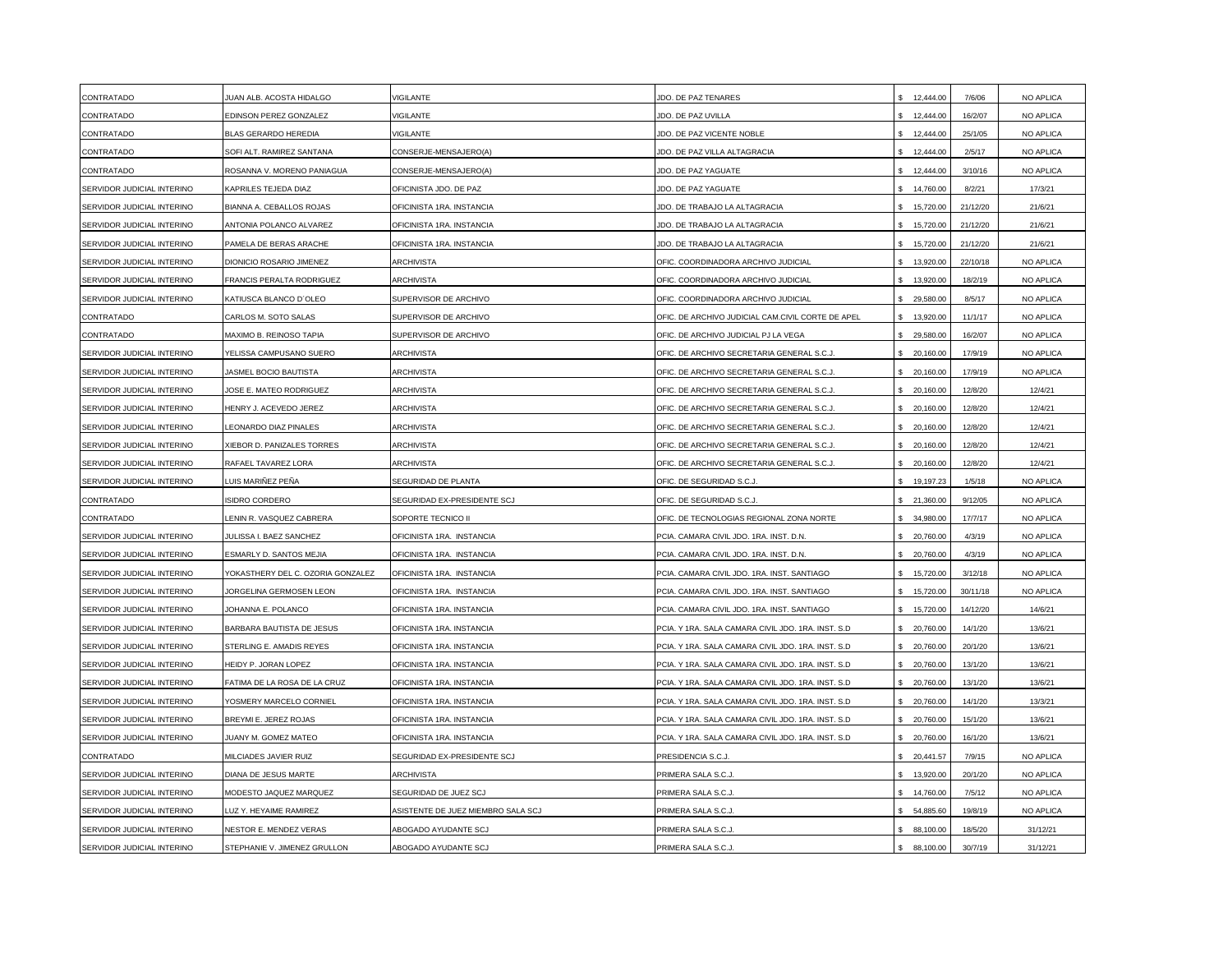| SERVIDOR JUDICIAL INTERINO | PERLA M. JIMENEZ DE PEREZ       | ABOGADO AYUDANTE SCJ               | PRIMERA SALA S.C.J.                                | \$88,100.00               | 19/8/19  | 31/12/21   |
|----------------------------|---------------------------------|------------------------------------|----------------------------------------------------|---------------------------|----------|------------|
| SERVIDOR JUDICIAL INTERINO | DORIANNE L. FERNANDEZ TEJADA    | ABOGADO AYUDANTE SCJ               | PRIMERA SALA S.C.J.                                | \$88,100.00               | 16/11/20 | 31/12/21   |
| CONTRATADO                 | PURITA GARCIA GONZALEZ          | CONSERJE                           | REGISTRO DE TITULOS PUERTO PLATA                   | 12,444.00                 | 1/8/16   | NO APLICA  |
| CONTRATADO                 | MARIA C. ASENCIO ABREU          | AUXILIAR REGISTRAL                 | REGISTRO DE TITULOS S.C.                           | 16,200.00                 | 11/11/14 | NO APLICA  |
| CONTRATADO                 | CAROLINA ALT. RODRIGUEZ BRITO   | CONSERJE                           | SALA CIVIL TRIBUNAL N.N.A. DUARTE                  | \$<br>12,444.00           | 7/2/17   | NO APLICA  |
| CONTRATADO                 | <b>JESUS SILVERIO</b>           | <b>IGILANTE</b>                    | SALA PENAL 1ER. TRIBUNAL N.N.A. SANTIAGO           | \$12,444.00               | 15/9/99  | NO APLICA  |
| CONTRATADO                 | HILARIO J. HOLGUIN SANTOS       | <b>/IGILANTE</b>                   | SALA PENAL TRIBUNAL N.N.A. LA VEGA                 | 12,444.00                 | 1/3/01   | NO APLICA  |
| CONTRATADO                 | UAN ALB. ROSARIO GOMEZ          | ALGUACIL DE ESTRADO                | SALA PENAL TRIBUNAL N.N.A. S.D.                    | 14,760.00<br>\$           | 31/3/16  | NO APLICA  |
| CONTRATADO                 | <b>JULIAN GARCIA</b>            | MENSAJERO EXTERNO                  | SECCION DE TRAMITES Y CORRESPONDENCIA              | \$22,800.00               | 12/10/05 | NO APLICA  |
| CONTRATADO                 | CEFERINO OFFRER DE LA ROSA      | CHOFER                             | SECCION DE TRANSPORTACION                          | 24,240.00<br>\$.          | 7/9/15   | NO APLICA  |
| SERVIDOR JUDICIAL INTERINO | FRANCLIN E. JIMENEZ DE LEON     | CHOFER                             | SECCION DE TRANSPORTACION                          | \$24,240.00               | 1/2/21   | 1/8/21     |
| CONTRATADO                 | ISO L. ADAMES HERNANDEZ         | CHOFER                             | SECCION DE TRANSPORTACION                          | 24,240.00                 | 2/9/14   | NO APLICA  |
| CONTRATADO                 | SAN E. SANCHEZ                  | CHOFER                             | SECCION DE TRANSPORTACION                          | \$24,240.00               | 3/4/17   | NO APLICA  |
| CONTRATADO                 | DONAL R. MORALES SEVERINO       | <b>HOFER</b>                       | SECCION DE TRANSPORTACION                          | \$24,240.00               | 13/1/15  | NO APLICA  |
| CONTRATADO                 | REYNALDO FRIAS CASTRO           | CHOFER                             | SECCION DE TRANSPORTACION                          | \$24,240.00               | 13/5/15  | NO APLICA  |
| CONTRATADO                 | CONFESOR BOVIER DE LA CRUZ      | CHOFER                             | SECCION DE TRANSPORTACION                          | 24,240.00<br>\$.          | 23/9/15  | NO APLICA  |
| CONTRATADO                 | BIENVENIDO VASQUEZ              | <b>CHOFER</b>                      | SECCION DE TRANSPORTACION                          | 24,240.00<br>\$           | 5/6/17   | NO APLICA  |
| CONTRATADO                 | PEDRO A. POLANCO JIMENEZ        | CHOFER                             | SECCION DE TRANSPORTACION                          | 24,240.00<br>\$.          | 7/9/17   | NO APLICA  |
| CONTRATADO                 | HORACIO GONZALEZ                | CHOFER                             | SECCION DE TRANSPORTACION                          | 29,580.00<br>\$.          | 1/5/15   | NO APLICA  |
| CONTRATADO                 | VICTOR H. GIL REYES             | CHOFER                             | SECCION DE TRANSPORTACION                          | 29,580.00                 | 4/1/07   | NO APLICA  |
| CONTRATADO                 | PABLO ANT. FLORIAN HERNANDEZ    | CHOFER                             | SECCION DE TRANSPORTACION                          | 29,580.00                 | 21/4/16  | NO APLICA  |
| CONTRATADO                 | <b>VIRGILIO ANT. BERIGUETE</b>  | CHOFER                             | SECCION DE TRANSPORTACION                          | 29,580.00                 | 26/4/16  | NO APLICA  |
| CONTRATADO                 | FRANCISCO W. JONES BRACHE       | <b>HOFER</b>                       | <b>SECCION DE TRANSPORTACION</b>                   | \$ 29,580.00              | 31/3/16  | NO APLICA  |
| CONTRATADO                 | MANUEL SIERRA FABIAN            | ENC. TRANSPORTACION                | SECCION DE TRANSPORTACION                          | \$77,836.80               | 17/11/14 | NO APLICA  |
| SERVIDOR JUDICIAL INTERINO | KATHERINE ENCARNACION ARIAS     | <b>OFICINISTA</b>                  | SECRETARIA GENERAL J.P. S.D. OESTE                 | 20,760.00<br>\$           | 18/1/21  | 19/4/21    |
| SERVIDOR JUDICIAL INTERINO | MILTON COLLADO GARCIA           | OFICINISTA SERV. FASE DE FONDO     | SECRETARIA GENERAL JDO. ESP. TRANS.Y MUNIC. SANTIA | 14,760.00<br>\$.          | 30/10/20 | 30/4/21    |
| CONTRATADO                 | RAMON ANT. ORTIZ MARTINEZ       | <b>MENSAJERO EXTERNO</b>           | SECRETARIA GENERAL S.C.J.                          | \$ 22,800.00              | 6/3/06   | NO APLICA  |
| SERVIDOR JUDICIAL INTERINO | AMABEL A. RICART ASTACIO        | OFICINISTA SCJ                     | SECRETARIA GENERAL S.C.J.                          | 40,605.60                 | 31/7/17  | NO APLICA  |
| SERVIDOR JUDICIAL INTERINO | AUSTRIA I. GONZALEZ RAMIREZ     | OFICINISTA                         | SECRETARIA GENERAL TRIBUNAL SUPERIOR ADM. D.N.     | 24,240.00<br>\$.          | 15/12/20 | 28/4/21    |
| SERVIDOR JUDICIAL INTERINO | ROXANNA Y. FRIAS RAMIREZ        | <b>OFICINISTA</b>                  | SECRETARIA GENERAL TRIBUNAL SUPERIOR ADM. D.N.     | $\mathbf{s}$<br>24,240.00 | 28/7/20  | 28/04/2021 |
| SERVIDOR JUDICIAL INTERINO | MARIANO ANT. GUZMAN PEREZ       | <b>OFICINISTA</b>                  | SECRETARIA GENERAL TRIBUNAL SUPERIOR ADM. D.N.     | \$24,240.00               | 20/5/20  | 19/5/21    |
| SERVIDOR JUDICIAL INTERINO | FRANCIS B. RODRIGUEZ MARTINEZ   | <b>OFICINISTA</b>                  | SECRETARIA GENERAL TRIBUNAL SUPERIOR ADM. D.N.     | 24,240.00                 | 28/7/20  | 28/04/2021 |
| SERVIDOR JUDICIAL INTERINO | ELVIN E. DE LA CRUZ GARCIA      | OFICINISTA CORTE                   | SECRETARIA GENERAL TRIBUNAL SUPERIOR ADM. D.N.     | \$24,240.00               | 20/5/20  | 19/5/21    |
| SERVIDOR JUDICIAL INTERINO | ESTELA A. BALBUENA PIMENTEL     | <b>OFICINISTA</b>                  | SECRETARIA GENERAL TRIBUNAL SUPERIOR ADM. D.N.     | 24,240.00<br>\$.          | 28/7/20  | 28/04/2021 |
| SERVIDOR JUDICIAL INTERINO | DAIQUIRA S. VALDEZ              | <b>OFICINISTA</b>                  | SECRETARIA GENERAL TRIBUNAL SUPERIOR ADM. D.N.     | 24,240.00<br>\$.          | 28/7/20  | 28/04/2021 |
| SERVIDOR JUDICIAL INTERINO | FRANCHESCA ROSADO ACOSTA        | OFICINISTA                         | SECRETARIA GENERAL TRIBUNAL SUPERIOR ADM. D.N.     | 24,240.00                 | 28/7/20  | 28/04/2021 |
| SERVIDOR JUDICIAL INTERINO | PAOLA M. SANCHEZ BATISTA        | OFICINISTA                         | SECRETARIA GENERAL TRIBUNAL SUPERIOR ADM. D.N.     | 24,240.00                 | 20/5/20  | 19/5/21    |
| CONTRATADO                 | HERIBERTO BENITEZ SOTO          | SEGURIDAD DE JUEZ SCJ              | SEGUNDA SALA S.C.J.                                | \$14,400.00               | 24/8/15  | NO APLICA  |
| CONTRATADO                 | <b>GERINELDO MONTAS MONTERO</b> | SEGURIDAD DE JUEZ SCJ              | SEGUNDA SALA S.C.J.                                | 15,600.00                 | 13/10/15 | NO APLICA  |
| SERVIDOR JUDICIAL INTERINO | ELAINE N. MORALES VASQUEZ       | OFICINISTA SCJ                     | SEGUNDA SALA S.C.J.                                | \$40,605.60               | 14/10/20 | 14/4/21    |
| CONTRATADO                 | PEDRO J. RONE MOSCOSO           | ASISTENTE DE JUEZ MIEMBRO SALA SCJ | SEGUNDA SALA S.C.J.                                | \$.<br>54,885.60          | 25/1/12  | NO APLICA  |
| SERVIDOR JUDICIAL INTERINO | FRANK A. ROSARIO VALLEJO        | <b>OFICINISTA</b>                  | SOPORTE A JUECES J.P. MONTE PLATA                  | 20,760.00<br>\$           | 28/10/19 | NO APLICA  |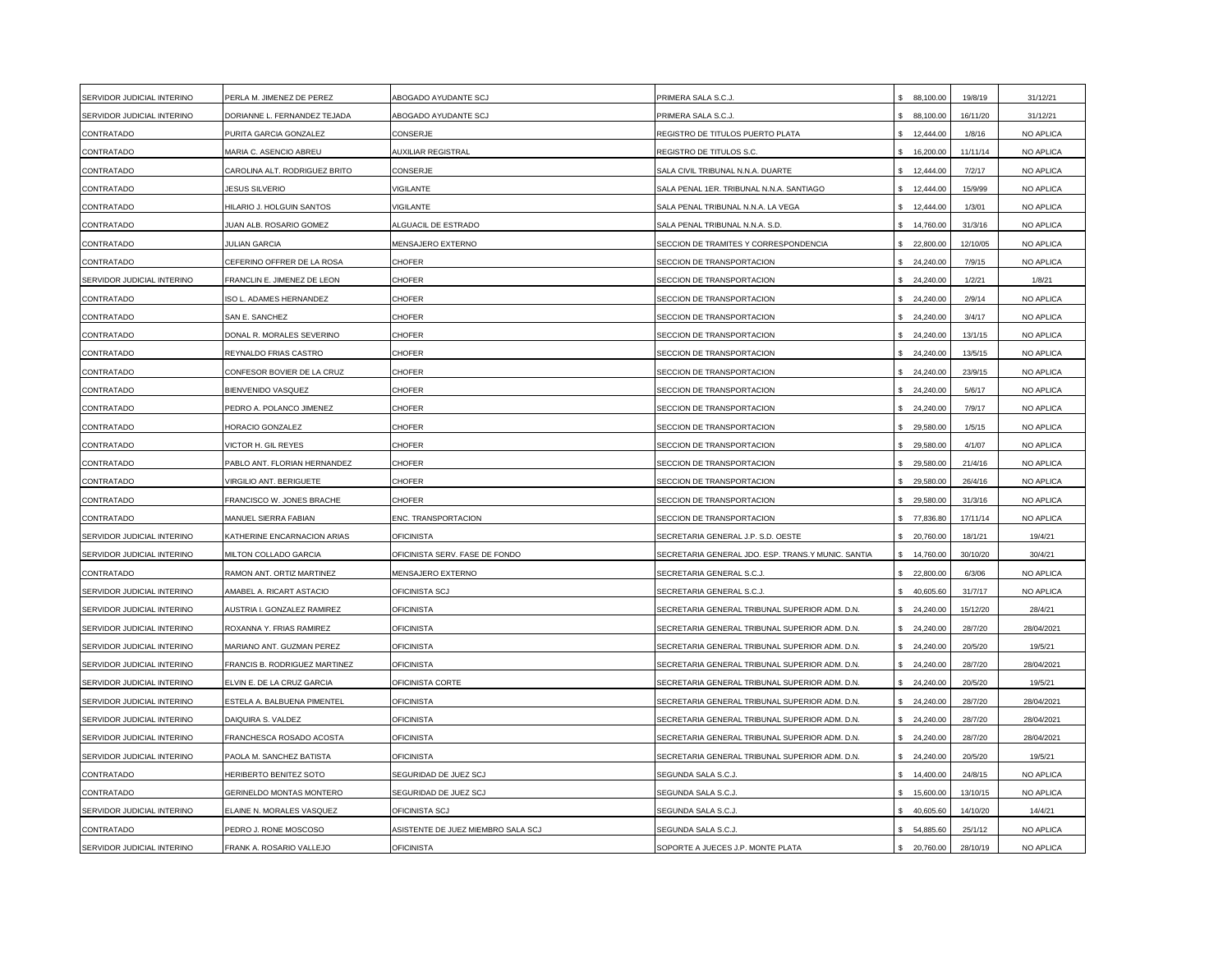| SERVIDOR JUDICIAL INTERINO | ANDREINA CALDERON LOPEZ               | <b>OFICINISTA</b>                | SOPORTE A JUECES J.P. S.D.                      | 24,240.00        | 28/1/19  | 11/04/2021 |
|----------------------------|---------------------------------------|----------------------------------|-------------------------------------------------|------------------|----------|------------|
| SERVIDOR JUDICIAL INTERINO | OREICY E. HEREDIA REYES               | <b>OFICINISTA</b>                | SOPORTE A JUECES J.P. S.D.                      | \$24,240.00      | 7/12/20  | NO APLICA  |
| SERVIDOR JUDICIAL INTERINO | JHULIAN ALVAREZ HICHEZ                | <b>OFICINISTA</b>                | SOPORTE A JUECES J.P. S.D.                      | 24,240.00        | 17/2/20  | NO APLICA  |
| CONTRATADO                 | CARLOS M. NUÑEZ SEVERINO              | <b>OFICINISTA</b>                | SOPORTE A JUECES J.P. S.D.                      | \$24,240.00      | 3/10/16  | NO APLICA  |
| CONTRATADO                 | ALEXANDRA DIAZ VASQUEZ                | ABOGADO AYUDANTE                 | SOPORTE A JUECES J.P. S.D.                      | \$ 58,374.00     | 1/12/16  | NO APLICA  |
| SERVIDOR JUDICIAL INTERINO | SHAYLI M. RAMIREZ HERRERA             | <b>OFICINISTA</b>                | SOPORTE A JUECES J.P. S.D. OESTE                | \$ 20,760.00     | 3/8/20   | 3/5/21     |
| SERVIDOR JUDICIAL INTERINO | ALDAUCY NUÑEZ CRUZ                    | <b>OFICINISTA</b>                | SOPORTE A JUECES J.P. S.F.M.                    | \$ 20,760.00     | 14/2/20  | NO APLICA  |
| SERVIDOR JUDICIAL INTERINO | SMELDA P. ROSARIO BERNARD             | <b>OFICINISTA</b>                | SOPORTE A JUECES J.P. S.F.M.                    | \$ 20,760.00     | 14/2/20  | NO APLICA  |
| SERVIDOR JUDICIAL INTERINO | JOEL L. BRENS GARCIA                  | <b>OFICINISTA</b>                | SOPORTE A JUECES J.P. S.F.M.                    | 20,760.00        | 16/9/20  | 16/6/21    |
| SERVIDOR JUDICIAL INTERINO | ERIX F VALDEZ GOMERA                  | <b>OFICINISTA</b>                | SOPORTE A JUECES J.P. S.F.M                     | 20,760.00        | 21/10/20 | 21/4/21    |
| CONTRATADO                 | DANILO SERRANO GRULLART               | SEGURIDAD DE JUEZ SCJ            | TERCERA SALA S.C.J.                             | 12,584.40<br>\$  | 17/1/14  | NO APLICA  |
| CONTRATADO                 | SEGUNDO DEL ROSARIO SANCHEZ           | SEGURIDAD DE JUEZ SCJ            | TERCERA SALA S.C.J                              | 14,400.00        | 24/8/15  | NO APLICA  |
| CONTRATADO                 | SERGIO A. ALVAREZ PEREZ               | SEGURIDAD DE JUEZ SCJ            | TERCERA SALA S.C.J                              | \$ 15,600.00     | 21/3/14  | NO APLICA  |
| CONTRATADO                 | ERASMO F. DEL CARMEN GREGORIO         | SEGURIDAD DE JUEZ SCJ            | TERCERA SALA S.C.J.                             | \$ 27,550.00     | 2/9/15   | NO APLICA  |
| CONTRATADO                 | YOHAMID F. RUIZ MATEO                 | ABOGADO AYUDANTE SCJ             | TERCERA SALA S.C.J.                             | \$105,720.00     | 18/5/15  | NO APLICA  |
| SERVIDOR JUDICIAL INTERINO | SELANDA M. RAMIREZ RAMIREZ            | OFICINISTA 1RA. INSTANCIA        | TRIBUNAL COL. C/P JDO. 1RA. INST. AZUA          | \$ 15,720.00     | 22/12/20 | NO APLICA  |
| SERVIDOR JUDICIAL INTERINO | ASIRIA M. MAÑON PEGUERO               | OFICINISTA 1RA. INSTANCIA        | TRIBUNAL COL. C/P JDO. 1RA. INST. AZUA          | 15,720.00        | 26/1/21  | 26/4/21    |
| SERVIDOR JUDICIAL INTERINO | JAISER K. ARIAS RAMIREZ               | OFICINISTA 1RA. INSTANCIA        | TRIBUNAL COL. C/P JDO. 1RA. INST. AZUA          | 15,720.00<br>\$. | 26/1/21  | 26/4/21    |
| SERVIDOR JUDICIAL INTERINO | ERICKA M. GUERRERO SANTANA            | OFICINISTA 1RA. INSTANCIA        | TRIBUNAL COL. C/P JDO. 1RA. INST. LA ALTAGRACIA | 15,720.00<br>\$. | 17/11/20 | 17/3/21    |
| SERVIDOR JUDICIAL INTERINO | ARIANNY L. RIJO LIBURD                | <b>DFICINISTA 1RA. INSTANCIA</b> | TRIBUNAL COL. C/P JDO. 1RA. INST. LA ALTAGRACIA | 15,720.00        | 17/11/20 | 17/5/21    |
| SERVIDOR JUDICIAL INTERINO | KATHERIN N CABRERA GUERRERO           | OFICINISTA 1RA. INSTANCIA        | TRIBUNAL COL. C/P JDO. 1RA. INST. LA ALTAGRACIA | 15,720.00        | 17/11/20 | 17/5/21    |
| SERVIDOR JUDICIAL INTERINO | HILDA HERNANDEZ                       | OFICINISTA 1RA. INSTANCIA        | TRIBUNAL COL. C/P JDO. 1RA. INST. MARIA T.S.    | \$ 15,720.00     | 3/10/18  | NO APLICA  |
| CONTRATADO                 | <b>GLADYS ALT. MARTINEZ RODRIGUEZ</b> | ABOGADO AYUDANTE 1RA. INST.      | FRIBUNAL COL. C/P JDO. 1RA. INST. MONTE CRISTI  | \$36,000.00      | 3/9/14   | NO APLICA  |
| SERVIDOR JUDICIAL INTERINO | JULIANA N. LUIS PEREZ                 | OFICINISTA 1RA. INSTANCIA        | TRIBUNAL COL. C/P JDO. 1RA. INST. S.C.          | \$ 15,720.00     | 30/11/20 | NO APLICA  |
| SERVIDOR JUDICIAL INTERINO | MELVIN A. JAQUEZ SOLANO               | OFICINISTA 1RA. INSTANCIA        | TRIBUNAL COL. C/P JDO. 1RA. INST. S.C.          | \$ 15,720.00     | 14/12/20 | NO APLICA  |
| SERVIDOR JUDICIAL INTERINO | DOORLYS J. CONTRERAS CANDELARIO       | OFICINISTA 1RA. INSTANCIA        | TRIBUNAL COL. C/P JDO. 1RA. INST. S.C.          | 15,720.00        | 17/12/20 | NO APLICA  |
| SERVIDOR JUDICIAL INTERINO | FARAH I. GUZMAN ALMANZAR              | OFICINISTA 1RA. INSTANCIA        | TRIBUNAL COL. C/P JDO. 1RA. INST. S.P.M.        | 15,720.00<br>\$. | 26/10/20 | NO APLICA  |
| SERVIDOR JUDICIAL INTERINO | KATHERINE VASQUEZ MICHEL              | OFICINISTA J.O.                  | TRIBUNAL DE TIERRAS J.O. ESPAILLAT              | 15,720.00        | 7/2/19   | NO APLICA  |
| SERVIDOR JUDICIAL INTERINO | DISAURY M. DE LA CRUZ UREÑA           | OFICINISTA J.O.                  | TRIBUNAL DE TIERRAS J.O. MARIA TRINIDAD SANCHEZ | \$ 15,720.00     | 13/8/20  | 13/5/21    |
| SERVIDOR JUDICIAL INTERINO | IVAN A. SOTO SANTANA                  | <b>DFICINISTA J.O.</b>           | TRIBUNAL DE TIERRAS J.O. PERAVIA                | \$ 15,720.00     | 8/2/21   | 10/5/21    |
| CONTRATADO                 | RAMONA BONILLA GIL                    | CONSERJE                         | TRIBUNAL DE TIERRAS J.O. PUERTO PLATA           | \$12,444.00      | 12/12/16 | NO APLICA  |
| SERVIDOR JUDICIAL INTERINO | JOEL E. PICHARDO DE LA CRUZ           | OFICINISTA J.O.                  | <b>FRIBUNAL DE TIERRAS J.O. PUERTO PLATA</b>    | \$.<br>15,720.00 | 25/11/20 | 25/5/21    |
| SERVIDOR JUDICIAL INTERINO | YUDITH N. COFRESI                     | OFICINISTA 1RA. INSTANCIA        | TRIBUNAL EJEC. DE LA PENA D.N.                  | 20,760.00<br>\$. | 14/10/19 | 10/04/2021 |
| SERVIDOR JUDICIAL INTERINO | JUNIBEL I. PEÑA RAMOS                 | OFICINISTA 1RA. INSTANCIA        | TRIBUNAL EJEC. DE LA PENA D.N.                  | \$ 20,760.00     | 10/10/19 | NO APLICA  |
| SERVIDOR JUDICIAL INTERINO | JOHANNA F. ALCANTARA DE CERON         | OFICINISTA 1RA. INSTANCIA        | TRIBUNAL EJEC. DE LA PENA D.N.                  | 20,760.00        | 10/10/19 | 10/4/21    |
| SERVIDOR JUDICIAL INTERINO | EDWIN S. DE LA CRUZ BELTRE            | OFICINISTA 1RA. INSTANCIA        | TRIBUNAL EJEC. DE LA PENA D.N.                  | 20,760.00        | 26/10/19 | 10/04/2021 |
| SERVIDOR JUDICIAL INTERINO | KEISY RODRIGUEZ RAMIREZ               | <b>DFICINISTA 1RA. INSTANCIA</b> | TRIBUNAL EJEC. DE LA PENA D.N.                  | 20,760.00        | 1/12/20  | 10/4/21    |
| CONTRATADO                 | KATY J. CALDERON ARAUJO               | <b>DFICINISTA 1RA. INSTANCIA</b> | TRIBUNAL EJEC. DE LA PENA D.N.                  | \$ 20,760.00     | 8/5/17   | NO APLICA  |
| SERVIDOR JUDICIAL INTERINO | KEREN PAREDES DECENA                  | OFICINISTA 1RA. INSTANCIA        | TRIBUNAL EJEC. DE LA PENA S.C.                  | \$ 15,720.00     | 3/2/20   | 3/5/21     |
| SERVIDOR JUDICIAL INTERINO | YARA V. LORENZO BRITO                 | OFICINISTA 1RA. INSTANCIA        | TRIBUNAL EJEC. DE LA PENA S.C.                  | \$ 15,720.00     | 20/1/21  | NO APLICA  |
| CONTRATADO                 | JOSE A. CERDA COPLIN                  | <b>/IGILANTE</b>                 | TRIBUNAL N.N.A. ESPAILLAT                       | \$<br>12,444.00  | 4/9/01   | NO APLICA  |
| SERVIDOR JUDICIAL INTERINO | JUNIOR E. SORIANO PAULINO             | OFICINISTA 1RA. INSTANCIA        | TRIBUNAL N.N.A. LA ALTAGRACIA                   | 15,720.00<br>\$. | 8/2/21   | 10/5/21    |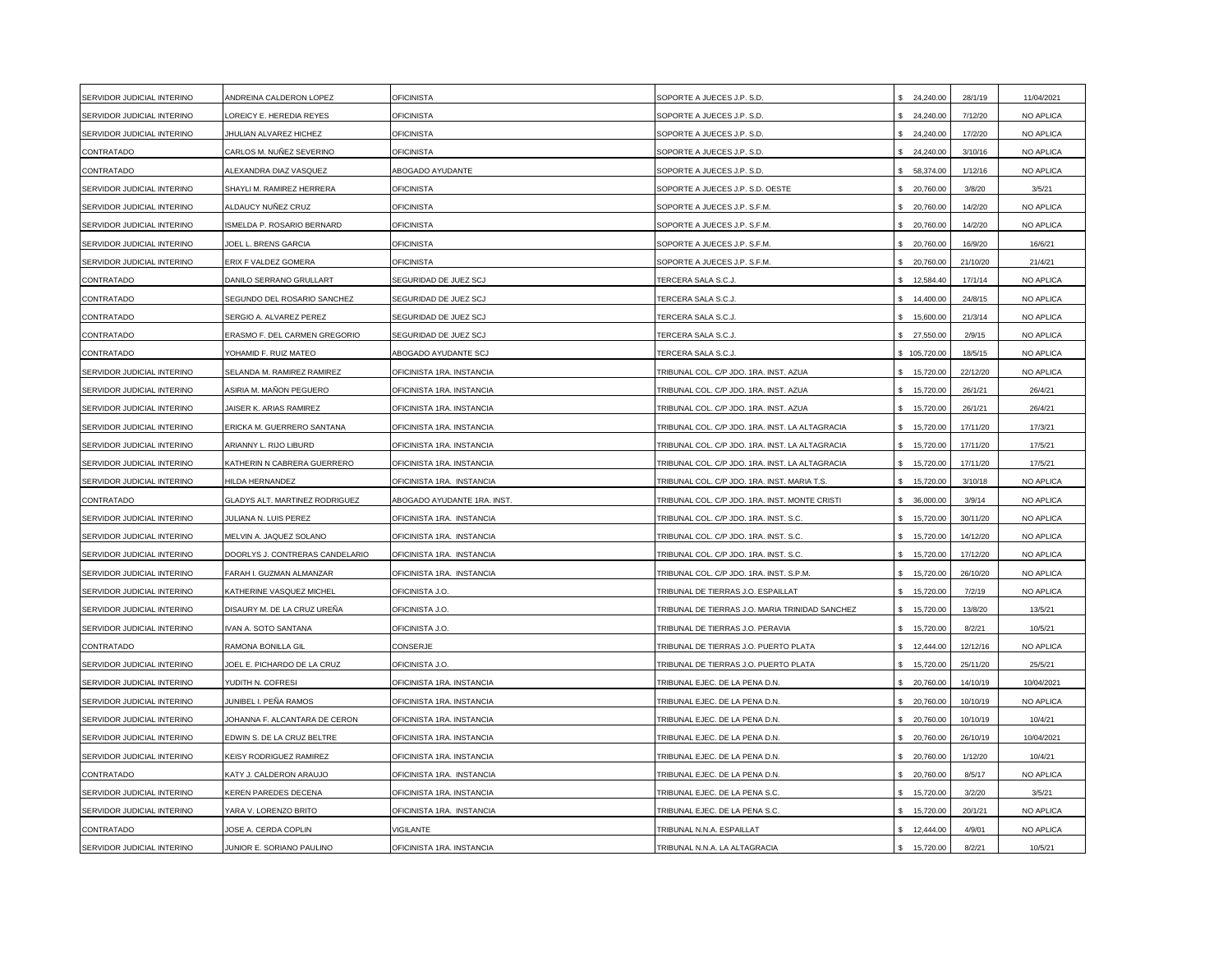| CONTRATADO                 | NERY LEBRON                        | <b>/IGILANTE</b>             | TRIBUNAL N.N.A. MONTE CRISTI                    | 12,444.00                       | 29/11/06 | NO APLICA  |
|----------------------------|------------------------------------|------------------------------|-------------------------------------------------|---------------------------------|----------|------------|
| SERVIDOR JUDICIAL INTERINO | SAMUEL ROJAS FRANCO                | OFICINISTA 1RA. INSTANCIA    | TRIBUNAL N.N.A. MONTE CRISTI                    | \$ 15,720.00                    | 16/11/20 | 16/5/21    |
| CONTRATADO                 | <b>SANDRO CABRAL</b>               | /IGILANTE                    | TRIBUNAL N.N.A. S.J.M.                          | \$12,444.00                     | 12/12/01 | NO APLICA  |
| CONTRATADO                 | <b>EONOR SANTOS PEREZ</b>          | CONSERJE                     | TRIBUNAL N.N.A. SANCHEZ RAMIREZ                 | \$12,444.00                     | 4/7/01   | NO APLICA  |
| CONTRATADO                 | ORENZA M. ESPINAL                  | CONSERJE                     | TRIBUNAL N.N.A. VALVERDE                        | \$<br>12,444.00                 | 2/7/01   | NO APLICA  |
| CONTRATADO                 | <b>NATER R. PEREZ PEREZ</b>        | CHOFFR                       | TRIBUNAL SUPERIOR DE TIERRAS DPTO. CENTRAL      | 24.240.00<br>\$.                | 4/7/16   | NO APLICA  |
| CONTRATADO                 | <b>JUAN ML. ALMONTE PAULINO</b>    | CHOFER                       | TRIBUNAL SUPERIOR DE TIERRAS DPTO. NORTE        | \$24,240.00                     | 10/2/14  | NO APLICA  |
| SERVIDOR JUDICIAL INTERINO | YAROLINE N. PINEDA CUELLO          | <b>OFICINISTA</b>            | UNIDAD ASISTENCIA A JUECES C.S.S. J.C. PTO. PTA | 15,720.00<br>\$.                | 30/11/20 | 30/5/21    |
| SERVIDOR JUDICIAL INTERINO | ANYELY E. TERRERO ROSARIO          | OFICINISTA ATENCION USUARIOS | UNIDAD ATENCION AL USUARIO J.P. S.D. OESTE      | 22,920.00                       | 12/10/20 | 12/4/21    |
| SERVIDOR JUDICIAL INTERINO | PEDRO E. DIAZ PONTIER              | OFICINISTA                   | UNIDAD CITAC. NOTIF. Y COM. C.S.C. N.N.A. S.D.  | 24,240.00                       | 17/2/20  | 11/04/2021 |
| SERVIDOR JUDICIAL INTERINO | ALBERT A. MOQUETE DIAZ             | OFICINISTA                   | UNIDAD CITAC. NOTIF. Y COM. J.L. SANTIAGO       | \$ 17,640.00                    | 14/12/20 | 14/6/21    |
| SERVIDOR JUDICIAL INTERINO | AFFREISI M. DE LOS SANTOS ALMANZAR | <b>OFICINISTA</b>            | JNIDAD CITAC. NOTIF. Y COM. J.P. LA VEGA        | 20,760.00                       | 24/6/19  | NO APLICA  |
| SERVIDOR JUDICIAL INTERINO | DAVID E. DE RIVERA EVANGELISTA     | ALGUACIL DE ESTRADO          | UNIDAD CITAC. NOTIF. Y COM. J.P. S.D.           | \$ 15,960.00                    | 4/2/19   | NO APLICA  |
| SERVIDOR JUDICIAL INTERINO | SEBASTIAN I. FLORES MICHEL         | ALGUACIL DE ESTRADO          | UNIDAD CITAC. NOTIF. Y COM. J.P. S.D.           | \$15,960.00                     | 5/3/19   | NO APLICA  |
| SERVIDOR JUDICIAL INTERINO | UIS A. BUTTEN                      | NOTIFICADOR                  | UNIDAD CITAC. NOTIF. Y COM. J.P. S.D.           | \$18,120.00                     | 8/7/20   | 08/04/2021 |
| SERVIDOR JUDICIAL INTERINO | <b>JUNIOR J. FABIAN SEGARRA</b>    | NOTIFICADOR                  | UNIDAD CITAC. NOTIF. Y COM. J.P. S.D.           | \$ 18,120.00                    | 8/7/20   | 8/4/21     |
| SERVIDOR JUDICIAL INTERINO | <b>ILEXANDER ROSA ARIAS</b>        | NOTIFICADOR                  | UNIDAD CITAC. NOTIF. Y COM. J.P. S.D.           | 18,120.00                       | 8/7/20   | 08/04/2021 |
| SERVIDOR JUDICIAL INTERINO | GREICY M. BATISTA ALCANTARA        | <b>OFICINISTA</b>            | UNIDAD CITAC. NOTIF. Y COM. J.P. S.D.           | 24,240.00                       | 2/9/17   | 28/5/21    |
| SERVIDOR JUDICIAL INTERINO | GUSTAVO DE J. PAULINO ACEVEDO      | <b>OFICINISTA</b>            | UNIDAD CITAC. NOTIF. Y COM. J.P. S.D.           | 24,240.00                       | 2/9/17   | 28/5/21    |
| SERVIDOR JUDICIAL INTERINO | <b>ESTEFANY ALT. RAMIREZ ROJAS</b> | <b>OFICINISTA</b>            | UNIDAD CITAC. NOTIF. Y COM. J.P. S.D.           | \$24,240.00                     | 21/5/18  | 11/04/2021 |
| SERVIDOR JUDICIAL INTERINO | DEIRO R. FIGUEROA DIAZ             | <b>OFICINISTA</b>            | JNIDAD CITAC. NOTIF. Y COM. J.P. S.D.           | 24,240.00                       | 7/5/18   | 28/5/21    |
| SERVIDOR JUDICIAL INTERINO | (IANDRA P. PEREZ CUEVAS            | <b>OFICINISTA</b>            | UNIDAD CITAC. NOTIF. Y COM. J.P. S.D.           | \$24,240.00                     | 4/2/19   | NO APLICA  |
| SERVIDOR JUDICIAL INTERINO | /ANESSA I. BATISTA                 | <b>OFICINISTA</b>            | UNIDAD CITAC. NOTIF. Y COM. J.P. S.D.           | \$24,240.00                     | 8/2/21   | 29/3/21    |
| SERVIDOR JUDICIAL INTERINO | DIAMELY GOMEZ VASQUEZ              | <b>OFICINISTA</b>            | UNIDAD CITAC. NOTIF. Y COM. J.P. S.D.           | \$24,240.00                     | 9/10/18  | NO APLICA  |
| SERVIDOR JUDICIAL INTERINO | <b>/ORMAN N. MEDINA MATOS</b>      | <b>OFICINISTA</b>            | UNIDAD CITAC. NOTIF. Y COM. J.P. S.D.           | 24,240.00<br>\$.                | 18/11/19 | 28/05/2021 |
| SERVIDOR JUDICIAL INTERINO | ETICIA S. HERNANDEZ GARCIA         | <b>OFICINISTA</b>            | UNIDAD CITAC. NOTIF. Y COM. J.P. S.D.           | 24,240.00                       | 14/9/20  | 28/5/21    |
| SERVIDOR JUDICIAL INTERINO | MADELIN Y. SANTANA CASTILLO        | <b>OFICINISTA</b>            | UNIDAD CITAC. NOTIF. Y COM. J.P. S.D.           | \$24,240.00                     | 17/2/20  | NO APLICA  |
| SERVIDOR JUDICIAL INTERINO | MELANY MONCION PAULINO             | OFICINISTA                   | UNIDAD CITAC. NOTIF. Y COM. J.P. S.D. OESTE     | 20,760.00                       | 17/9/18  | NO APLICA  |
| SERVIDOR JUDICIAL INTERINO | ROSA E. FRANCO BASORA              | OFICINISTA                   | UNIDAD CITAC. NOTIF. Y COM. J.P. S.D. OESTE     | 20,760.00                       | 6/2/20   | 5/5/21     |
| CONTRATADO                 | JOSE ANT. ABREU ORTEGA             | ALGUACIL DE ESTRADO          | UNIDAD CITAC. NOTIF. Y COM. J.P. S.F.M.         | 14,760.00<br>\$.                | 6/5/15   | NO APLICA  |
| SERVIDOR JUDICIAL INTERINO | LUZ E. REYES DE CASTRO             | ALGUACIL DE ESTRADO          | UNIDAD CITAC. NOTIF. Y COM. J.P. S.F.M.         | \$ 14,760.00                    | 20/10/20 | NO APLICA  |
| CONTRATADO                 | SANTO F. CARRASCO TERRERO          | ANALISTA JURIDICO            | JNIDAD DE APOYO REGISTRAL J.I.                  | 69,696.00                       | 23/4/07  | NO APLICA  |
| SERVIDOR JUDICIAL INTERINO | <b>VELSON J. ZACARIAS ALMANZAR</b> | <b>OFICINISTA</b>            | UNIDAD DE AUDIENCIAS J.L. SANTIAGO              | 17.640.00<br>$\hat{\mathbf{x}}$ | 15/10/18 | NO APLICA  |
| SERVIDOR JUDICIAL INTERINO | NAZARET A. HERNANDEZ ORTEGA        | <b>OFICINISTA</b>            | UNIDAD DE AUDIENCIAS J.L. SANTIAGO              | \$17,640.00                     | 9/12/19  | NO APLICA  |
| SERVIDOR JUDICIAL INTERINO | WILLIANA PERALTA SOSA              | <b>OFICINISTA</b>            | UNIDAD DE AUDIENCIAS J.L. SANTIAGO              | \$17,640.00                     | 17/8/20  | 17/5/21    |
| SERVIDOR JUDICIAL INTERINO | ROSA M. NUÑEZ DIAZ                 | OFICINISTA                   | UNIDAD DE AUDIENCIAS J.P. HERMANAS MIRABAL      | \$.<br>16,440.00                | 30/11/20 | 28/5/21    |
| SERVIDOR JUDICIAL INTERINO | YUDY L. MUÑOZ GARCIA               | OFICINISTA                   | UNIDAD DE AUDIENCIAS J.P. LA VEGA               | 20,760.00                       | 16/3/20  | NO APLICA  |
| SERVIDOR JUDICIAL INTERINO | PAMELA M. FERREIRA CALDERON        | <b>OFICINISTA</b>            | UNIDAD DE AUDIENCIAS J.P. LA VEGA               | 20,760.00<br>\$                 | 24/8/20  | 24/5/21    |
| SERVIDOR JUDICIAL INTERINO | TAYS M. VASQUEZ HERNANDEZ          | <b>OFICINISTA</b>            | JNIDAD DE AUDIENCIAS J.P. LA VEGA               | 20,760.00                       | 20/8/20  | 20/5/21    |
| SERVIDOR JUDICIAL INTERINO | DAIRY M. HICIANO DE GARCIA         | <b>OFICINISTA</b>            | UNIDAD DE AUDIENCIAS J.P. MONSEÑOR NOUEL        | 16,440.00                       | 21/12/20 | 21/6/21    |
| SERVIDOR JUDICIAL INTERINO | ROSALBA RODRIGUEZ MEJIA            | <b>OFICINISTA</b>            | JNIDAD DE AUDIENCIAS J.P. MONSEÑOR NOUEL        | 16,440.00                       | 21/12/20 | 21/6/21    |
| SERVIDOR JUDICIAL INTERINO | ALIDA C. FRIAS DEL CARMEN          | <b>OFICINISTA</b>            | UNIDAD DE AUDIENCIAS J.P. MONSEÑOR NOUEL        | 16,440.00<br>$\mathbf{s}$       | 30/10/20 | 30/4/21    |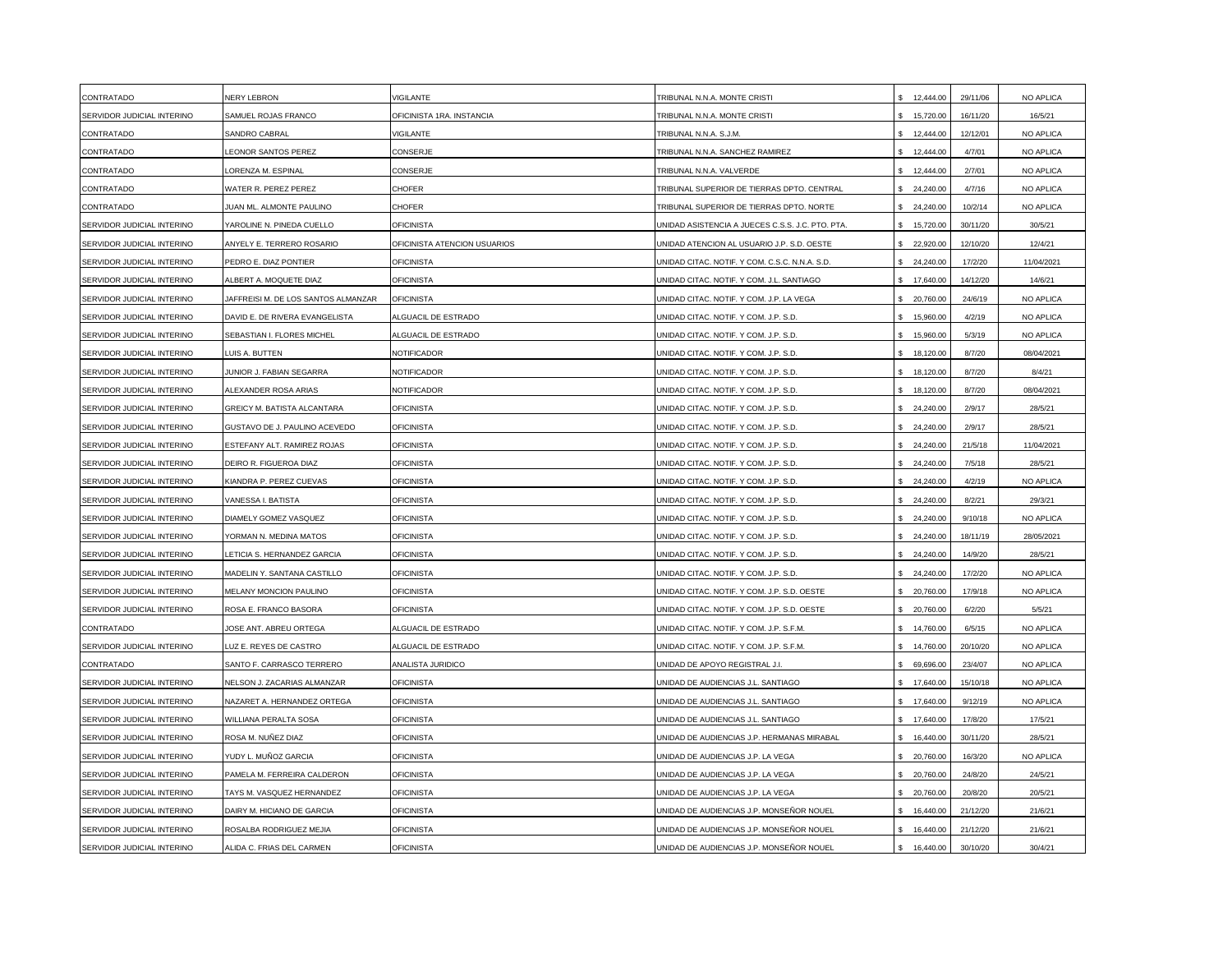| SERVIDOR JUDICIAL INTERINO | DIANNY M. BADIA MEDRANO       | <b>OFICINISTA</b>                | UNIDAD DE AUDIENCIAS J.P. MONSEÑOR NOUEL         | 16,440.00        | 21/12/20 | 21/6/21    |
|----------------------------|-------------------------------|----------------------------------|--------------------------------------------------|------------------|----------|------------|
| SERVIDOR JUDICIAL INTERINO | NICOLE D. CORONADO SANTANA    | <b>OFICINISTA</b>                | UNIDAD DE AUDIENCIAS J.P. MONTE PLATA            | \$ 20,760.00     | 10/9/20  | 10/6/21    |
| SERVIDOR JUDICIAL INTERINO | KATHERINE L. CUELLO SANTANA   | <b>OFICINISTA</b>                | UNIDAD DE AUDIENCIAS J.P. MONTE PLATA            | 20,760.00        | 10/9/20  | 10/6/21    |
| SERVIDOR JUDICIAL INTERINO | BRITNEY V. CABRERA            | <b>OFICINISTA</b>                | UNIDAD DE AUDIENCIAS J.P. PUERTO PLATA           | \$ 18,780.00     | 24/8/20  | 24/5/21    |
| SERVIDOR JUDICIAL INTERINO | DERNIS ELIZABETH MEJIA DIAZ   | <b>OFICINISTA</b>                | JNIDAD DE AUDIENCIAS J.P. S.D.                   | \$24,240.00      | 7/5/18   | 31/12/21   |
| SERVIDOR JUDICIAL INTERINO | <b>NOELI BRITO</b>            | <b>OFICINISTA</b>                | JNIDAD DE AUDIENCIAS J.P. S.D.                   | \$24,240.00      | 2/1/19   | NO APLICA  |
| SERVIDOR JUDICIAL INTERINO | YORKE A. VILLALONA POLANCO    | <b>OFICINISTA</b>                | JNIDAD DE AUDIENCIAS J.P. S.D.                   | \$24,240.00      | 7/5/18   | 28/05/2021 |
| SERVIDOR JUDICIAL INTERINO | MILAGROS M. TORRES REYES      | <b>OFICINISTA</b>                | UNIDAD DE AUDIENCIAS J.P. S.D.                   | \$24.240.00      | 28/1/19  | 11/04/2021 |
| SERVIDOR JUDICIAL INTERINO | JENNY BURGOS DE LA ROSA       | OFICINISTA                       | JNIDAD DE AUDIENCIAS J.P. S.D.                   | 24,240.00        | 18/12/18 | NO APLICA  |
| SERVIDOR JUDICIAL INTERINO | STEPHANIE C. MELO IGNACIO     | <b>OFICINISTA</b>                | UNIDAD DE AUDIENCIAS J.P. S.D.                   | 24,240.00        | 18/2/19  | NO APLICA  |
| SERVIDOR JUDICIAL INTERINO | RAMONA E. LEON ROSARIO        | <b>OFICINISTA</b>                | UNIDAD DE AUDIENCIAS J.P. S.D.                   | \$24,240.00      | 30/7/20  | 28/5/21    |
| SERVIDOR JUDICIAL INTERINO | YANITZA C, FELIZ MENA         | <b>OFICINISTA</b>                | UNIDAD DE AUDIENCIAS J.P. S.D.                   | 24,240.00        | 2/11/20  | 2/5/21     |
| SERVIDOR JUDICIAL INTERINO | IRISNELDA SANCHEZ SUERO       | <b>OFICINISTA</b>                | UNIDAD DE AUDIENCIAS J.P. S.D. OESTE             | \$ 20,760.00     | 25/3/19  | NO APLICA  |
| SERVIDOR JUDICIAL INTERINO | ANNIRIS E. TORIBIO JIMENEZ    | <b>OFICINISTA</b>                | JNIDAD DE AUDIENCIAS J.P. S.D. OESTE             | \$ 20,760.00     | 4/12/18  | 5/5/21     |
| SERVIDOR JUDICIAL INTERINO | KATHERINE T. LIRIANO BLANCO   | <b>OFICINISTA</b>                | JNIDAD DE AUDIENCIAS J.P. S.D. OESTE             | \$ 20,760.00     | 15/6/20  | NO APLICA  |
| SERVIDOR JUDICIAL INTERINO | ANA M. SANCHEZ DE LA CRUZ     | <b>OFICINISTA</b>                | JNIDAD DE AUDIENCIAS J.P. S.D. OESTE             | \$ 20,760.00     | 14/1/21  | 14/4/21    |
| SERVIDOR JUDICIAL INTERINO | JOHNNERY DE LA CRUZ SANCHEZ   | <b>OFICINISTA</b>                | UNIDAD DE AUDIENCIAS J.P. S.D. OESTE             | 20,760.00        | 10/9/20  | NO APLICA  |
| SERVIDOR JUDICIAL INTERINO | SAURY J. ULERIO ESCOLASTICO   | OFICINISTA                       | JNIDAD DE AUDIENCIAS J.P. S.F.M.                 | \$ 20,760.00     | 16/9/20  | 16/6/21    |
| SERVIDOR JUDICIAL INTERINO | YARIELY SOSA ULLOA            | OFICINISTA                       | UNIDAD DE AUDIENCIAS J.P. S.F.M.                 | 20,760.00        | 16/9/20  | 16/6/21    |
| SERVIDOR JUDICIAL INTERINO | JONATHAN JOAQUIN MENDOZA      | <b>OFICINISTA</b>                | UNIDAD DE AUDIENCIAS J.P. S.F.M.                 | 20,760.00        | 16/9/20  | 16/6/21    |
| SERVIDOR JUDICIAL INTERINO | MARLIN HIDALGO ROSARIO        | <b>OFICINISTA</b>                | UNIDAD DE AUDIENCIAS J.P. S.F.M.                 | 20,760.00        | 17/2/21  | 17/5/21    |
| SERVIDOR JUDICIAL INTERINO | PILAR P. MANZUETA DE LEON     | OFICINISTA SCJ                   | UNIDAD DE CITACIONES Y NOTIFICACIONES S.G.S.C.J. | \$40,605.60      | 6/9/18   | NO APLICA  |
| SERVIDOR JUDICIAL INTERINO | MAYRA T. TEJEDA PEREZ         | OFICINISTA SCJ                   | JNIDAD DE CITACIONES Y NOTIFICACIONES S.G.S.C.J. | \$40,605.60      | 17/9/19  | NO APLICA  |
| CONTRATADO                 | NELSON ALB. RINCON BELIS      | ENTRENADOR EQUIPO BALONCESTO SCJ | UNIDAD DE DIFUSION CULTURAL Y DEPORTIVA          | 6,720.00<br>\$   | 9/2/15   | NO APLICA  |
| CONTRATADO                 | PEDRO R. FERNANDEZ PEREZ      | AUX. DEL CORO                    | JNIDAD DE DIFUSION CULTURAL Y DEPORTIVA          | 7,200.00<br>\$   | 5/3/04   | NO APLICA  |
| CONTRATADO                 | PORFIRIO J. MATEO GUERRERO    | PIANISTA CORO DEL PODER JUDICIAL | JNIDAD DE DIFUSION CULTURAL Y DEPORTIVA          | 8,400.00         | 2/12/03  | NO APLICA  |
| CONTRATADO                 | ANDRES ANT. CAPELLAN MOYA     | <b>NSTRUCTOR-CANTOR DEL CORO</b> | JNIDAD DE DIFUSION CULTURAL Y DEPORTIVA          | 9,000.00         | 4/10/06  | NO APLICA  |
| SERVIDOR JUDICIAL INTERINO | JOAQUIN HERASME PEÑA          | ENTRENADOR EQUIPO VOLLEYBALL SCJ | UNIDAD DE DIFUSION CULTURAL Y DEPORTIVA          | \$<br>13,800.00  | 10/10/14 | NO APLICA  |
| CONTRATADO                 | ELIOENAI ANT. MEDINA MEJIA    | DIRECTOR CORO DEL PODER JUDICIAL | UNIDAD DE DIFUSION CULTURAL Y DEPORTIVA          | \$ 28,860.00     | 1/9/01   | NO APLICA  |
| SERVIDOR JUDICIAL INTERINO | OREN E. GONZALEZ ARIAS        | <b>DIGITALIZADOR</b>             | JNIDAD DE DIGITALIZACION S.G.S.C.J.              | \$ 26,880.00     | 12/10/18 | NO APLICA  |
| CONTRATADO                 | FERNANDO A. ALCANTARA         | <b>DIGITALIZADOR</b>             | UNIDAD DE DIGITALIZACION S.G.S.C.J.              | \$ 26,880.00     | 6/2/17   | NO APLICA  |
| CONTRATADO                 | JOSE O. BRITO                 | <b>MECANICO</b>                  | JNIDAD DE FLOTILLA                               | \$ 30,000.00     | 11/5/07  | NO APLICA  |
| SERVIDOR JUDICIAL INTERINO | IZBETH M. RAMIREZ REYES       | DELINEANTE                       | JNIDAD DE OBRAS                                  | 30,120.00<br>\$. | 16/3/20  | 17/9/21    |
| SERVIDOR JUDICIAL INTERINO | ROCIO A. ALTAGRACIA AQUINO    | DELINEANTE                       | JNIDAD DE OBRAS                                  | 38,600.00<br>\$. | 9/3/20   | 10/9/21    |
| SERVIDOR JUDICIAL INTERINO | JOAN M. MORA DIFO             | NGENIERO SUPERVISOR              | UNIDAD DE OBRAS                                  | 70,000.00<br>\$. | 7/12/20  | 7/6/21     |
| SERVIDOR JUDICIAL INTERINO | SELITO E. ANTIDOR DE LA CRUZ  | NGENIERO SUPERVISOR              | UNIDAD DE OBRAS                                  | 70,000.00        | 7/12/20  | 7/6/21     |
| SERVIDOR JUDICIAL INTERINO | KRYSTA D. SIMON PIÑA          | <b>DIGITADOR</b>                 | UNIDAD DE PROCESOS COMUNES J.I.                  | 24,240.00        | 12/2/20  | NO APLICA  |
| SERVIDOR JUDICIAL INTERINO | <b>ISAAC ALVAREZ BAUTISTA</b> | <b>DFICINISTA SCJ</b>            | UNIDAD DE REGISTRO Y TRAMITE S.G.S.C.J.          | \$40,605.60      | 1/2/19   | NO APLICA  |
| SERVIDOR JUDICIAL INTERINO | CHERRYL A. ROSEMONT SEVERINO  | <b>OFICINISTA SCJ</b>            | UNIDAD DE REGISTRO Y TRAMITE S.G.S.C.J.          | 40,605.60        | 17/9/19  | NO APLICA  |
| SERVIDOR JUDICIAL INTERINO | ADRHIALYS T. NOVAS ARIAS      | OFICINISTA SCJ                   | UNIDAD DE REGISTRO Y TRAMITE S.G.S.C.J.          | \$40,605.60      | 3/9/19   | NO APLICA  |
| SERVIDOR JUDICIAL INTERINO | ANGELA M. PEGUERO HERRERA     | OFICINISTA SCJ                   | JNIDAD DE REGISTRO Y TRAMITE S.G.S.C.J.          | 40,605.60        | 20/9/18  | NO APLICA  |
| SERVIDOR JUDICIAL INTERINO | FRABEL A. FELIZ RODRIGUEZ     | OFICINISTA SCJ                   | UNIDAD DE REGISTRO Y TRAMITE S.G.S.C.J.          | 40.605.60<br>\$. | 4/11/20  | NO APLICA  |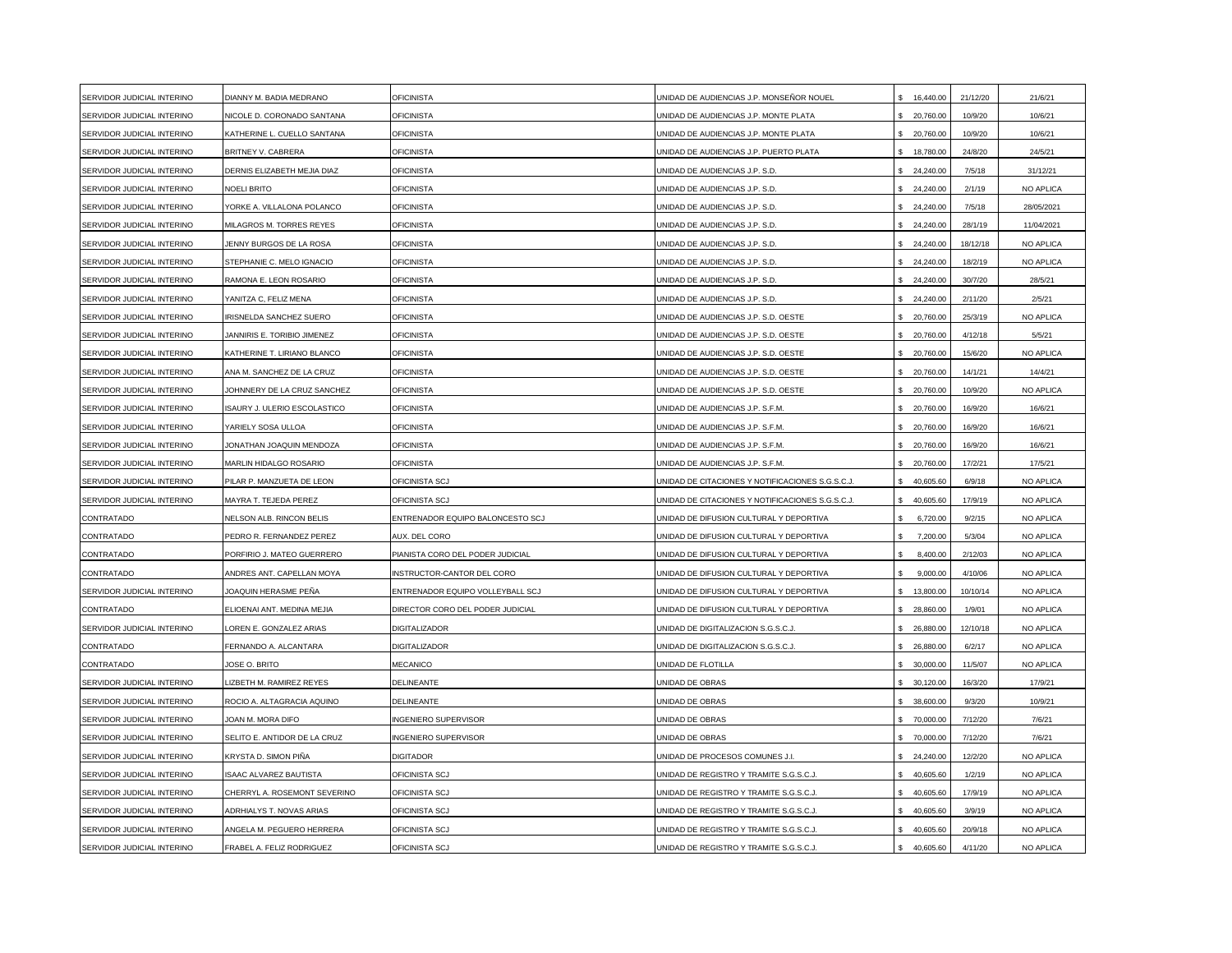| SERVIDOR JUDICIAL INTERINO | KENNY M. CUEVAS JIMENEZ              | OFICINISTA SCJ                  | UNIDAD DE REGISTRO Y TRAMITE S.G.S.C.J             | 40,605.60        | 4/11/20  | NO APLICA  |
|----------------------------|--------------------------------------|---------------------------------|----------------------------------------------------|------------------|----------|------------|
| CONTRATADO                 | AMAURYS F. MOJICA CABRERA            | AUXILIAR ADMINISTRATIVO         | UNIDAD DE REVISION, DNMC                           | 24,240.00<br>\$. | 3/8/15   | NO APLICA  |
| SERVIDOR JUDICIAL INTERINO | ARTURO RODRIGUEZ FEBLES              | <b>OFICINISTA</b>               | UNIDAD DE SERVICIO CIVIL C.S.C. N.N.A. S.D.        | 20,760.00        | 1/11/18  | NO APLICA  |
| SERVIDOR JUDICIAL INTERINO | BRYAN MARTINEZ REYES                 | OFICINISTA DE SERVICIO CIVIL    | UNIDAD DE SERVICIO CIVIL C.S.C. N.N.A. S.D.        | \$ 20,760.00     | 29/1/19  | NO APLICA  |
| SERVIDOR JUDICIAL INTERINO | CINTHIA Y. FELIZ RODRIGUEZ           | OFICINISTA DE SERVICIO CIVIL    | UNIDAD DE SERVICIO CIVIL C.S.C. N.N.A. S.D.        | \$ 20,760.00     | 17/8/20  | 17/5/21    |
| SERVIDOR JUDICIAL INTERINO | JOAQUIN B. ESPINOSA DISLA            | OFICINISTA DE SERVICIO CIVIL    | UNIDAD DE SERVICIO CIVIL C.S.C. N.N.A. S.D.        | \$ 20,760.00     | 17/8/20  | 17/5/21    |
| SERVIDOR JUDICIAL INTERINO | CHELSEA MENDEZ SEVERINO              | OFICINISTA DE SERVICIO PENAL    | JNIDAD DE SERVICIO PENAL C.S.C. N.N.A. S.D.        | \$ 20,760.00     | 29/1/19  | NO APLICA  |
| SERVIDOR JUDICIAL INTERINO | ADALGISA RAMON GONZALEZ              | <b>OFICINISTA</b>               | UNIDAD DE SERVICIO PENAL C.S.C. N.N.A. S.D.        | \$ 20,760.00     | 10/11/20 | NO APLICA  |
| SERVIDOR JUDICIAL INTERINO | ANDREA E. BAEZ MONTERO               | <b>OFICINISTA</b>               | UNIDAD DE SERVICIO PENAL C.S.C. N.N.A. S.D.        | 20,760.00        | 19/11/20 | 19/5/21    |
| SERVIDOR JUDICIAL INTERINO | DARLENE PANIAGUA CORDERO             | OFICINISTA                      | UNIDAD DE SERVICIO PENAL C.S.C. N.N.A. S.D.        | 20,760.00        | 26/11/20 | 26/5/21    |
| CONTRATADO                 | BRUNILDA PAYANO ADAMES               | CONSERJE                        | UNIDAD DE SERVICIOS ADMINISTRATIVOS Y LOGISTICOS J | 14,160.00<br>\$  | 2/11/15  | NO APLICA  |
| CONTRATADO                 | <b>LEANDRO CONCEPCION DE LA ROSA</b> | PARQUEADOR                      | UNIDAD DE SERVICIOS ADMINISTRATIVOS Y LOGISTICOS J | 16,440.00        | 22/12/08 | NO APLICA  |
| CONTRATADO                 | MIGUEL A. PIÑA QUEZADA               | AUXILIAR ADMINISTRATIVO         | UNIDAD DE SERVICIOS ADMINISTRATIVOS Y LOGISTICOS J | \$24,240.00      | 19/10/16 | NO APLICA  |
| CONTRATADO                 | <b>GARY COLLINS MORROBEL</b>         | <b>CHOFER</b>                   | UNIDAD DE SERVICIOS ADMINISTRATIVOS Y LOGISTICOS J | \$24,240.00      | 24/10/16 | NO APLICA  |
| CONTRATADO                 | <b>EONARDO RODRIGUEZ LORA</b>        | <b>CHOFER</b>                   | UNIDAD DE SERVICIOS ADMINISTRATIVOS Y LOGISTICOS J | \$24,240.00      | 13/8/07  | NO APLICA  |
| CONTRATADO                 | RAFAEL MORILLO                       | CHOFER                          | UNIDAD DE SERVICIOS ADMINISTRATIVOS Y LOGISTICOS J | \$24,240.00      | 22/12/08 | NO APLICA  |
| CONTRATADO                 | ANTONIO FRIAS CASTRO                 | CAMARERO III                    | UNIDAD DE SERVICIOS ADMINISTRATIVOS Y LOGISTICOS J | 28,860.00        | 13/8/07  | NO APLICA  |
| CONTRATADO                 | <b>MARTINA FLORES</b>                | CAMARERO III                    | UNIDAD DE SERVICIOS ADMINISTRATIVOS Y LOGISTICOS J | \$ 28,860.00     | 27/4/15  | NO APLICA  |
| CONTRATADO                 | NELSON G. GEORGE SIMON               | PINTOR                          | UNIDAD DE SERVICIOS Y MANTENIMIENTO                | 21,480.00        | 8/2/06   | NO APLICA  |
| CONTRATADO                 | ROBERTO ALMONTE                      | PLOMERO                         | UNIDAD DE SERVICIOS Y MANTENIMIENTO                | 21,480.00        | 6/4/16   | NO APLICA  |
| CONTRATADO                 | SIDRO CASTILLO VASQUEZ               | ELECTRICISTA I                  | JNIDAD DE SERVICIOS Y MANTENIMIENTO                | 23,280.00        | 5/10/05  | NO APLICA  |
| CONTRATADO                 | SILVESTRE ANT. NOVAS SIERRA          | <b>ELECTRICISTA II</b>          | JNIDAD DE SERVICIOS Y MANTENIMIENTO                | \$ 23,280.00     | 17/11/15 | NO APLICA  |
| CONTRATADO                 | <b>NIGLISSA PORTES TAPIA</b>         | SECRETARIA (O) DE DEPARTAMENTO  | UNIDAD DE SERVICIOS Y MANTENIMIENTO                | \$ 37,920.00     | 18/11/16 | NO APLICA  |
| CONTRATADO                 | <b>JOSE A. FRIAS LOPEZ</b>           | SUPERVISOR (A) DE MANTENIMIENTO | UNIDAD DE SERVICIOS Y MANTENIMIENTO                | 54,648.00<br>\$. | 31/10/05 | NO APLICA  |
| CONTRATADO                 | RAFAEL A. LOPEZ NUÑEZ                | SUPERVISOR (A) DE MANTENIMIENTO | UNIDAD DE SERVICIOS Y MANTENIMIENTO                | 54,648.00<br>\$. | 12/10/12 | NO APLICA  |
| SERVIDOR JUDICIAL INTERINO | (IMBERLY K. RODRIGUEZ RODRIGUEZ      | OFICINISTA ATENCION USUARIOS    | JNIDAD RECEP.Y ATENCION USUARIO C.S.S. A.F. SANTIA | 20,760.00        | 14/12/20 | 14/6/21    |
| SERVIDOR JUDICIAL INTERINO | ANEURY UREÑA BALBUENA                | OFICINISTA ATENCION USUARIOS    | UNIDAD RECEP.Y ATENCION USUARIO C.S.S. A.F. SANTIA | 20,760.00<br>\$. | 17/12/20 | 17/6/21    |
| SERVIDOR JUDICIAL INTERINO | JESSICA MA. POLANCO CAMPOS           | OFICINISTA                      | UNIDAD SERV. 1RA. INST. J.L. SANTIAGO              | 17,640.00        | 14/12/20 | 14/6/21    |
| SERVIDOR JUDICIAL INTERINO | <b>MARINA A. REYES MATIAS</b>        | <b>OFICINISTA</b>               | UNIDAD SERV. 1RA. INST. J.L. SANTIAGO              | \$ 17,640.00     | 14/12/20 | 14/6/21    |
| SERVIDOR JUDICIAL INTERINO | ANJELIG NUÑEZ SANCHEZ                | <b>OFICINISTA</b>               | JNIDAD SERV. 1RA. INST. J.P. LA VEGA               | \$ 20,760.00     | 21/12/20 | 21/6/21    |
| SERVIDOR JUDICIAL INTERINO | ADDIEL CRUZ LANTIGUA                 | <b>OFICINISTA</b>               | UNIDAD SERV. 1RA. INST. J.P. PUERTO PLATA          | \$18,780.00      | 24/8/20  | 24/5/21    |
| SERVIDOR JUDICIAL INTERINO | YULEIDY ALVAREZ GERONIMO             | <b>OFICINISTA</b>               | UNIDAD SERV. 1RA. INST. J.P. S.D.                  | \$24,240.00      | 13/6/19  | 11/04/2021 |
| SERVIDOR JUDICIAL INTERINO | MASSIEL MOTA LIBERATA                | <b>OFICINISTA</b>               | UNIDAD SERV. 1RA. INST. J.P. S.D.                  | 24,240.00<br>\$. | 7/5/18   | 11/04/2021 |
| SERVIDOR JUDICIAL INTERINO | UZ DEL A. REYES RAMON                | <b>OFICINISTA</b>               | UNIDAD SERV. 1RA. INST. J.P. S.D.                  | 24,240.00<br>\$. | 14/1/19  | NO APLICA  |
| SERVIDOR JUDICIAL INTERINO | GREGORY A. REYES GOMEZ               | <b>OFICINISTA</b>               | UNIDAD SERV. 1RA. INST. J.P. S.D.                  | 24,240.00        | 23/11/20 | NO APLICA  |
| SERVIDOR JUDICIAL INTERINO | CARLOS M. DE LA CRUZ ROMERO          | OFICINISTA                      | UNIDAD SERV. 1RA. INST. J.P. S.F.M.                | 20,760.00        | 16/9/20  | 16/6/21    |
| SERVIDOR JUDICIAL INTERINO | EMILIO TEJADA HERRERA                | OFICINISTA                      | UNIDAD SERV. A CORTE J.L. SANTIAGO                 | 17,640.00        | 14/12/20 | 14/6/21    |
| SERVIDOR JUDICIAL INTERINO | OURDES I. DE LUNA ABREU              | <b>OFICINISTA</b>               | UNIDAD SERV. A CORTE J.L. SANTIAGO                 | \$ 17,640.00     | 14/12/20 | 14/6/21    |
| SERVIDOR JUDICIAL INTERINO | IZBETH M. CAMILO POLANCO             | <b>OFICINISTA</b>               | UNIDAD SERV. A CORTE J.L. SANTIAGO                 | \$ 17,640.00     | 16/12/20 | 16/6/21    |
| SERVIDOR JUDICIAL INTERINO | DAYRA C. CABRERA DOMINGUEZ           | <b>OFICINISTA</b>               | JNIDAD SERV. A CORTE J.L. SANTIAGO                 | \$ 17,640.00     | 14/12/20 | 14/3/21    |
| SERVIDOR JUDICIAL INTERINO | NICOL G. GOMEZ MARIZAN               | <b>OFICINISTA</b>               | UNIDAD SERV. A CORTE J.L. SANTIAGO                 | 17,640.00<br>\$. | 21/12/20 | 21/6/21    |
| SERVIDOR JUDICIAL INTERINO | YOANNA M. DE LA CRUZ CASTILLO        | <b>OFICINISTA</b>               | UNIDAD SERV. A CORTE J.P. LA VEGA                  | 20,760.00<br>\$. | 2/12/19  | NO APLICA  |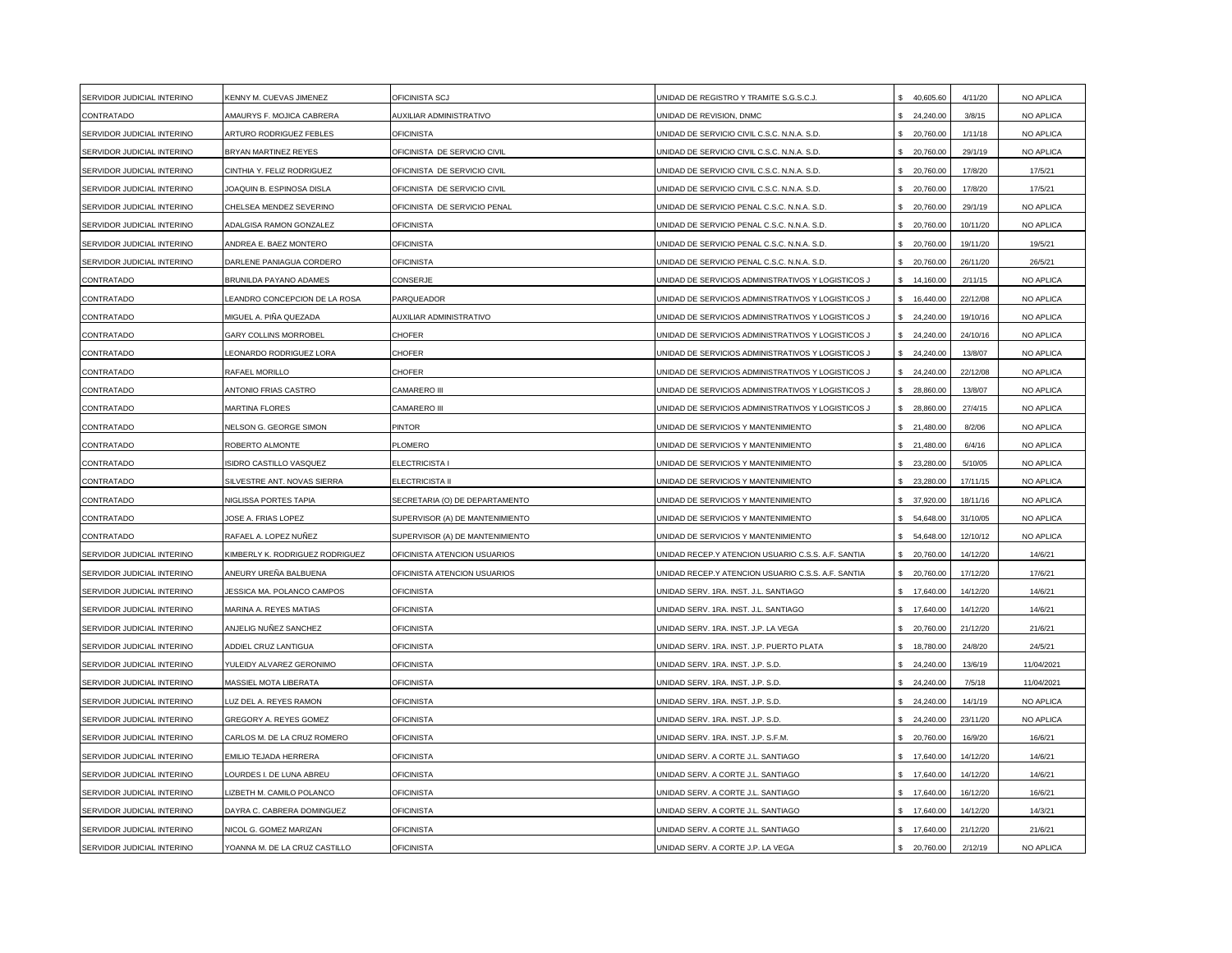| SERVIDOR JUDICIAL INTERINO | EDUARD R. HERNANDEZ BETANCE       | <b>OFICINISTA</b>                  | UNIDAD SERV. A CORTE J.P. LA VEGA               | 20,760.00        | 20/8/20  | 20/5/21    |
|----------------------------|-----------------------------------|------------------------------------|-------------------------------------------------|------------------|----------|------------|
| SERVIDOR JUDICIAL INTERINO | REYNALDO ROSARIO DE LOS SANTOS    | <b>OFICINISTA</b>                  | UNIDAD SERV. A CORTE J.P. S.F.M.                | \$ 20,760.00     | 21/10/20 | 21/4/21    |
| SERVIDOR JUDICIAL INTERINO | MARTHA K MENDEZ RAMIREZ           | OFICINISTA                         | UNIDAD SERV. A CORTE J.P. S.J.M.                | 18,780.00        | 26/10/20 | NO APLICA  |
| SERVIDOR JUDICIAL INTERINO | SONIA Y. RODRIGUEZ DE LA ROSA     | <b>OFICINISTA</b>                  | UNIDAD SERV. A EJEC. DE LA PENA J.P. S.D.       | 24,240.00        | 4/5/18   | 11/04/2021 |
| SERVIDOR JUDICIAL INTERINO | LEDY M. NOLASCO MENDEZ            | OFICINISTA DE EJECUCION DE LA PENA | UNIDAD SERV. A EJEC. DE LA PENA J.P. S.D.       | 24,240.00        | 23/5/18  | NO APLICA  |
| SERVIDOR JUDICIAL INTERINO | RUTH E. ROSARIO LOPEZ             | <b>OFICINISTA</b>                  | UNIDAD SERV. A LA INSTRUCCION J.P. LA VEGA      | 20,760.00        | 6/11/19  | NO APLICA  |
| SERVIDOR JUDICIAL INTERINO | GUARIONEX FRIAS NUÑEZ             | <b>OFICINISTA</b>                  | JNIDAD SERV. A LA INSTRUCCION J.P. LA VEGA      | 20,760.00        | 28/8/20  | 28/5/21    |
| SERVIDOR JUDICIAL INTERINO | SHANELLA BATISTA DUVERGE          | <b>OFICINISTA</b>                  | UNIDAD SERV. A LA INSTRUCCION J.P. LA VEGA      | 20,760.00        | 21/12/20 | 21/6/21    |
| SERVIDOR JUDICIAL INTERINO | ELVA W. ACEVEDO SANCHEZ           | <b>OFICINISTA</b>                  | JNIDAD SERV. A LA INSTRUCCION J.P. LA VEGA      | 20,760.00        | 21/12/20 | 21/6/21    |
| SERVIDOR JUDICIAL INTERINO | MABELYN F. BERNARD ORTIZ          | <b>OFICINISTA</b>                  | UNIDAD SERV. A LA INSTRUCCION J.P. S.D.         | 24,240.00        | 8/1/19   | 11/04/2021 |
| SERVIDOR JUDICIAL INTERINO | <b>ILEXANDER RIVERA BOBADILLA</b> | <b>OFICINISTA</b>                  | UNIDAD SERV. A LA INSTRUCCION J.P. S.D.         | 24,240.00        | 4/12/17  | 28/5/21    |
| SERVIDOR JUDICIAL INTERINO | ANTHONY A. RODRIGUEZ PAULINO      | <b>OFICINISTA</b>                  | UNIDAD SERV. A LA INSTRUCCION J.P. S.D.         | 24,240.00        | 23/10/20 | 23/4/21    |
| SERVIDOR JUDICIAL INTERINO | <b>JOHAN S. NOVAS COLON</b>       | <b>OFICINISTA</b>                  | UNIDAD SERV. A LA INSTRUCCION J.P. S.D.         | 24,240.00        | 11/4/18  | 11/04/2021 |
| SERVIDOR JUDICIAL INTERINO | YOCANDY MERAN FIGUEREO            | <b>OFICINISTA</b>                  | UNIDAD SERV. A LA INSTRUCCION J.P. S.D.         | 24,240.00        | 6/8/18   | NO APLICA  |
| SERVIDOR JUDICIAL INTERINO | CELIANNY R. DIAZ MATOS            | OFICINISTA                         | UNIDAD SERV. A LA INSTRUCCION J.P. S.D.         | 24,240.00        | 17/8/18  | 28/5/21    |
| SERVIDOR JUDICIAL INTERINO | ASTRID C. CONTRERAS CRUZ          | <b>OFICINISTA</b>                  | UNIDAD SERV. A LA INSTRUCCION J.P. S.D.         | 24,240.00        | 13/8/18  | NO APLICA  |
| SERVIDOR JUDICIAL INTERINO | AURYS L. DIAZ BRAZOBAN            | <b>OFICINISTA</b>                  | UNIDAD SERV. A LA INSTRUCCION J.P. S.D.         | 24,240.00        | 19/3/19  | 11/04/2021 |
| SERVIDOR JUDICIAL INTERINO | MAYRENNY Y. ABREU ORTIZ           | <b>OFICINISTA</b>                  | UNIDAD SERV. A LA INSTRUCCION J.P. S.D.         | 24,240.00        | 1/3/19   | NO APLICA  |
| SERVIDOR JUDICIAL INTERINO | NIEVE E. PERALTA KELLY            | <b>OFICINISTA</b>                  | UNIDAD SERV. A LA INSTRUCCION J.P. S.D.         | 24,240.00        | 15/8/19  | NO APLICA  |
| SERVIDOR JUDICIAL INTERINO | <b>GENESIS GONZALEZ DIAZ</b>      | <b>OFICINISTA</b>                  | JNIDAD SERV. A LA INSTRUCCION J.P. S.D.         | 24,240.00        | 30/7/20  | 28/6/21    |
| SERVIDOR JUDICIAL INTERINO | MAYELIN RIVERA MENDEZ DE DISLA    | <b>OFICINISTA</b>                  | UNIDAD SERV. A LA INSTRUCCION J.P. S.D.         | 24,240.00        | 4/2/21   | 4/8/21     |
| SERVIDOR JUDICIAL INTERINO | SHERILYN D. CUEVAS SANTANA        | <b>OFICINISTA</b>                  | UNIDAD SERV. A LA INSTRUCCION J.P. S.D.         | 24,240.00        | 8/2/21   | 9/8/21     |
| SERVIDOR JUDICIAL INTERINO | SAYNA A. PINALES GARCIA           | <b>OFICINISTA</b>                  | UNIDAD SERV. A LA INSTRUCCION J.P. S.D.         | 24,240.00        | 29/5/18  | NO APLICA  |
| SERVIDOR JUDICIAL INTERINO | AMNY M. ULLOA LUCIANO             | <b>OFICINISTA</b>                  | UNIDAD SERV. A LA INSTRUCCION J.P. S.D.         | 24,240.00        | 29/5/18  | NO APLICA  |
| SERVIDOR JUDICIAL INTERINO | KATHERIN L. FAMILIA SANTANA       | <b>OFICINISTA</b>                  | UNIDAD SERV. A LA INSTRUCCION J.P. S.D.         | 24,240.00        | 29/5/18  | NO APLICA  |
| SERVIDOR JUDICIAL INTERINO | CENITH LOPEZ SUBERO               | <b>OFICINISTA</b>                  | UNIDAD SERV. A LA INSTRUCCION J.P. S.D.         | 24,240.00        | 30/5/18  | NO APLICA  |
| SERVIDOR JUDICIAL INTERINO | ANNY L. SOTO AMEZQUITA            | <b>OFICINISTA</b>                  | UNIDAD SERV. A LA INSTRUCCION J.P. S.D.         | 24,240.00        | 5/6/18   | NO APLICA  |
| SERVIDOR JUDICIAL INTERINO | <b>GROSMARLY LOPEZ TORRES</b>     | <b>OFICINISTA</b>                  | UNIDAD SERV. A LA INSTRUCCION J.P. S.F.M.       | \$20,760.00      | 29/7/20  | 29/4/21    |
| SERVIDOR JUDICIAL INTERINO | ANGEL J. GOMEZ THOMAS             | <b>OFICINISTA</b>                  | UNIDAD SERV. A LA INSTRUCCION J.P. SANTIAGO     | 22,920.00        | 14/9/20  | 14/6/21    |
| SERVIDOR JUDICIAL INTERINO | CHARLENNY HERNANDEZ ALMONTE       | <b>OFICINISTA</b>                  | UNIDAD SERV. A LA INSTRUCCION J.P. SANTIAGO     | 22,920.00        | 15/9/20  | 15/6/21    |
| SERVIDOR JUDICIAL INTERINO | RICHEL C. HILARIO RUBIERA         | <b>OFICINISTA</b>                  | UNIDAD SERV. A LA INSTRUCCION J.P. SANTIAGO     | 22,920.00        | 11/12/20 | 11/6/21    |
| SERVIDOR JUDICIAL INTERINO | JEAN P. SUAREZ HENRIQUEZ          | <b>OFICINISTA</b>                  | UNIDAD SERV. A LA INSTRUCCION J.P. SANTIAGO     | 22,920.00        | 11/12/20 | 11/6/21    |
| SERVIDOR JUDICIAL INTERINO | DIANA JIMINIAN DURAN              | <b>OFICINISTA</b>                  | UNIDAD SERV. A LA INSTRUCCION J.P. SANTIAGO     | 22,920.00        | 14/12/20 | 14/6/21    |
| SERVIDOR JUDICIAL INTERINO | ADRIANA SILVERIO PEGUERO          | <b>OFICINISTA</b>                  | UNIDAD SERV. A LA INSTRUCCION J.P. SANTIAGO     | 22,920.00        | 14/12/20 | 14/6/21    |
| SERVIDOR JUDICIAL INTERINO | BRENDA PERALTA FERMIN             | <b>OFICINISTA</b>                  | UNIDAD SERV. A LA INSTRUCCION J.P. SANTIAGO     | 22,920.00        | 21/12/20 | 21/6/21    |
| SERVIDOR JUDICIAL INTERINO | MARIA T. AVILA BAEZ               | <b>OFICINISTA</b>                  | UNIDAD SERV. A LA INSTRUCCION J.P. SANTIAGO     | 22,920.00        | 21/12/20 | 21/6/21    |
| SERVIDOR JUDICIAL INTERINO | JUAN J. MERCADO RAMIREZ           | ALGUACIL DE ESTRADO                | UNIDAD SERV. A SALAS C.S.S. A.F. SANTIAGO       | 11,426.40        | 29/5/17  | NO APLICA  |
| SERVIDOR JUDICIAL INTERINO | ZAHIRA N. ALMONTE DE CID          | <b>OFICINISTA</b>                  | UNIDAD SERV. A SALAS C.S.S. J.C. PTO. PTA       | 15,720.00<br>\$. | 16/11/20 | 16/5/21    |
| SERVIDOR JUDICIAL INTERINO | ANA I. MORALES UREÑA              | <b>OFICINISTA</b>                  | UNIDAD SERV. ATENCION PERMANENTE J.P. ESPAILLAT | 16,440,00<br>\$  | 17/8/20  | 17/5/21    |
| SERVIDOR JUDICIAL INTERINO | HAILEN I. AYBAR CONTRERAS         | <b>OFICINISTA</b>                  | UNIDAD SERV. ATENCION PERMANENTE J.P. ESPAILLAT | 16,440.00<br>\$  | 21/12/20 | 21/6/21    |